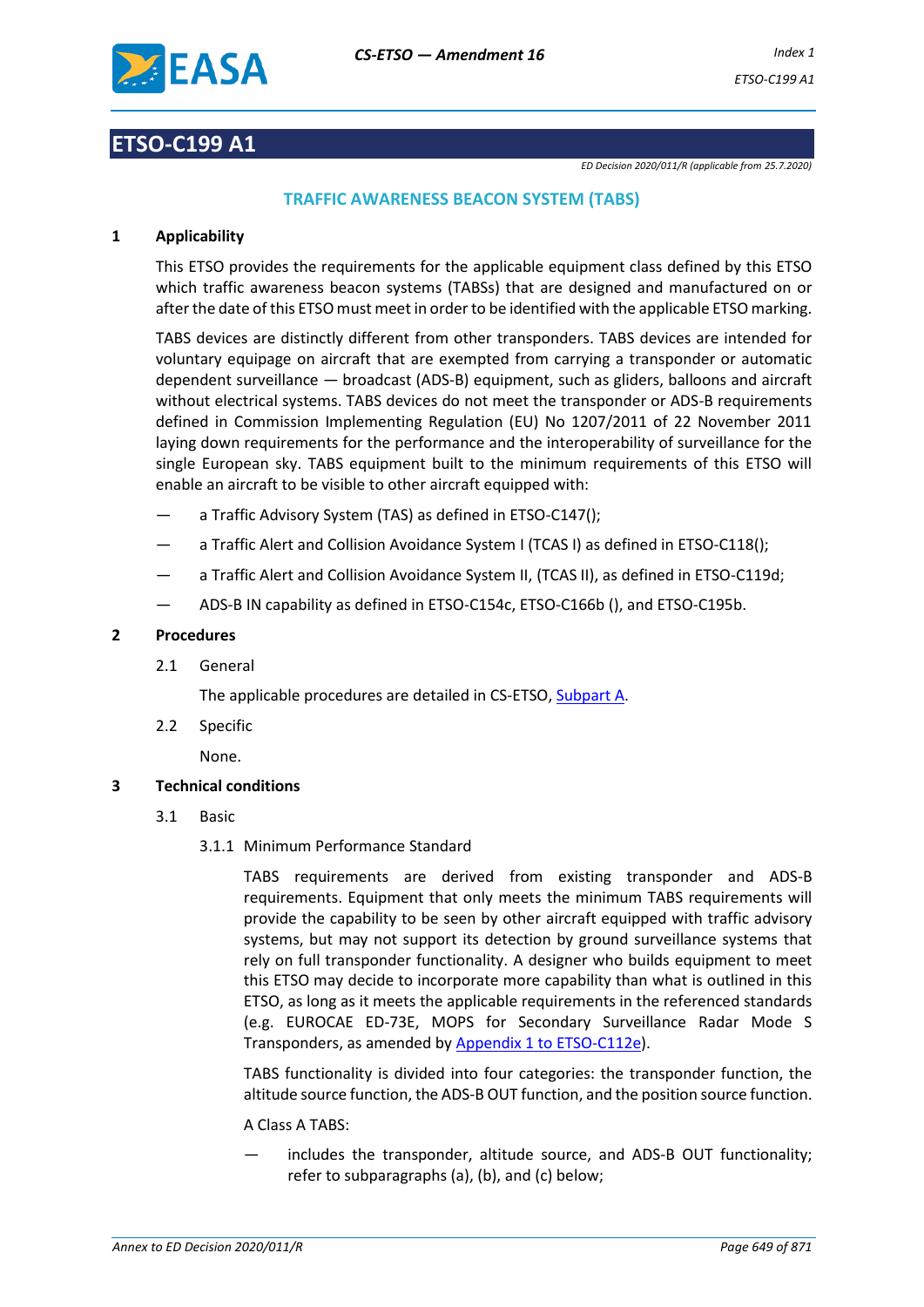

— consists of a Class A device, or an ETSO-C112e and an ETSO-C166b-compliant device.

A Class B TABS:

- includes the Global Navigation Satellite System (GNSS) position source functionality; refer to subparagraph (d) below;
- consists of a Class B device, or an ETSO-C129a (cancelled), ETSO-C145c or later revision, ETSO-C146c or later revision, or an ETSO-C196b-compliant GPS.

A TABS may include an ADS-B IN function, but it is not required. If it is implemented, the ADS-B IN function shall meet the performance specified in ETSO-C195b as well as ETSO-C154c, or ETSO-C166b, or all three. A TABS is intended to make the aircraft a valid TIS-B and ADS-R client.

- (a) The transponder functionality must meet a subset of the requirements in document RTCA document DO-181E, MOPS for Air Traffic Control Radar Beacon System/Mode Select (ATCRBS/Mode S) Airborne Equipment, dated 17 March 2011, Section 2, for a Level 2, Class 2 transponder as amended by [Appendix 1.](#page-4-0)
- (b) The altitude source functionality must meet the requirements of ETSO-C88a or later revision, Automatic Pressure Altitude Reporting Code Generating Equipment, dated 5 August 2016.
- (c) The ADS-B OUT function must meet a subset of the requirements found in document EUROCAE ED-102A, Minimum Operational Performance Standards for 1090 MHz Extended Squitter Automatic Dependent Surveillance — Broadcast (ADS-B) and Traffic Information Services — Broadcast (TIS-B), dated December 2009, including Corrigendum-1, Section 2, dated January 2012, Class B0 as amended b[y Appendix 1.](#page-4-0) The system must be built such that it transmits Navigation Integrity Code (NIC), Navigation Accuracy Category for Position (NACp), Navigation Accuracy Category for Velocity (NACv), Geometric Vertical Accuracy (GVA), and Safety Integrity Level (SIL) values that are appropriate for the GNSS receiver used.
- (d) The position source function must use a GNSS receiver that meets the requirements defined in [Appendix 1.](#page-4-0) The intent of this ETSO is to allow the use of commercially available GNSS position sources. The receiver must be capable of using SBAS-provided corrections and health messages, as defined in [Appendix 1,](#page-4-0) in order to provide a means to prevent the TABS from transmitting false or misleading information. The receiver may continue to provide position when outside of SBAS coverage or when using unmonitored satellites. TABS Class B position sources may not be used for certified navigation equipment.
- 3.1.2 Environmental Standard

See CS-ETSO, Subpart A, paragraph 2.1.

For Class A equipment, demonstrate the required performance under the test conditions specified in RTCA document DO-181E Section 2.3 and EUROCAE ED-102A, including Corrigendum-1, Section 2.3, dated January 2012.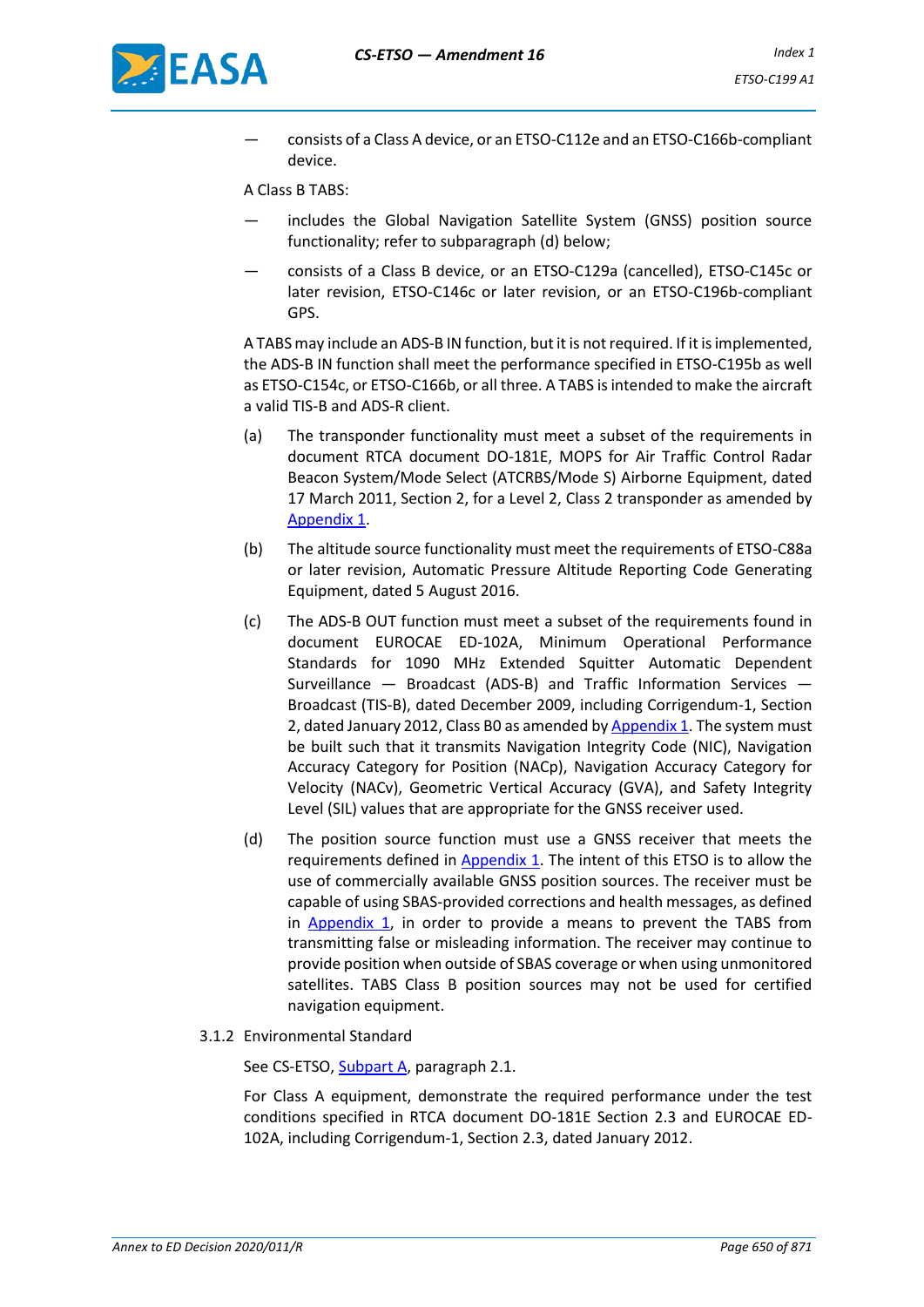

For Class B equipment, demonstrate the required performance under the test conditions specified i[n Appendix 3.](#page-31-0)

3.1.3 Software

See CS-ETSO, Subpart A, paragraph 2.2.

This requirement applies to Class A equipment only. Class B equipment is exempt from the software qualification defined in this paragraph.

3.1.4 Airborne Electronic Hardware

See CS-ETSO, Subpart A, paragraph 2.3.

This requirement applies to Class A equipment only. Class B equipment is exempt from the electronic hardware qualification defined in this paragraph.

#### 3.2 Specific

3.2.1 Failure Condition Classification

See CS-ETSO, Subpart A, paragraph 2.4.

A failure of the function defined in paragraph 3.1.1 of this ETSO that results in misleading information is a minor failure condition.

A failure of the function defined in paragraph 3.1.1 of this ETSO that results in a loss of function is a minor failure condition.

Class B equipment is intended to be met by commercially available GNSSs and is unlikely to be designed specifically to support a minor hazard classification. The suitability of Class B equipment suitability for supporting the function in paragraph 3.1.1 of this ETSO is established by performing the functional and environmental testing i[n Appendix 2](#page-18-0) an[d Appendix 3](#page-31-0) to this ETSO with no further analysis required.

#### **4 Marking**

4.1 General

See CS-ETSO, Subpart A, paragraph 1.2.

4.2 Specific

None.

#### **5 Availability of Referenced Documents**

See CS-ETSO, Subpart A, paragraph 3.

EUROCONTROL Documents: EUROCONTROL, STA/R/460/0001/1, Study to Address the Detection and Recognition of Light Aircraft in the Current and Future ATM Environment, Issue 1.0, Final Report, dated 31 March 2005.

FCC Documents: Federal Communication Commission document OET Bulletin 65 Ed 97-01, Evaluating Compliance with FCC Guidelines for Human Exposure to Radiofrequency Electromagnetic Fields is available on the internet at:

[http://transition.fcc.gov/Bureaus/Engineering\\_Technology/Documents/bulletins/oet65/oet65](http://transition.fcc.gov/Bureaus/Engineering_Technology/Documents/bulletins/oet65/oet65.pdf) [.pdf](http://transition.fcc.gov/Bureaus/Engineering_Technology/Documents/bulletins/oet65/oet65.pdf)

UK Public Health Documents Public Health England document HPA-RPD-031, Exposure to EMFs from Lightweight Aviation Transponders, dated September 2007, ISBN 978-0-85951-605-1, can be obtained on line by going to: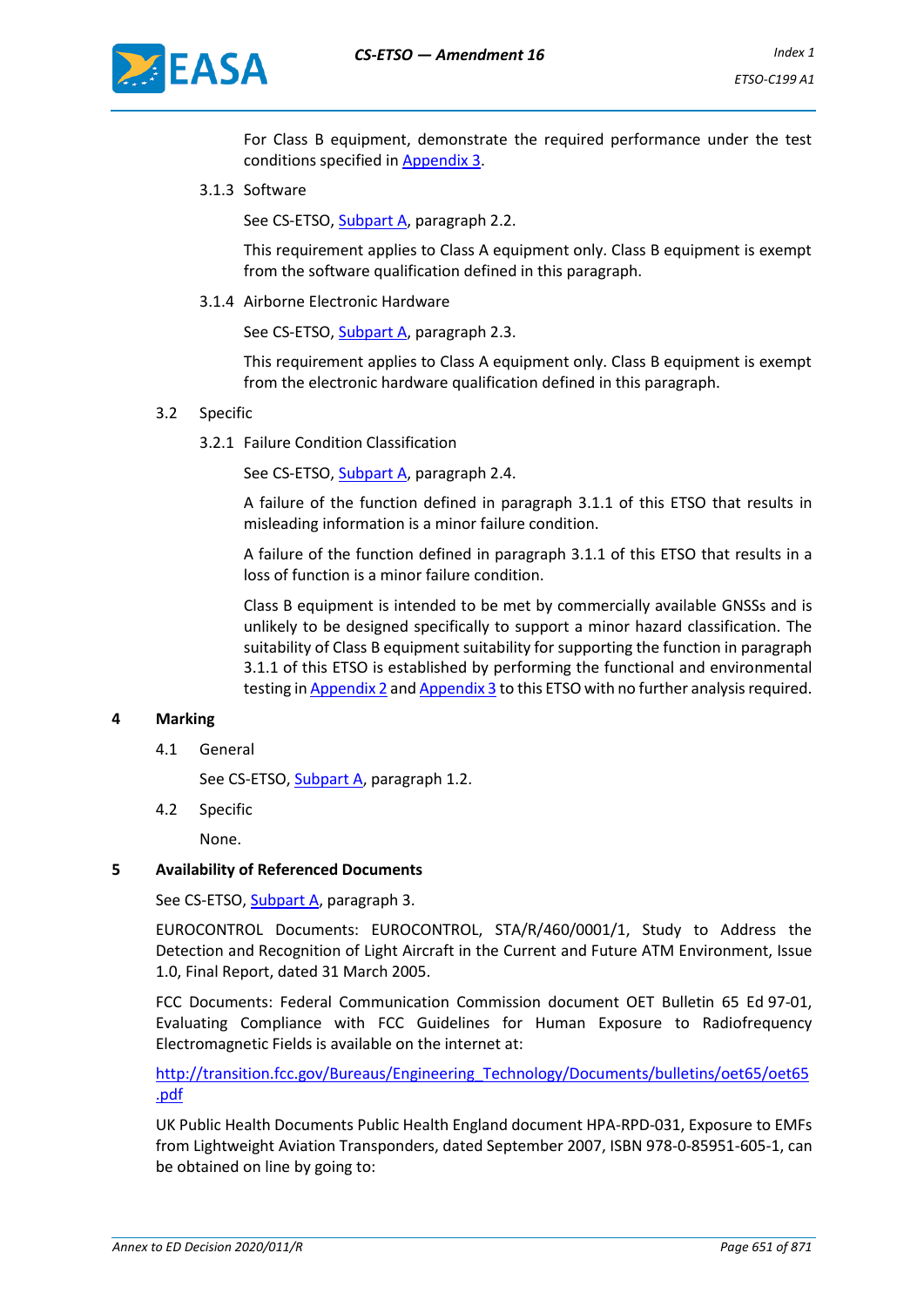

http://www.hpa.org.uk/Publications/Radiation/HPARPDSeriesReports/HpaRpd031/

Global Positioning System Signals, Measurements, and Performance, Ganga-Jamuna Press, by Pratap Misra and Per Enge. ISBN: 0-9709544-0-9

[Amdt ETSO/13] [Amdt ETSO/16]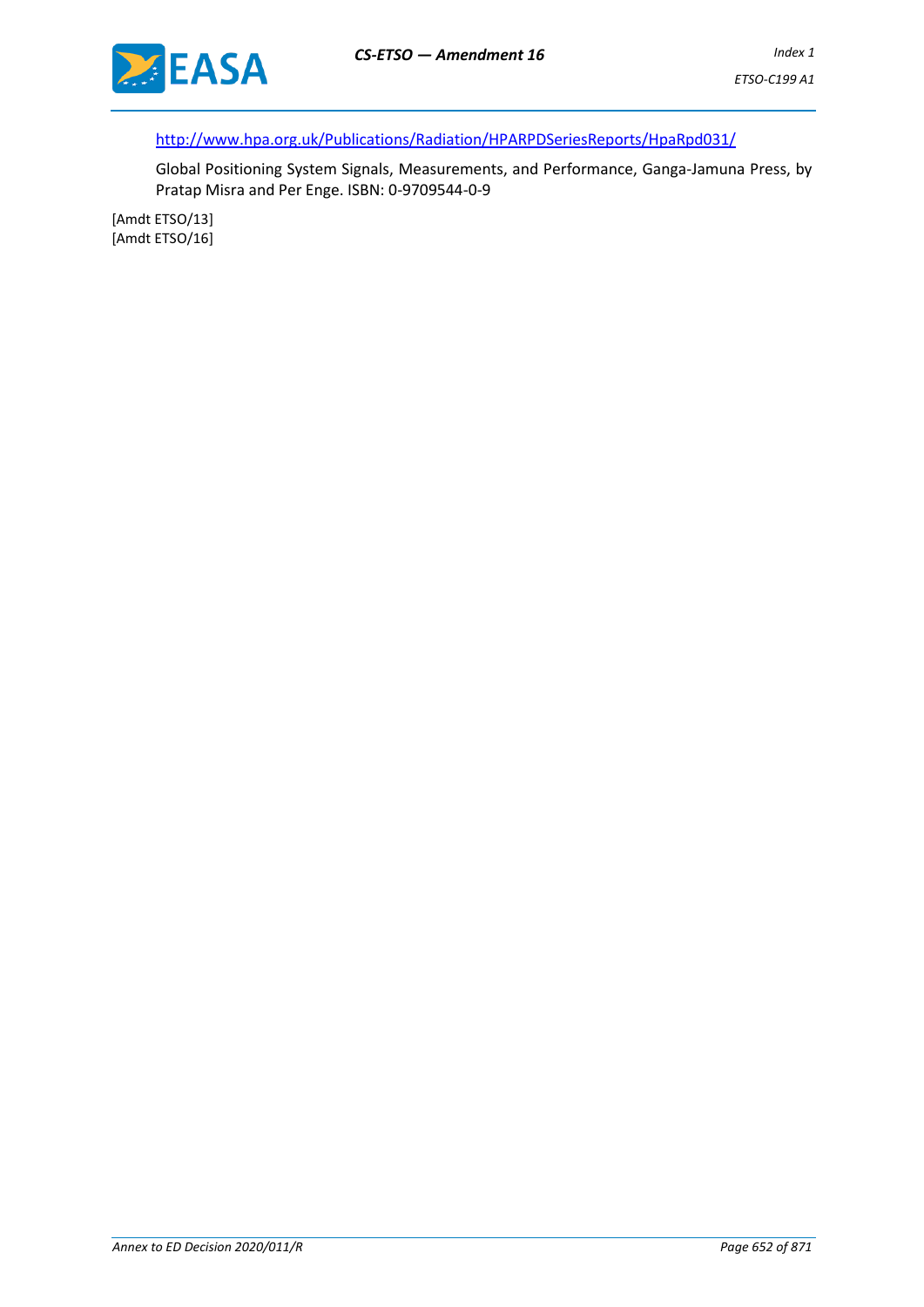

# <span id="page-4-0"></span>**Appendix 1 to ETSO-C199 A1 – Traffic Awareness Beacon System (TABS) Requirements**

*ED Decision 2020/011/R*

#### **A1 Introduction**

#### **A1.1 TABS Intent**

A1.1.1 The intent of a TABS is to increase safety by encouraging the voluntary equipage of a low-cost, compact, easy-to-install device that will allow other aircraft equipped with collision avoidance systems and traffic advisory systems to track and display the TABS aircraft. TABSs are intended to be used on aircraft that are exempted from carrying a transponder or Automatic Dependent Surveillance — Broadcast (ADS-B) equipment, such as gliders, balloons and aircraft without electrical systems. TABS devices do not meet the transponder requirements defined in Commission Implementing Regulation (EU) No 1207/2011 of 22 November 2011 laying down requirements for the performance and the interoperability of surveillance for the single European sky. A TABS will allow these exempted aircraft to be visible to other aircraft equipped with:

- 1. a Traffic Advisory System (TAS) as defined in ETSO-C147();
- 2. a Traffic Alert and Collision Avoidance System I (TCAS I) as defined in ETSO-C118();
- 3. a Traffic Alert and Collision Avoidance System II, (TCAS II), as defined in ETSO-C119d;
- 4. ADS-B IN capability as defined in ETSO-C166b, and ETSO-C195b; or
- 5. ADS-B IN capability as defined in ETSO-C154c in airspace where UAT is used.

#### A1.1.2 A TABS is designed to:

- 6. reply to ATCRBS Mode C, and Mode S UF=0, 4, 5, 20 and 21 interrogations;
- 7. not reply to ATCRBS Mode A interrogations;
- 8. not reply to Mode S UF=11, and 16 interrogations;
- 9. incorporate ETSO-C88b, Automatic Pressure Altitude Reporting Code-Generating Equipment;
- 10. transmit ADS-B Messages: Aircraft Identification and Category, Airborne Position, Airborne Velocity, Emergency Priority Status Message, and Aircraft Operational Status;
- 11. optionally provide Surface Position Messages;
- 12. optionally use a commercial GNSS source meeting the requirements of this ETSO.

A1.1.3 A TABS can potentially act as a low-cost platform for other aviation applications. Although additional capabilities are beyond the scope of this ETSO, TABSs may include additional functions such as data loggers, search and rescue transmitter, or provide flight information services.

#### **A1.2 Requirements**

A1.2.1 TABS requirements are derived from existing Mode S transponder and 1090 MHz Extended Squitter ADS-B requirements. A designer who builds equipment to meet this ETSO may decide to incorporate the full transponder and ADS-B capability by using a device that meets ETSO-C112e and ETSO-C166b. If they elect to implement the full functionality, they must demonstrate that functionality against the unmodified test procedures in EUROCAE ED-102A, including Corrigendum-1, dated January, 2012, that are required by ETSO-C112e and ETSO-C166b respectively. Designers who wish to take advantage of the reduced transponder requirements afforded to ETSO-C199 Class A devices must meet the modified requirements outlined in paragraphs A1.2.3 Transponder Function Requirements, A1.2.4 Altitude Source Function Requirements, and A1.2.5 ADS-B OUT Function Requirements in this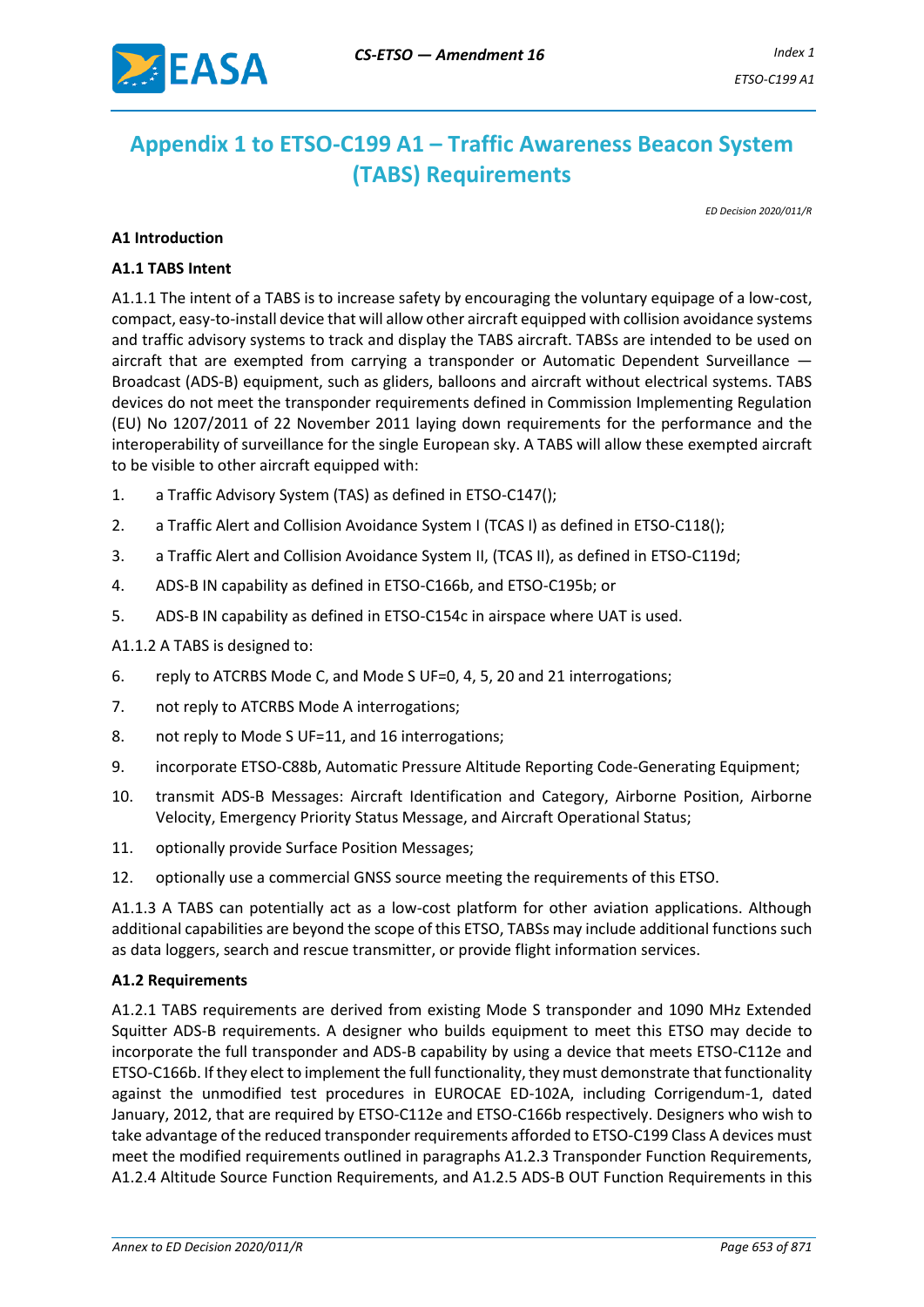

Appendix in their entirety. Designers wishing to take advantage of the Class B reduced GNSS requirements will need to meet the requirements outlined in paragraphs A1.2.6 GNSS Position Source Function Requirements.

A1.2.2 MOPS text is used here with the permission of the RTCA. Table 1 provides notes in italics and parenthesis explaining how to read the tables that modify the text in the source documents.

| (Source document reference)                          | Modified text for this ETSO                                 |
|------------------------------------------------------|-------------------------------------------------------------|
| (This is a copy of the original text from the source | (This is the requirement for this ETSO. Modifications       |
| document. Material to be deleted from this original  | to the source text are marked in <b>bold and underlined</b> |
| text is marked with strikethrough formatting.)       | to assist in identifying changes).                          |

*Table 1 — (Source document reference) (type of change)*

A1.2.3 Transponder Function Requirements Derived From DO-181E (For Class A Devices)

A1.2.3.1 The transponder function must meet the Minimum Performance Standards (MPS) qualification and documentation requirements in RTCA, Inc. document RTCA document DO-181E, Section 2, for a Level 2, Class 2, transponder as modified below.

A1.2.3.1.1 Flight Crew Control Function Changes

A1.2.3.1.2 A cost factor in any device is the control and display functions to interface with the human operator. TABS display and control requirements are a subset of those required for transponders. Some user controls are allowed via an external device prior to flight (e.g., a personal electronic device (PED)). If the system is powered by batteries, display of the available battery life is recommended. Table 2 provides an overview of the flight crew control functions.

| <b>Operation mode</b>                                                        | <b>Required Controls</b>                                                              | <b>Required Indicators</b>                                                                                                                 |
|------------------------------------------------------------------------------|---------------------------------------------------------------------------------------|--------------------------------------------------------------------------------------------------------------------------------------------|
| In flight<br>(i.e., control head)                                            | - Power,<br>- Emergency (3/A code 7700),<br>- IDENT (optional)                        | Power on,<br>Transponder Fail,<br>ADS-B Fail,<br>Battery indicator (optional)                                                              |
| Non-flight (optional in flight)<br>(i.e., Personal Electronic Device<br>PED) | - Set 4096 code,<br>- Set Flight ID                                                   | Display of 4096 code,<br>Display of Flight ID                                                                                              |
| Maintenance actions (allowed in<br>non-flight conditions only)               | - Set ICAO 24-bit aircraft address,<br>- Set implementation specific<br>configuration | Display of ICAO 24-bit aircraft<br>address,<br>Display of implementation specific<br>configuration.<br>Display software version (optional) |

*Table 2 — Summary of Control and Indication Requirements by Operation Mode*

A1.2.3.1.3 RTCA document DO-181E, Section 2.1.7.a, Flight Crew Control Functions, is amended as shown in Table 3.

| DO-181E text                                          | <b>Modified text for this ETSO</b>                 |
|-------------------------------------------------------|----------------------------------------------------|
| The following functions Shall be provided             | The following functions SHALL be provided as       |
| a. A means of selecting each of the ATCRBS 4096 reply | indicated in items a-f.                            |
| codes, and of indicating the code selected.           | a. A means of selecting and displaying the ATCRBS  |
|                                                       | 4096 code on the ground SHALL be provided. A       |
|                                                       | means of selecting and displaying the ATCRBS 4096  |
|                                                       | code in flight is optional. A means of setting the |
|                                                       | Mode 3/A code to 7700 (emergency), either by       |
|                                                       | entering in the value or an automated means such   |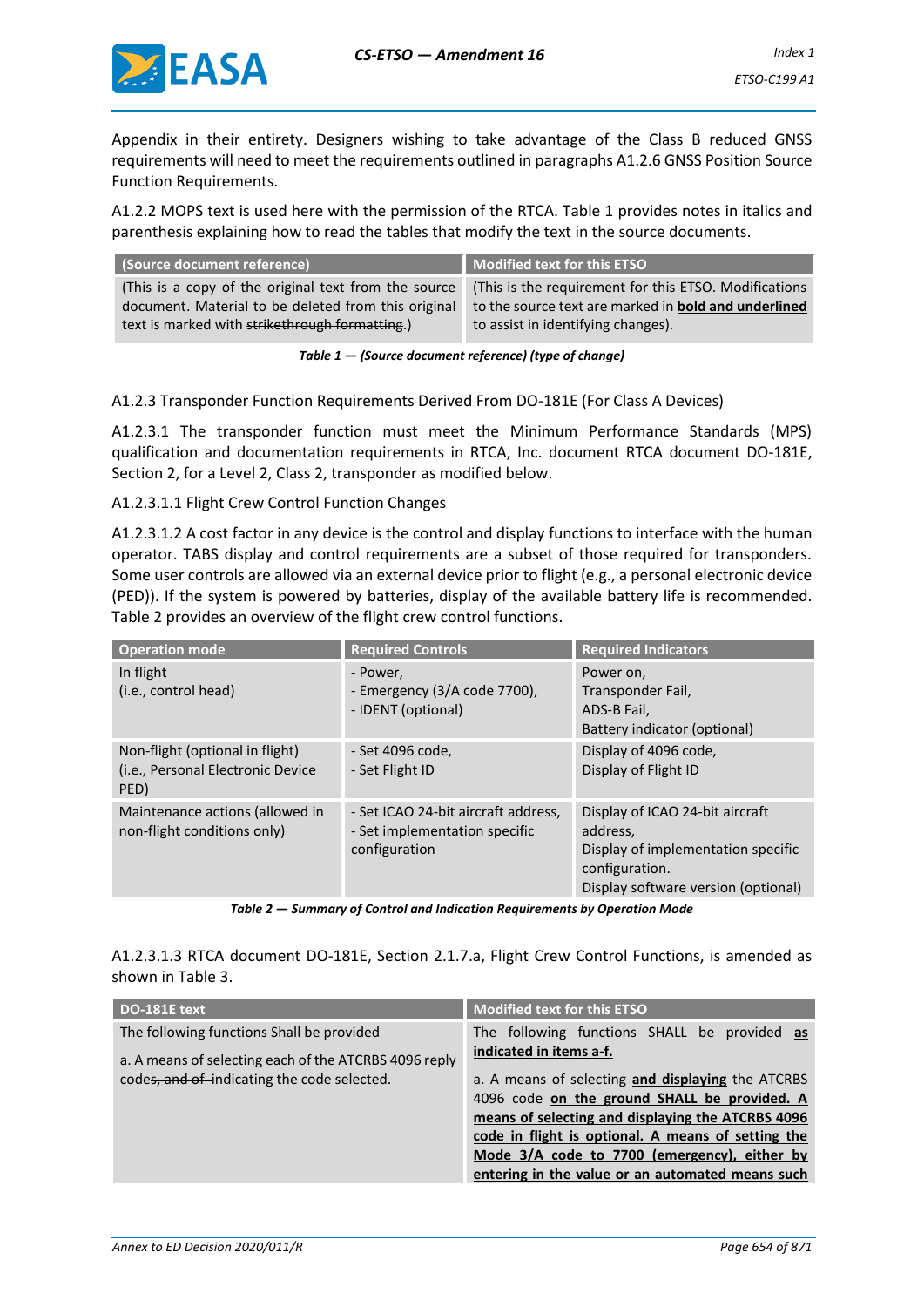

**as a switch, SHALL be provided. A means of setting an alternate 4096 code other than the primary 4096 code, either by entering in the value or an automated means such as a switch, SHALL be provided.**

*Table 3 — DO-181E Section 2.1.7.a amendment*

A1.2.3.1.4 RTCA document DO-181E, Section 2.1.7.b, Flight Crew Control Functions, is amended as shown in Table 4.

| DO-181E text                                                      | <b>Modified text for this ETSO</b>                                                                                             |
|-------------------------------------------------------------------|--------------------------------------------------------------------------------------------------------------------------------|
| The following functions Shall be provided                         | The following functions SHALL be provided as                                                                                   |
| b. A means of selecting the air/ground state:                     | indicated in items a-f.                                                                                                        |
| 1) An automatic means Shall be the only acceptable                | b. A means of selecting the air/ground state:                                                                                  |
| means to determine the air/ground state.                          | 1) An automatic means to determine the air/ground                                                                              |
| 2) If an automatic means is not available, the                    | state is recommended.                                                                                                          |
| transponder Shall ensure that the air/ground state is<br>Airborne | 2) If an automatic means is not <b>implemented</b> , the<br>transponder SHALL ensure that the air/ground state<br>is Airborne. |

*Table 4 — DO-181E Section 2.1.7.b amendment*

A1.2.3.1.5 RTCA document DO-181E, Section 2.1.7.c, Flight Crew Control Functions, is amended as shown in Table 5.

| DO-181E text                                                                                                                                                                                   | <b>Modified text for this ETSO</b>                                                                                                                                                                                                                                                              |
|------------------------------------------------------------------------------------------------------------------------------------------------------------------------------------------------|-------------------------------------------------------------------------------------------------------------------------------------------------------------------------------------------------------------------------------------------------------------------------------------------------|
| The following functions Shall be provided<br>c. A means of selecting the condition in which all<br>transponder functions, other than transmission on                                           | The following functions SHALL be provided as<br>indicated in items a-f.<br>c. A means of selecting the condition in which all                                                                                                                                                                   |
| the reply frequency and associated self-testing, are<br>operational (i.e., the Standby condition). Return to<br>normal operation from this condition Shall be<br>possible within five seconds. | transponder functions, other than transmission on<br>the reply frequency and associated self-testing, are<br>operational (i.e., the Standby condition) is not<br>required. However, if provided, return to normal<br>operation from Standby condition SHALL be possible<br>within five seconds. |

*Table 5 — DO-181E Section 2.1.7.c amendment*

A1.2.3.1.6 RTCA document DO-181E, Section 2.1.7.d, Flight Crew Control Functions, is amended as shown in Table 6.

| DO-181E text                                                                                   | <b>Modified text for this ETSO</b>                                      |
|------------------------------------------------------------------------------------------------|-------------------------------------------------------------------------|
| The following functions Shall be provided<br>d. A means of initiating the IDENT (SPI) feature. | The following functions SHALL be provided as<br>indicated in items a-f. |
|                                                                                                | d. A means of initiating the IDENT (SPI) feature is<br>optional.        |

*Table 6 — DO-181E Section 2.1.7.d amendment*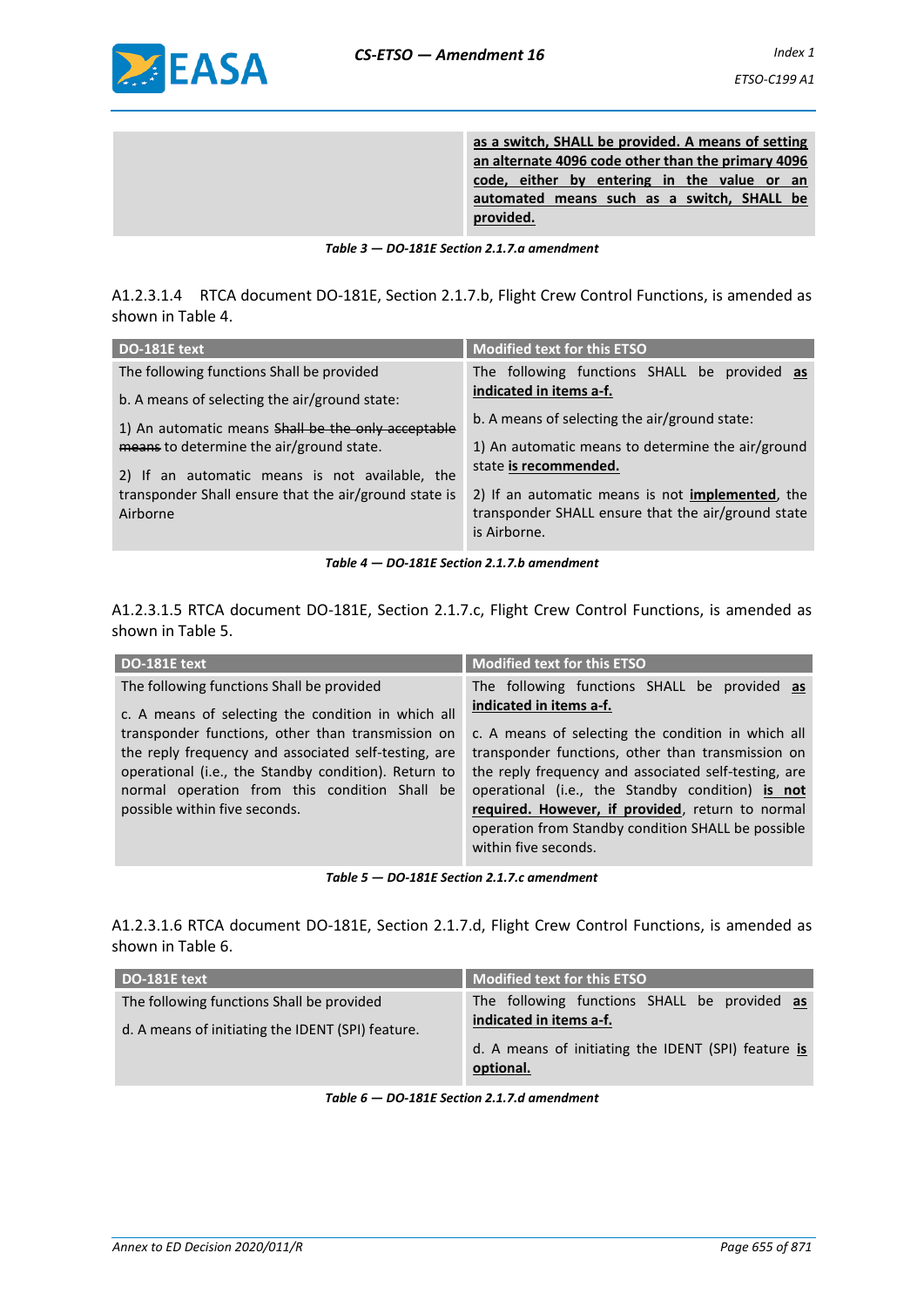

#### A1.2.3.2 Reply Rate Capability Changes

A1.2.3.2.1 This section reduces the minimum reply rate capability of the TABS consistently with the interrogation acceptance based on two assumptions. The following rationale describes how the modified reply rates were chosen.

A1.2.3.2.1.1 Assumption 1. The worst-case Mode C interrogation count in a 100-millisecond interval from 1 ATCRBS radar is approximately 14 interrogations. 4 ATCRBS radar overlapping beam dwells in 1 second is approximately 53 Mode C interrogations. The Mode C interrogation acceptance rate from 10 TCAS I units is approximately 15 interrogations per second. This represents a total demand on the TABS of 68 Mode C replies per second for this example.

A1.2.3.2.1.2 Assumption 2. The worst-case Mode S reply rate is primarily derived from the expected interrogation pattern of a set of 50 nearby TCAS II units all equipped with hybrid surveillance. The radar load from only roll-call interrogations would be small and would require networked sensors, otherwise the Mode S ground interrogation acceptance rate from radar systems would be 0 (zero).

A1.2.3.2.2 Based on assumptions 1 and 2, RTCA document DO-181E Section 2.2.3.4 Reply Rate Capability is changed as follows:

A1.2.3.2.2.1 RTCA document DO-181E, Section 2.2.3.4.1.a, ATCRBS Reply Rate Capability, is amended as shown in Table 7.

| DO-181E text | Modified text for this ETSO                                                                         |
|--------------|-----------------------------------------------------------------------------------------------------|
|              | The transponder <b>Shall</b> be able to continuously The transponder Shall be able to continuously  |
|              | generate at least 500 ATCRBS 15-pulse replies per generate at least 100 ATCRBS 15-pulse replies per |
| second.      | second.                                                                                             |

*Table 7 — DO-181E Section 2.2.3.4.1.a amendment*

A1.2.3.2.2.2 RTCA document DO-181E, Section 2.2.3.4.1.c, ATCRBS Reply Rate Capability, is amended as shown in Table 8.

| DO-181E text                                           | Modified text for this ETSO                                                                     |
|--------------------------------------------------------|-------------------------------------------------------------------------------------------------|
|                                                        | For Class 2 equipment, the transponder Shall be For Class 2 equipment, the transponder SHALL be |
| capable of a peak reply rate of 1000 ATCRBS 15-pulse   | capable of a peak reply rate of 150 ATCRBS 15-pulse                                             |
| replies per second for a duration of 100 milliseconds. | replies per second for a duration of 100 milliseconds.                                          |

*Table 8 — DO-181E Section 2.2.3.4.1.c added*

A1.2.3.2.2.3 RTCA document DO-181E, Section 2.2.3.4.2.a, Mode S Reply Rate Capability, is amended as shown in Table 9.

| DO-181E text                                                                                                                        | <b>Modified text for this ETSO</b>                                                                                                  |
|-------------------------------------------------------------------------------------------------------------------------------------|-------------------------------------------------------------------------------------------------------------------------------------|
| A transponder equipped for only short Mode S<br>downlink formats (DF), Shall have the following<br>minimum reply rate capabilities: | A transponder equipped for only short Mode S<br>downlink formats (DF), SHALL have the following<br>minimum reply rate capabilities: |
| <b>50</b> Mode S replies in any 1-second interval.                                                                                  | 29 Mode S replies in any 1-second interval.                                                                                         |
| <b>18</b> Mode S replies in a 100-millisecond interval.                                                                             | 10 Mode S replies in a 100-millisecond interval.                                                                                    |
| <b>8</b> Mode S replies in a 25-millisecond interval.                                                                               | 5 Mode S replies in a 25-millisecond interval.                                                                                      |
| 4 Mode S replies in a l.6-millisecond interval.                                                                                     | <b>3</b> Mode S replies in a I.6-millisecond interval.                                                                              |

*Table 9 — DO-181E Section 2.2.3.4.a amendment*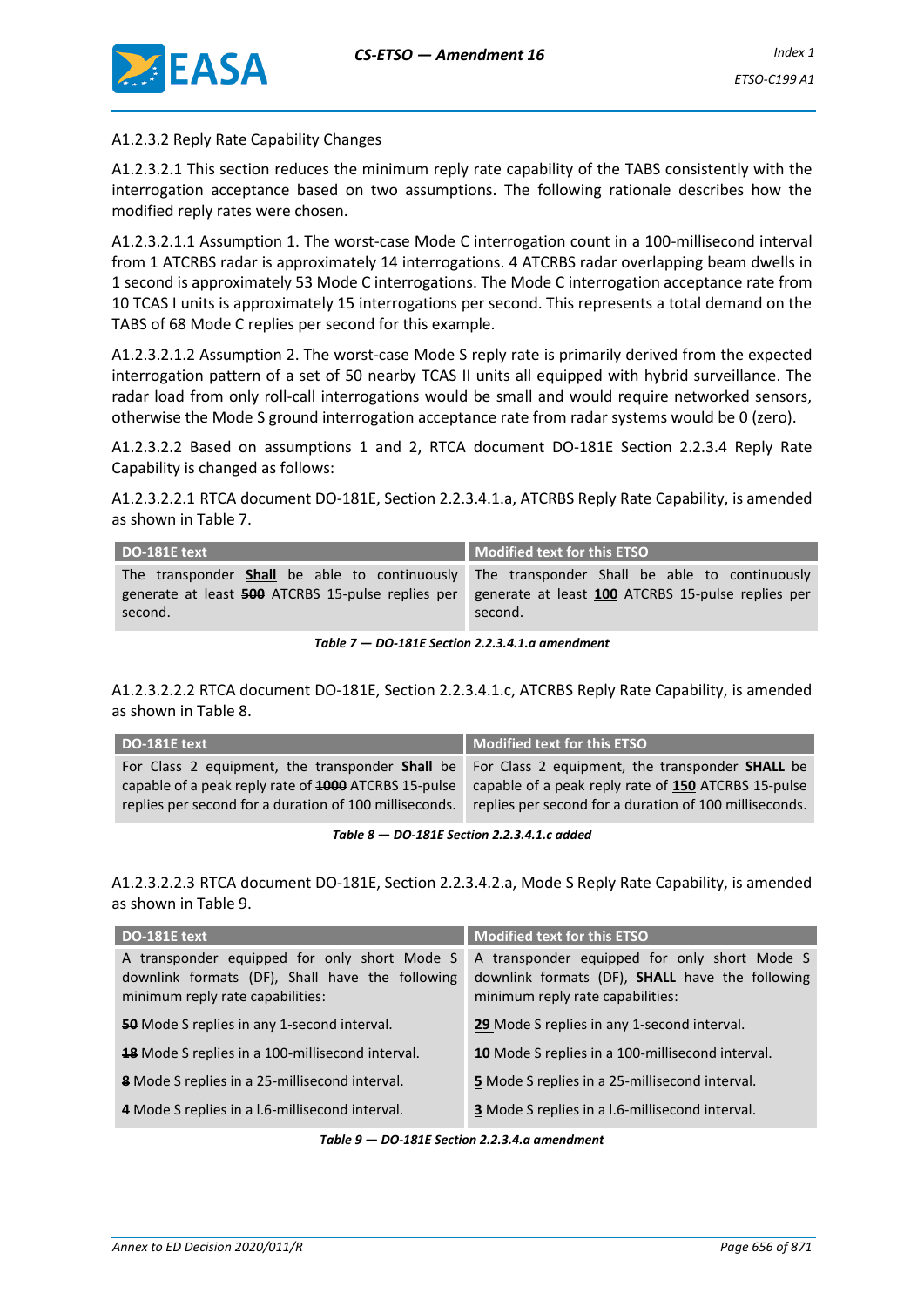

A1.2.3.2.2.4 RTCA document DO-181E, Section 2.2.3.4.2.b, Mode S Reply Rate Capability, is amended as shown in Table 10.

| DO-181E text                                            | <b>Modified text for this ETSO</b>                      |
|---------------------------------------------------------|---------------------------------------------------------|
| A transponder equipped for long Mode S reply            | A transponder equipped for long Mode S reply            |
| formats Shall be able to transmit as long replies:      | formats SHALL be able to transmit as long replies:      |
| At least 16 of the 50 Mode S replies in any             | At least 10 of the 29 Mode S replies in any 1-second    |
| 1-second interval.                                      | interval.                                               |
| At least 6 of the 18 Mode S replies in a 100            | At least 4 of the 10 Mode S replies in a                |
| millisecond interval.                                   | 100-millisecond interval.                               |
| At least 4 of the 8 Mode S replies in a 25 millisecond  | At least 3 of the 5 Mode S replies in a 25-millisecond  |
| interval.                                               | interval.                                               |
| At least 2 of the 4 Mode S replies in a 1.6 millisecond | At least 2 of the 4 Mode S replies in a 1.6-millisecond |
| interval.                                               | interval.                                               |

*Table 10 — DO-181E Section 2.2.3.4.2.b amendment*

#### A1.2.3.3 Reply Rate Limiting Changes

A1.2.3.3.1 The modifications in this section address reply rate limiting for ATCRBS and Mode S reply rates consistently with the previous section.

A1.2.3.3.2 RTCA document DO-181E, Section 2.2.7.3.1, ATCRBS Reply Rate Limiting, is amended as shown in Table 11.

| <b>Modified text for this ETSO</b><br>DO-181E text                                                                                                                                                                                                                                                                                                                                                                                                                                                                                                                               |                                                                                                                                                                                                                                                                                                                                                                                                                                                                                             |
|----------------------------------------------------------------------------------------------------------------------------------------------------------------------------------------------------------------------------------------------------------------------------------------------------------------------------------------------------------------------------------------------------------------------------------------------------------------------------------------------------------------------------------------------------------------------------------|---------------------------------------------------------------------------------------------------------------------------------------------------------------------------------------------------------------------------------------------------------------------------------------------------------------------------------------------------------------------------------------------------------------------------------------------------------------------------------------------|
| A sensitivity-reduction reply rate limit Shall be<br>incorporated in the transponder for ATCRBS replies.<br>The limit Shall be capable of being adjusted between<br><b>500</b> continuous ATCRBS Mode A and Mode C replies<br>per second and the maximum continuous rate of<br>which the transponder is capable, or <b>2000</b> replies per<br>second, whichever is less, without regard to the<br>number of pulses in each reply. Sensitivity reduction<br>apply only to the receipt of ATCRBS,<br>Shall<br>ATCRBS/Mode S All-Call, and ATCRBS-Only All-Call<br>interrogations. | A sensitivity-reduction reply rate limit SHALL be<br>incorporated in the transponder for ATCRBS replies.<br>The limit SHALL be capable of being adjusted<br>between 100 continuous ATCRBS Mode C replies per<br>second and the maximum continuous rate of which<br>the transponder is capable, or 200 replies per second,<br>whichever is less, without regard to the number of<br>pulses in each reply. Sensitivity reduction SHALL<br>apply only to the receipt of ATCRBS interrogations. |

*Table 11 — DO-181E Section 2.2.7.3.1 amendment*

A1.2.3.4 RTCA document DO-181E, Section 2.2.13.1.2.c, Variable Direct Data, is amended as shown in Table 12.

| DO-181E text                                                                                                                                                                                                                                                                        | Modified text for this ETSO                                                                                                                                                                                                                                                     |
|-------------------------------------------------------------------------------------------------------------------------------------------------------------------------------------------------------------------------------------------------------------------------------------|---------------------------------------------------------------------------------------------------------------------------------------------------------------------------------------------------------------------------------------------------------------------------------|
| c. On-the-Ground Condition                                                                                                                                                                                                                                                          | c. On-the-Ground Condition                                                                                                                                                                                                                                                      |
| The transponder <b>Shall</b> report the automatically<br>determined on-the-ground state as determined by<br>the aircraft in the Flight Status (FS), Vertical Status<br>(VS), and Capability (CA) fields (see §2.2.14.4.15,<br>§2.2.14.4.42, and §2.2.14.4.6), except when reporting | The transponder <b>may</b> report the automatically<br>determined on-the-ground state as determined by<br>the aircraft in the Flight Status (FS), Vertical Status<br>(VS), and Capability (CA) fields (see paragraphs<br>2.2.14.4.15, 2.2.14.4.42, and 2.2.14.4.6), except when |
| airborne status when on-the-ground is reported to                                                                                                                                                                                                                                   | reporting airborne status when on-the-ground is                                                                                                                                                                                                                                 |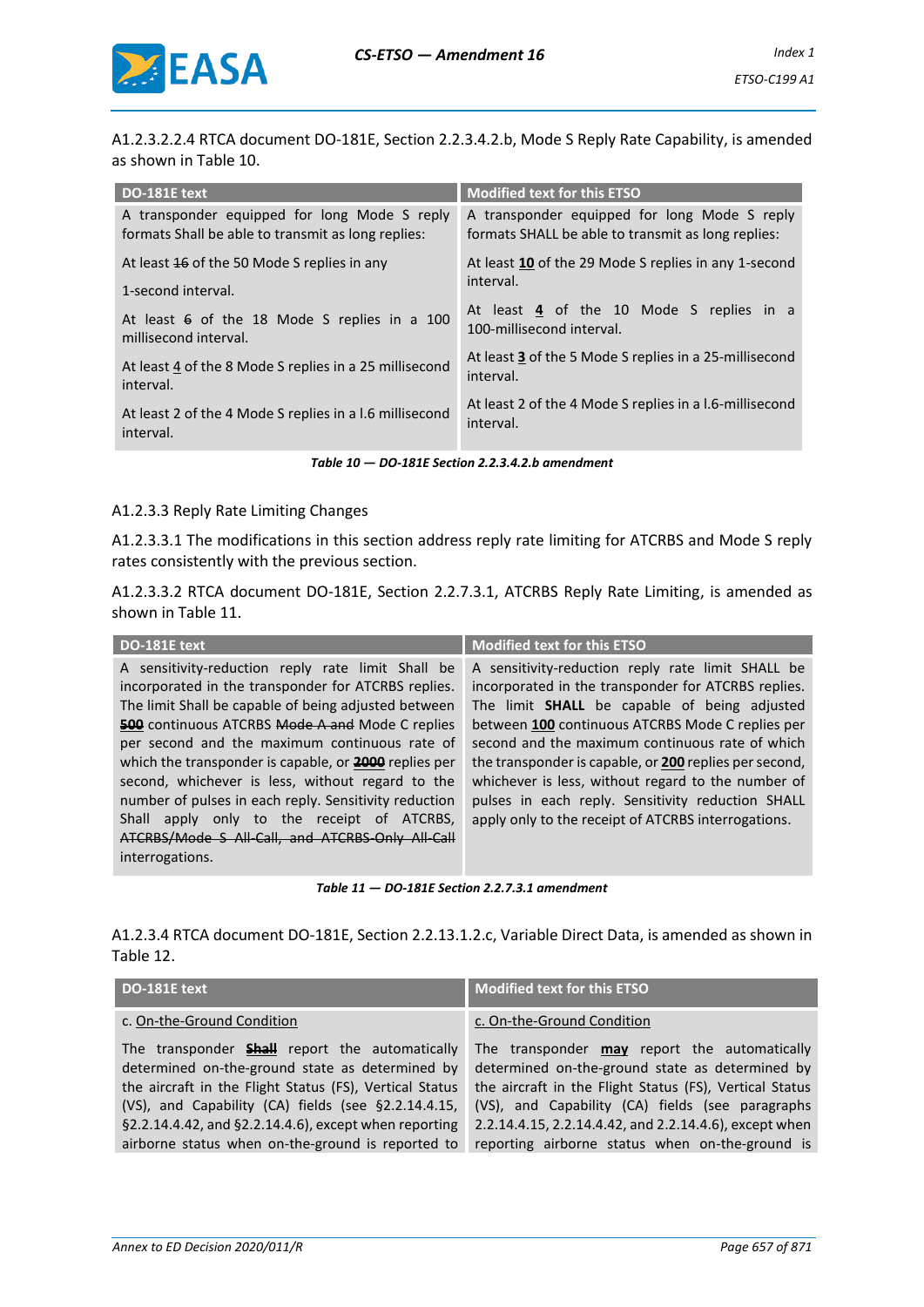

the transponder under the conditions specified in §2.2.18.2.7.

reported to the transponder under the conditions specified in paragraph 2.2.18.2.7.

*Table 12 — DO-181E Section 2.2.13.1.2.c amendment*

A1.2.3.5 RTCA document DO-181E, Section 2.2.13.1.2.d, Variable Direct Data, is amended as shown in Table 13.

| DO-181E text                                                                                                                                                                                                                                                                                                                       | <b>Modified text for this ETSO</b>                                                                                                                                                                                                                                                                                                       |
|------------------------------------------------------------------------------------------------------------------------------------------------------------------------------------------------------------------------------------------------------------------------------------------------------------------------------------|------------------------------------------------------------------------------------------------------------------------------------------------------------------------------------------------------------------------------------------------------------------------------------------------------------------------------------------|
| d. Special Position Identification (SPI)                                                                                                                                                                                                                                                                                           | d. Special Position Identification (SPI)                                                                                                                                                                                                                                                                                                 |
| In the ATCRBS mode, an SPI pulse Shall be transmitted<br>upon request, following a Mode A reply. In the FS field<br>of Mode S replies, an equivalent of the ATCRBS SPI<br>pulse Shall be transmitted upon the same request. The<br>code is transmitted for 18 ±1.0 seconds after initiation<br>and can be reinitiated at any time. | In the FS field of Mode S replies, an equivalent of the<br>ATCRBS SPI pulse shall be transmitted upon request if<br><b>IDENT</b><br>the optional<br>flight<br>crew<br>control is<br>implemented per A1.2.3.1.6 of this ETSO. The code is<br>transmitted for $18 \pm 1.0$ seconds after initiation and<br>can be reinitiated at any time. |
|                                                                                                                                                                                                                                                                                                                                    |                                                                                                                                                                                                                                                                                                                                          |

*Table 13 — DO-181E Section 2.2.13.1.2.d amendment*

A1.2.3.6 RTCA document DO-181E, Section 2.2.13.1.2.e, Variable Direct Data, is amended as shown in Table 14.

| DO-181E text                                                                                                                                                                                                                                                                                                                                                                 | <b>Modified text for this ETSO</b>                                                                                                                                                                                                                                                |
|------------------------------------------------------------------------------------------------------------------------------------------------------------------------------------------------------------------------------------------------------------------------------------------------------------------------------------------------------------------------------|-----------------------------------------------------------------------------------------------------------------------------------------------------------------------------------------------------------------------------------------------------------------------------------|
| e. Aircraft Identification Data                                                                                                                                                                                                                                                                                                                                              | e. Aircraft Identification Data                                                                                                                                                                                                                                                   |
| If the aircraft uses a flight number for aircraft<br>identification, a means <b>Shall</b> be provided for the<br>variable aircraft identification to be inserted by the<br>pilot while on the ground, or during flight. The means<br>for modifying and displaying aircraft identification<br>Shall be a simple crew action independent of the<br>entry of other flight data. | If the aircraft uses a flight number for aircraft<br>identification, a means <b>SHALL</b> be provided for the<br>variable aircraft identification to be inserted by the<br>pilot while on the ground. A means may be provided<br>for modifying aircraft identification in flight. |

*Table 14 — DO-181E Section 2.2.13.1.2.e amendment*

A1.2.3.7 Interrogation Acceptance Protocol Changes (All-Call reply capability)

A1.2.3.7.1 The transponder All-Call interrogation reply acceptance requirements are reduced to reply only to ATCRBS Mode C (P1-P3) interrogations. The purpose is to reduce the reply rate of TABS while maintaining TCAS and TAS interoperability. The requirements of this ETSO are identical to RTCA document DO-181E except for the changes shown below.

A1.2.3.7.2 RTCA document DO-181E, Section 2.2.18.2.2.b, Interrogation Acceptance Protocol (Figure 2-12), is amended as shown in Table 15.

| DO-181E text                                                                                                                                                                                                                 | <b>Modified text for this ETSO</b>                                                                                                                                                                                   |
|------------------------------------------------------------------------------------------------------------------------------------------------------------------------------------------------------------------------------|----------------------------------------------------------------------------------------------------------------------------------------------------------------------------------------------------------------------|
| All-Call Address - If the address extracted from the<br>received interrogation consists of 24 ONEs and UF=11,<br>the transmission is a Mode S-Only All-Call and the<br>received interrogation Shall be accepted according to | All-Call Address - If the address extracted from the<br>received interrogation consists of 24 ONEs and<br>UF=11, the transmission is a Mode S-Only All-Call and<br>the received interrogation SHALL not be accepted. |
| "i" below unless the lockout protocol is in effect.                                                                                                                                                                          |                                                                                                                                                                                                                      |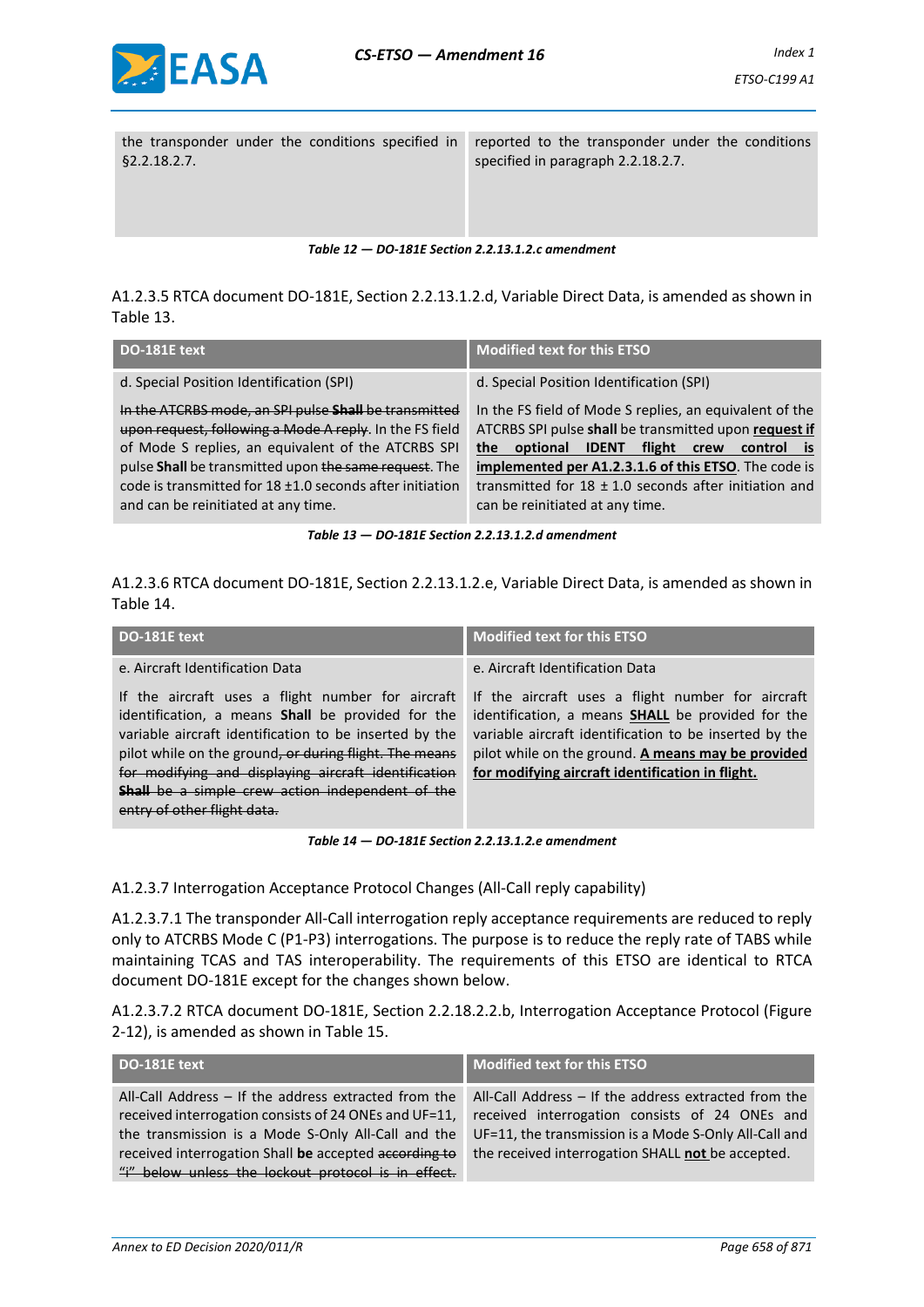

Mode S-Only All-Call Shall not be accepted (no replies) when in the on-the-ground state (consistent with the CA, VS and FS fields)

*Table 15 — DO-181E Section 2.2.18.2.2.b amendment*

A1.2.3.7.3 RTCA document DO-181E, Section 2.2.18.2.2.c, Interrogation Acceptance Protocol (Figure 2-12), is amended as shown in Table 16.

| <b>Modified text for this ETSO</b>                 |
|----------------------------------------------------|
| ATCRBS/Mode S All-Call - An ATCRBS/Mode S All-Call |
| interrogation (1.6 microseconds P4) SHALL not be   |
| accepted.                                          |
|                                                    |
|                                                    |
|                                                    |
|                                                    |

|  | Table 16 – DO-181E Section 2.2.18.2.c amendment |  |  |
|--|-------------------------------------------------|--|--|
|--|-------------------------------------------------|--|--|

A1.2.3.8 RTCA document DO-181E, Section 2.2.18.2.2.g, Interrogation Acceptance Protocol, paragraph g, All-Call Lockout Conditions, is amended as shown in Table 17.

| DO-181E text                                            | <b>Modified text for this ETSO</b>                    |
|---------------------------------------------------------|-------------------------------------------------------|
| All-Call Lockout Conditions – On receipt of a Mode S-   | All-Call Lockout Conditions – On receipt of a Mode S- |
| Only All-Call (UF=11) containing an Interrogator Code   | Only All-Call (UF=11) the interrogation SHALL not be  |
| (IC and CL fields) corresponding to the designator of a | accepted.                                             |
| running TL timer, the interrogation Shall not be        |                                                       |
| accepted. unless the contained PR code is 8 through     |                                                       |
| 12 and the "on-the-ground" report (CA, VS or FS field)  |                                                       |
| does not include the ground condition. Upon receipt     |                                                       |
| of a Mode S-Only All-Call (UF=11) containing II=0, the  |                                                       |
| interrogation Shall be accepted if the TD timer is not  |                                                       |
| running or if the received PR code is 8 through 12 and  |                                                       |
| the "on-the-ground" report (CA, VS or FS field) does    |                                                       |
| not include the ground condition.                       |                                                       |

*Table 17 — DO-181E Section 2.2.18.2.g amendment*

A1.2.3.9 RTCA document DO-181E, Section 2.2.18.2.2.i, Interrogation Acceptance Protocol Stochastic All-Calls, should not be implemented in Class A TABS.

A1.2.3.10 Two new sections are added here to explicitly define interrogation acceptance criteria for TABS.

A1.2.3.10.1 RTCA document DO-181E, Section 2.2.18.2.2.L, Interrogation Acceptance Protocol (Figure 2-12), is added as shown in Table 18.

| DO-181E text | <b>Modified text for this ETSO</b>                                                                                                                                                                                                                                    |
|--------------|-----------------------------------------------------------------------------------------------------------------------------------------------------------------------------------------------------------------------------------------------------------------------|
| <b>None</b>  | ATCRBS Mode A Rejection - ATCRBS Mode A<br>interrogations (P1-P3 spacing 8 microseconds)<br>SHALL not be accepted. Recovery from a Mode A<br>interrogation shall adhere to the requirements of<br>Section 2.2.7.2 defined for recovery from a<br>desensitizing pulse. |

*Table 18 — DO-181E Section 2.2.18.2.2L addition*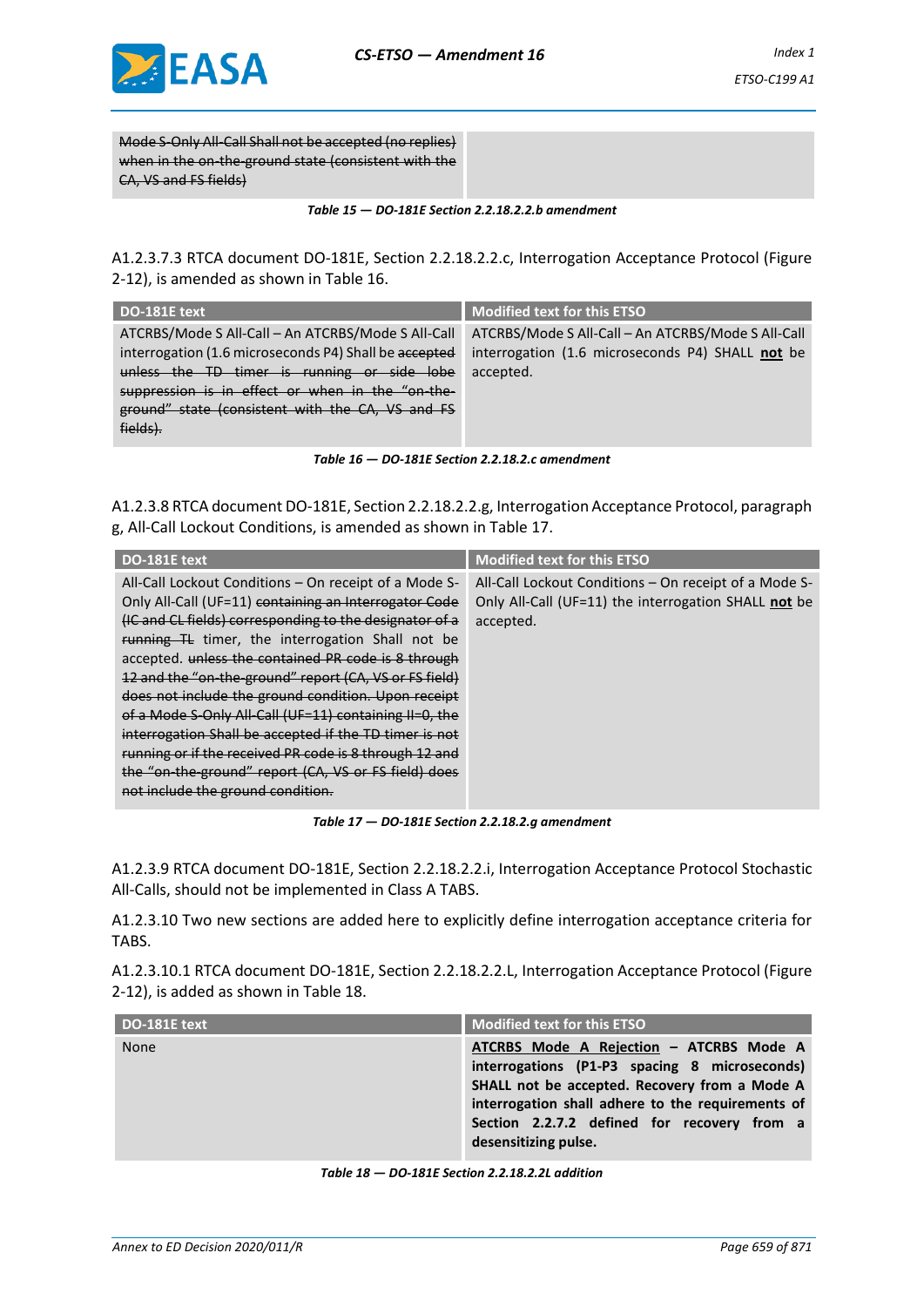A1.2.3.10.2 RTCA document DO-181E, Section 2.2.18.2.2.m, Interrogation Acceptance Protocol (Figure 2-12), is added to as shown in Table 19. This change reduces the range at which addressed Mode S ground interrogations would be replied to. The intent is to reduce the reply rate of the TABS. Sensitivity to TCAS interrogations is not affected.

| DO-181E text | Modified text for this ETSO                                                                                                                             |  |  |
|--------------|---------------------------------------------------------------------------------------------------------------------------------------------------------|--|--|
| None         | Ground-to-Air Mode S Acceptance - Mode S<br>interrogations, excluding UF=0 SHALL be accepted at<br>the Mode S MTL (paragraph 2.2.2.4 b) +3dB $\pm$ 1dB. |  |  |

*Table 19 — DO-181E Section 2.2.18.2.2.m addition*

A1.2.3.11 RTCA document DO-181E, Section 2.2.18.2.3, Interrogation Reply Coordination, is amended as shown in Table 20.

| DO-181E text                                                                                  |                | <b>Modified text for this ETSO</b>                                                            |                        |
|-----------------------------------------------------------------------------------------------|----------------|-----------------------------------------------------------------------------------------------|------------------------|
| The transponder SHALL generate replies as follows,<br>except when in the on-the-ground state: |                | The transponder SHALL generate replies as follows,<br>except when in the on-the-ground state: |                        |
| Interrogations                                                                                | Replies        | Interrogations                                                                                | Replies                |
| ATCRBS Mode A                                                                                 | 4096 Codes     | ATCRBS Mode A                                                                                 | <b>SHALL not reply</b> |
| ATCRBS Mode C                                                                                 | Altitude Codes | ATCRBS Mode C                                                                                 | Altitude Codes         |
| ATCRBS Mode A/Mode S All-Call                                                                 | Reply is DF=11 | ATCRBS Mode A/Mode S All-Call                                                                 | <b>SHALL not Reply</b> |
| ATCRBS Mode C/Mode S All-Call                                                                 | Reply is DF=11 | ATCRBS Mode C/Mode S All-Call                                                                 | <b>SHALL not Reply</b> |
| Mode S-only All-Call (UF=11)                                                                  | Reply is DF=11 | Mode S-only All-Call (UF=11)                                                                  | <b>SHALL not Reply</b> |

*Table 20 — DO-181E Section 2.2.18.2.3 amendment*

A1.2.3.12 RTCA document DO-181E, Section 2.2.18.2.4, Lockout Protocol, should not be implemented in Class A TABS.

A1.2.3.13 RTCA document DO-181E, Section 2.2.18.2.5, Multisite Lockout Protocol, should not be implemented in Class A TABS.

A1.2.3.14 RTCA document DO-181E, Section 2.2.18.2.7, Flight Status and Vertical Status Protocols, is amended as shown in Table 21.

| DO-181E text                                                                                                                                                                                                                                                                                                                                                                                                                                                                                                                                                                                                                              | <b>Modified text for this ETSO</b>                                                                                                                                                                                                                                                                                                                                                                                                                                                                                                                                                                                           |
|-------------------------------------------------------------------------------------------------------------------------------------------------------------------------------------------------------------------------------------------------------------------------------------------------------------------------------------------------------------------------------------------------------------------------------------------------------------------------------------------------------------------------------------------------------------------------------------------------------------------------------------------|------------------------------------------------------------------------------------------------------------------------------------------------------------------------------------------------------------------------------------------------------------------------------------------------------------------------------------------------------------------------------------------------------------------------------------------------------------------------------------------------------------------------------------------------------------------------------------------------------------------------------|
| Mode S-equipped aircraft Shall report details of their<br>flight status. The source of and the rules for such<br>reports are as follows:                                                                                                                                                                                                                                                                                                                                                                                                                                                                                                  | Mode S-equipped aircraft SHALL report details of<br>their flight status. The source of and the rules for such<br>reports are as follows:                                                                                                                                                                                                                                                                                                                                                                                                                                                                                     |
| a. Alert – The transponder Shall transmit the 4096<br>identification code in ATCRBS Mode A replies and in<br>the ID field of downlink format DF=5. This code can be<br>changed by the pilot, and when a change is made an<br>condition Shall be established.<br>alert<br>If the<br>identification code is changed to 7500, 7600 or 7700,<br>the alert condition Shall be permanent. If the<br>identification code is changed to any other value, the<br>alert condition Shall be temporary and self-canceling<br>after $18 \pm 1$ seconds (TC timer). The TC timer Shall be<br>retriggered and continued for $18 \pm 1$ seconds after any | a. Alert - The transponder SHALL transmit the 4096<br>identification code in the ID field of downlink format<br>DF=5. When a change is made an alert condition<br>SHALL be established. If the identification code is<br>changed to 7500, 7600 or 7700, the alert condition<br>SHALL be permanent. If the identification code is<br>changed to any other value, the alert condition SHALL<br>be temporary and self-cancelling after $18 \pm 1$ seconds<br>(TC timer). The TC timer SHALL be retriggered and<br>continued for $18 \pm 1$ seconds after any change has<br>been accepted by the transponder function. The alert |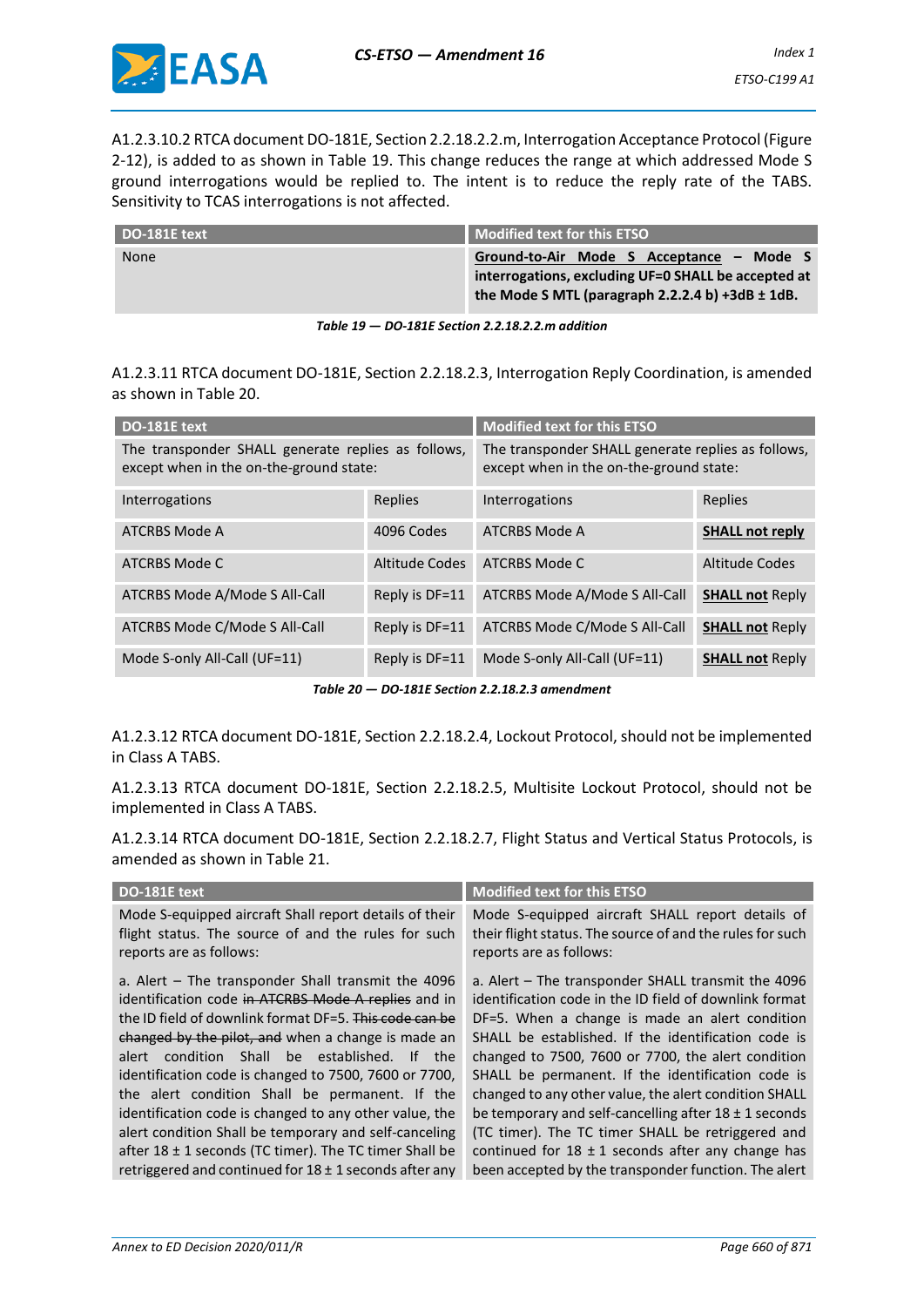

change has been accepted by the transponder function. The alert condition Shall be reported in the FS field. The permanent alert condition Shall be terminated and replaced by a temporary alert condition when the identification code is set to a value other than 7500, 7600 or 7700.

condition SHALL be reported in the FS field. The permanent alert condition SHALL be terminated and replaced by a temporary alert condition when the identification code is set to a value other than 7500, 7600 or 7700.

*Table 21 — DO-181E Section 2.2.18.2.7 amendment*

A1.2.3.15 RTCA document DO-181E, Section 2.2.18.2.9, All-Call Reply Protocol, should not be implemented in Class A TABS.

A1.2.3.16 RTCA document DO-181E, Section 2.2.19.1, Minimum Level 2 Transponder Requirements, is amended as shown in Table 22.

| DO-181E text                                                                                                                                        | <b>Modified text for this ETSO</b>                                                                                                                           |  |
|-----------------------------------------------------------------------------------------------------------------------------------------------------|--------------------------------------------------------------------------------------------------------------------------------------------------------------|--|
| The operational functions described in §1.4.3.2<br>require that this transponder Shall, in addition to the<br>functions of the Level 1 transponder: | The operational functions described in paragraph<br>1.4.3.2 require that this transponder SHALL, in<br>addition to the functions of the Level 1 transponder: |  |
| a. Process uplink and downlink formats DF=16,<br>UF=DF=20 and 21 (Figure 2-14). The format UF=16 is                                                 | a. Process uplink and downlink formats DF=16,<br>UF=DF=20 and 21 (Figure 2-14).                                                                              |  |
| optional.<br>Note: UF=16 is supported by transponders connected<br>to an on-board operational TCAS (see §2.2.22).                                   | The format UF=16 SHALL not be accepted. TABS<br><b>SHALL not be installed with an on-board TCAS</b><br>system.                                               |  |
| b. Receive broadcast transmissions from sensors<br>(§2.2.19.1.11).                                                                                  | b. Requirement Deleted.                                                                                                                                      |  |
|                                                                                                                                                     | c. Follow the protocols for:                                                                                                                                 |  |
| c. Follow the protocols for:                                                                                                                        | Comm-B (see paragraph 2.2.19.1.12.1 through                                                                                                                  |  |
| Comm-A (see §2.2.19.1.10).                                                                                                                          | $2.2.19.1.12.3$ ).                                                                                                                                           |  |
| Comm-B (see §2.2.19.1.12).                                                                                                                          | Report Codes 4 through 7 in the CA field (see                                                                                                                |  |
| Comm-U/V (air-air) (see §2.2.19.1.16).                                                                                                              | paragraph 2.2.14.4.6).                                                                                                                                       |  |
| Multisite message operation (see §2.2.19.2).                                                                                                        | TCAS crosslink capability (see paragraph 2.2.19.1.18).                                                                                                       |  |
| Report Codes 4 through 7 in the CA field (see<br>$§2.2.14.4.6$ ).                                                                                   |                                                                                                                                                              |  |
| TCAS crosslink capability (see §2.2.19.1.18).                                                                                                       |                                                                                                                                                              |  |

*Table 22 — DO-181E Section 2.2.19.1 amendment*

A1.2.3.17 RTCA document DO-181E, Section 2.2.19.1.3, Information Transfer, should not be implemented in Class A TABS.

A1.2.3.18 RTCA document DO-181E, Section 2.2.19.1.4, Interrogation-Reply Coordination, is amended per Table 23. Equipment using Minimum Level 2 Transponder Requirements, SHALL follow the text in DO-181E as written.

| DO-181E text                                                            |           | <b>Modified text for this ETSO</b>                                      |                        |
|-------------------------------------------------------------------------|-----------|-------------------------------------------------------------------------|------------------------|
| The transponder SHALL generate replies to<br>interrogations as follows: |           | The transponder SHALL generate replies to<br>interrogations as follows: |                        |
| Interrogation                                                           | Reply     | Interrogation                                                           | Reply                  |
| ATCRBS Mode A (see Note)                                                | 4096 code | ATCRBS Mode A (see Note)                                                | <b>SHALL not reply</b> |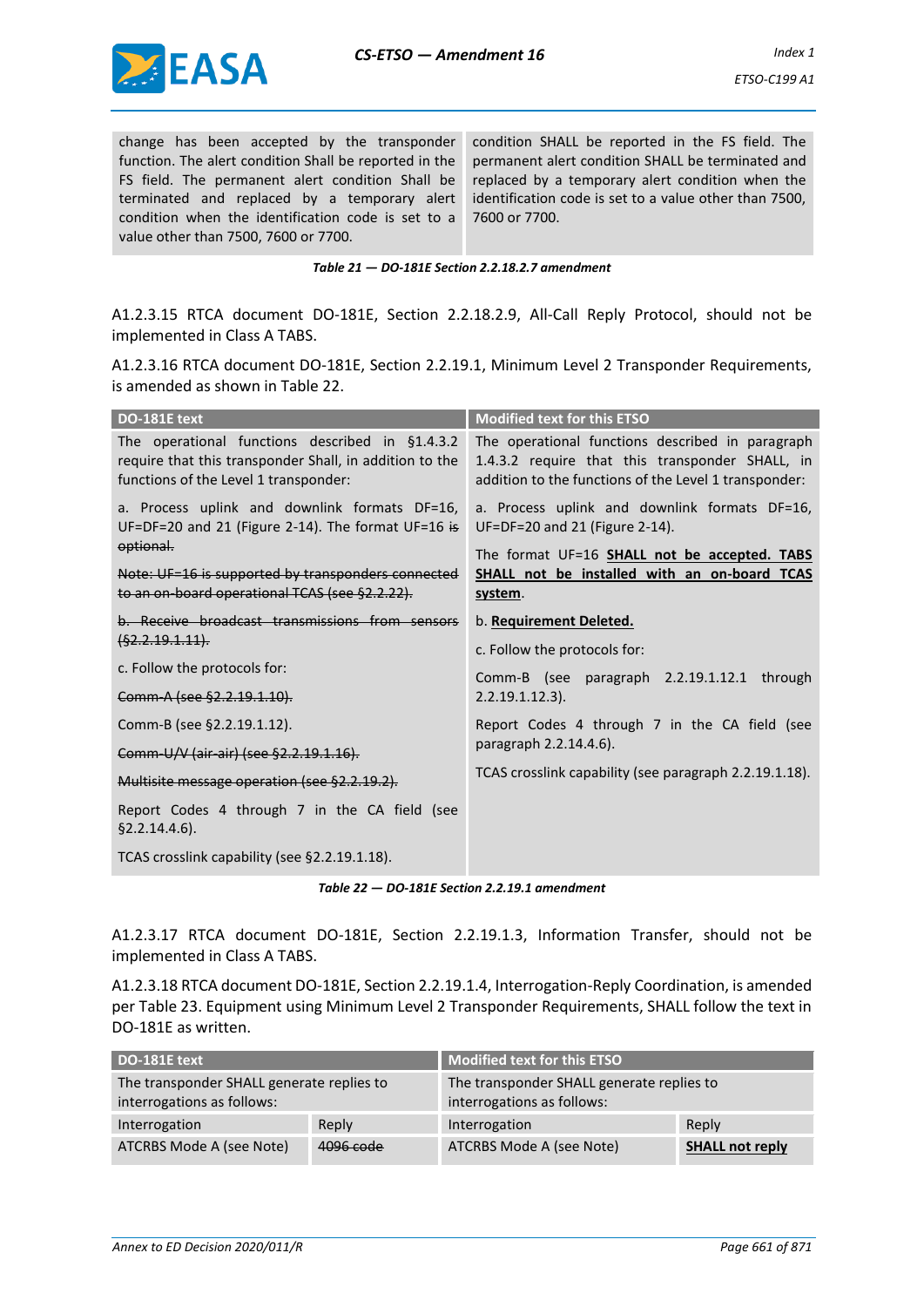

| ATCRBS Mode C (see Note)              | Altitude Code | ATCRBS Mode C (see Note)                        | Altitude Code          |
|---------------------------------------|---------------|-------------------------------------------------|------------------------|
| ATCRBS/Mode S All-Calls (see<br>Note) | $DF = 11$     | ATCRBS/Mode<br>S.<br>All-Calls<br>(see<br>Note) | <b>SHALL not reply</b> |
| $UF=4$ and $UF=5$                     | as below      | $UF=4$ and $UF=5$                               | as below               |
| UF=11 (see Note)                      | $DF = 11$     | UF=11 (see Note)                                | <b>SHALL not reply</b> |
| $UF=20$ and $UF=21$                   | as below      | $UF=20$ and $UF=21$                             | as below               |
| <b>Broadcast</b>                      | <b>None</b>   | <b>Broadcast</b>                                | None                   |

*Table 23 — DO-181E Section 2.2.19.1.4 amendment*

A1.2.3.19 The Lockout Protocol described in RTCA document DO-181E, Section 2.2.19.1.5, should not be implemented in Class A TABS.

A1.2.3.20 The UM Protocol described in RTCA document DO-181E, Section 2.2.19.1.9, should not be implemented in Class A TABS.

A1.2.3.21 The Comm-A Protocol described in RTCA document DO-181E, Section 2.2.19.1.10, should not be implemented in Class A TABS.

A1.2.3.22 The Broadcast Protocol described in RTCA document DO-181E, Section 2.2.19.1.11, should not be implemented in Class A TABS.

A1.2.3.23 The Air-Initiated Comm-B Protocol described in RTCA document DO-181E, Section 2.2.19.1.12.4, should not be implemented in Class A TABS.

A1.2.3.24 The Comm-B Broadcast Protocol described in RTCA document DO-181E, Section 2.2.19.1.12.5, should not be implemented in Class A TABS.

A1.2.3.25 The Updating the Data Link Capability Report described in RTCA document DO-181E, Section 2.2.19.1.12.6.3, should not be implemented in Class A TABS.

A1.2.3.26 The Change of Aircraft Identification described in RTCA document DO-181E, Section 2.2.19.1.13.e, should not be implemented in Class A TABS.

A1.2.3.27 Linked Comm-A Coding described in RTCA document DO-181E, Section 2.2.19.1.14, should not be implemented in Class A TABS.

A1.2.3.28 The Comm-U/V Protocol described in RTCA document DO-181E, Section 2.2.19.1.16, should not be implemented in Class A TABS.

A1.2.3.29 The Data Handling Interfaces described in RTCA document DO-181E, Section 2.2.19.1.17, should not be implemented in Class A TABS.

A1.2.3.30 The Multisite Message Protocol described in RTCA document DO-181E, Section 2.2.19.2, should not be implemented in Class A TABS.

A1.2.3.31 Surveillance Identifier (SI) requirements contained in RTCA document DO-181E, Section 2.2.24.2, should not be implemented in Class A TABS.

A1.2.3.32 The Elementary Surveillance (ELS) Compliant Transponder requirements in RTCA document DO-181E, Section 2.2.24, do not apply to TABS equipment. TABS SHALL not claim ELS compliance. Changes made to ELS registers do not need to be indicated via a Comm-B broadcast. If one or more of the ELS registers are supported, then Section 2.2.24 requirements SHALL apply except Sections 2.2.24 b 4, 2.2.24 c, 2.2.24.2, 2.2.24.3.2.5, and 2.2.24.3.4, which do not apply.

A1.2.3.33 The Enhanced Surveillance (EHS) Compliant Transponders requirements in RTCA/DO-181E, Section 2.2.25, do not apply to TABS. TABS equipment SHALL not claim EHS compliance. Changes made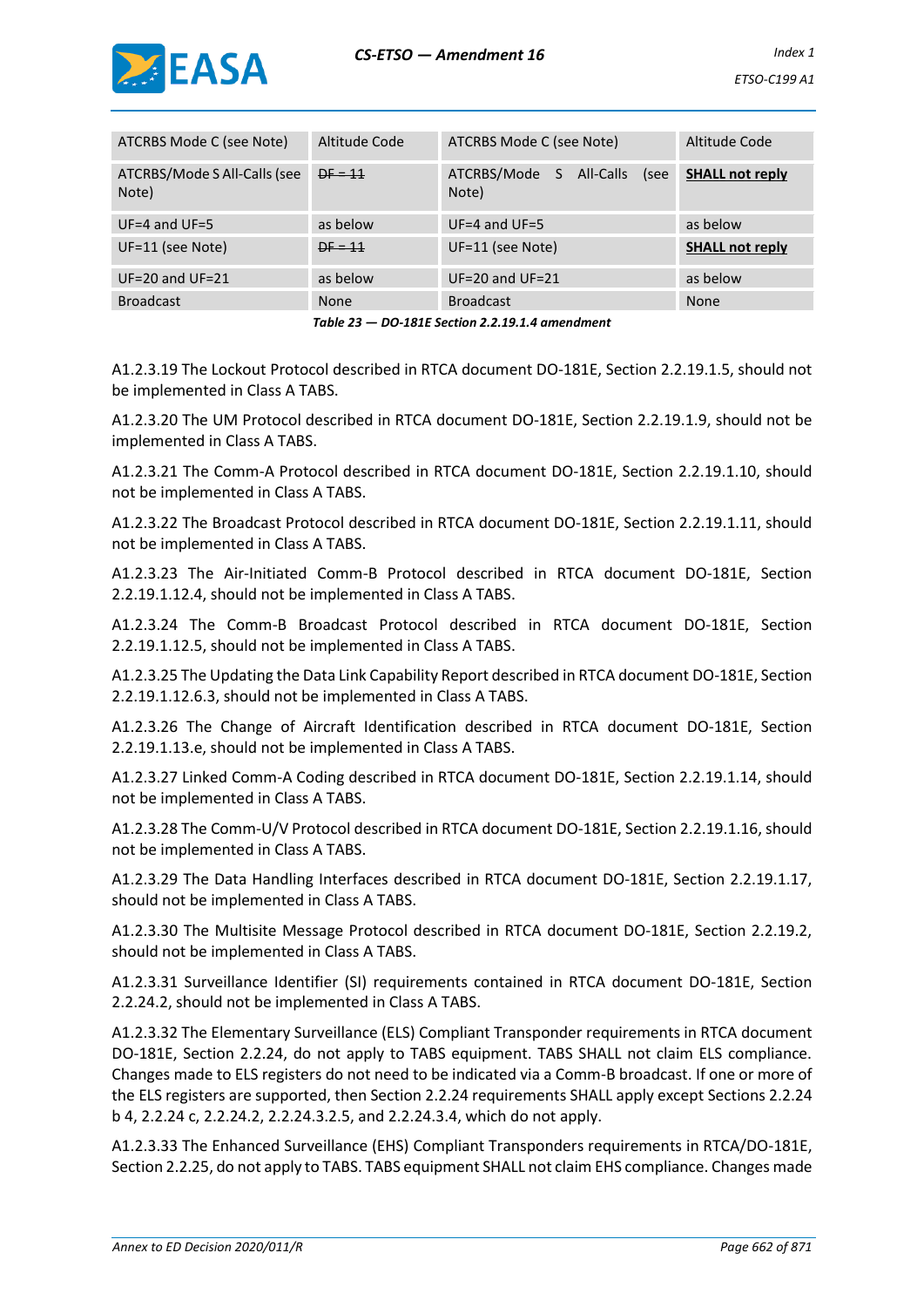

to EHS registers do not need to be indicated via a Comm-B broadcast. If one or more of the EHS registers are supported, then Section 2.2.25 requirements SHALL apply except Sections 2.2.25.1.2.4 and 2.2.25.2.3, which do not apply. Also, Section 2.2.25, paragraph 6 'Transponder capable of supporting EHS…', must support ELS per A1.2.3.32 of this ETSO.

A1.2.4 Altitude Source Function Requirements (For Class A Devices)

A1.2.4.1 The altitude source function shall meet the performance requirements of ETSO-C88b, Automatic Pressure Altitude Reporting Code-Generating Equipment, dated 5 August 2016. It is recommended that the altitude source provide 25 ft or better resolution.

A1.2.5 ADS-B OUT Function Requirements Derived From EUROCAE ED-102A, including Corrigendum-1, (For Class A Devices)

A1.2.5.1 The ADS-B OUT function must be 1090 Extended Squitter (ES) OUT, to support TCAS surveillance. The 1090ES OUT function must meet the Minimum Performance Standards (MPS) qualification and documentation requirements in EUROCAE ED-102A, MOPS for 1090 MHz Extended Squitter Automatic Dependent Surveillance – Broadcast (ADS-B) and Traffic Information Services – Broadcast (TIS-B), dated December, 2009, including Corrigendum-1, Section 2, dated January, 2012, for a Class B0 ADS-B OUT transmitter with the following modifications.

A1.2.5.2 EUROCAE ED-102A, including Corrigendum-1, Section 2, dated January, 2012, Paragraph 2.2.2.1.c, Mode S Transponder Based Transmitters, is amended as shown in Table 24.

| ED-102A text                                          | <b>Modified text for this ETSO</b>                      |
|-------------------------------------------------------|---------------------------------------------------------|
| If the ADS-B transmitter is based on Mode S           | If the ADS-B transmitter is based on Mode S             |
| transponders, then for transponder functions it Shall | transponders, then for The transponder functions        |
| comply with RTCA/DO-181D (EUROCAE ED-73C) for         | SHALL comply with RTCA/DO-181E (EUROCAE ED-             |
| each class of transponder specified in the latest     | 73 $E$ ) for each class of transponder specified in the |
| version of FAA TSO C112 (ETSO 2C112)                  | latest version of ETSO-C112 (FAA TSO C112), except      |
|                                                       | where modified by Appendix 1 to this ETSO.              |

*Table 24 — ED-102A Section 2.2.2.1.c amendment*

A1.2.5.3 The output power SHALL be as specified in EUROCAE ED-102A, including Corrigendum-1, dated January, 2012, Section 2.2.2.2.10.1.a., for Class A0 and B0 equipment. The RF Peak Output power SHALL be at least 18.5 dBW (70 watts).

A1.2.5.4 Broadcast of the ADS-B Surface Position Messages defined in EUROCAE ED-102A including Corrigendum-1, Section 2.2.3.2.4, is optional.

A1.2.5.5 EUROCAE ED-102A including Corrigendum-1, Section 2.2.3.2.7.2, Aircraft Operational Status Messages, is amended as shown in Table 25.

| ED-102A text                                                                                                                                                                                                                                                                                            | <b>Modified text for this ETSO</b>                                                                                                                                                                                                                                                                                                                                                                    |
|---------------------------------------------------------------------------------------------------------------------------------------------------------------------------------------------------------------------------------------------------------------------------------------------------------|-------------------------------------------------------------------------------------------------------------------------------------------------------------------------------------------------------------------------------------------------------------------------------------------------------------------------------------------------------------------------------------------------------|
| The 'Aircraft Operational Status Message' is used to<br>provide the current status of the aircraft. The format<br>of the Aircraft Operational Status Message shall be<br>as specified in Figure 2-11, while further definition of<br>each of the subfields is provided in the subsequent<br>paragraphs. | The 'Aircraft Operational Status Message' is used to<br>provide the current status of the aircraft. The format<br>of the Aircraft Operational Status Message shall be as<br>specified in Figure 2-11, while further definition of<br>each of the subfields is provided in the subsequent<br>paragraphs. Broadcast of Aircraft Operational Status<br>Message subtype=1, Surface Messages, is optional. |

*Table 25 — Aircraft Operational Status Message*

A1.2.5.6 When TABS is installed with a position source meeting the Class B requirements of this ETSO and transmitting a valid position, the transmitted NIC SHALL be set to 6 (0.5 NM), reference EUROCAE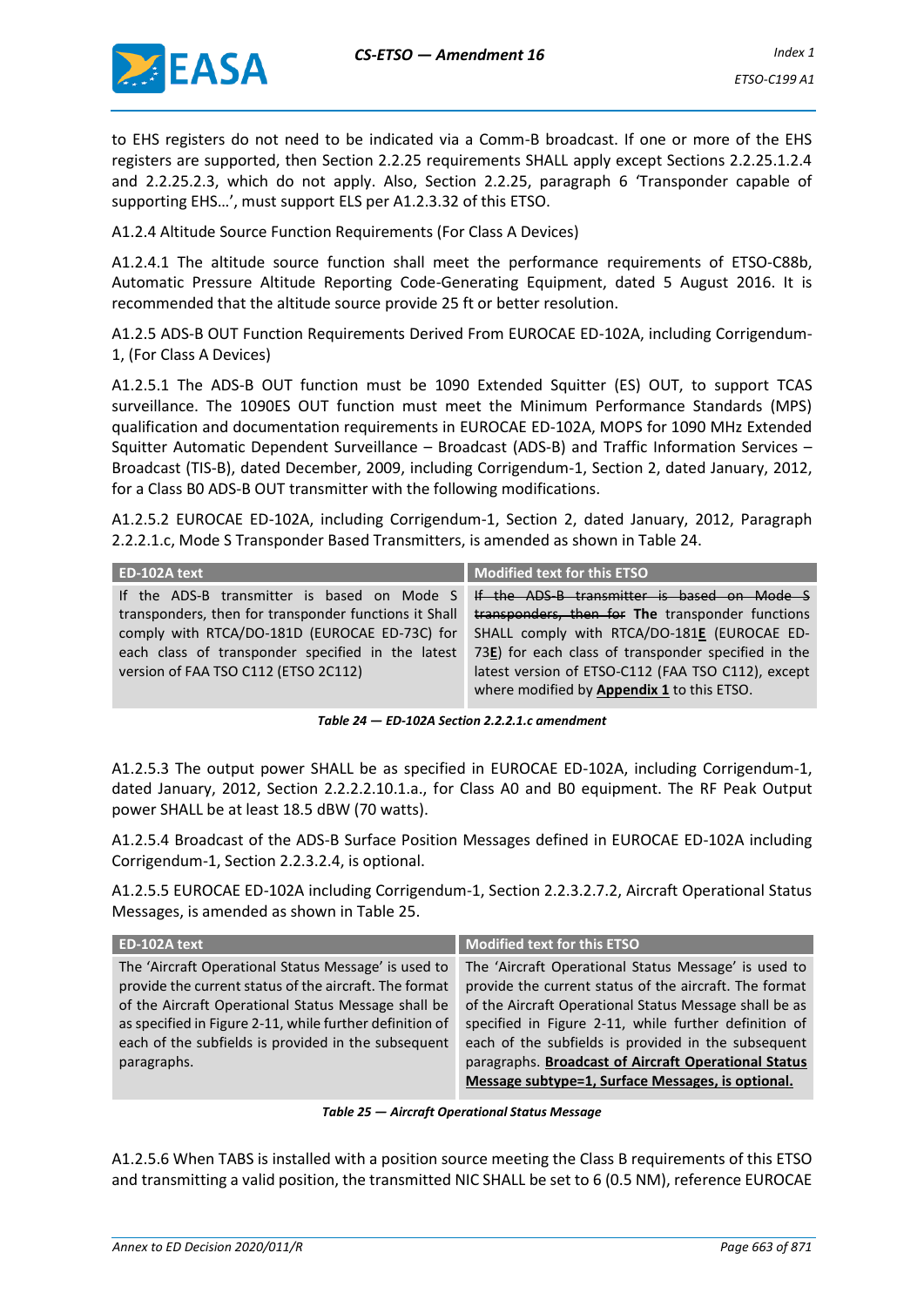

ED-102A including Corrigendum-1, dated January 2012, Section 2.2.8.1.16. The transmitted SIL SHALL be set to 1 (1×1E-3/ h), reference EUROCAE ED-102A including Corrigendum-1, dated January 2012, Section 2.2.5.1.40. When TABS is installed with a position source compliant with ETSO-C145, ETSO-C146 or ETSO-C196, NIC and SIL SHALL be set in accordance with EUROCAE ED-102A including Corrigendum-1, dated January, 2012. When the position is not valid, NIC and SIL SHALL be set to 0 (zero).

A1.2.5.7 The System Design Assurance (SDA), SHALL be set to 1, reference EUROCAE ED-102A, including Corrigendum-1, dated January 2012, Section 2.2.5.1.50. The probability of an undetected fault causing transmission of false or misleading information SHALL be less than or equal to 1E-3.

A1.2.5.8 Navigation Accuracy Category for Position, (NACp) SHALL be derived from the Horizontal Figure of Merit (HFOM) in accordance with EUROCAE ED-102A, including Corrigendum-1, dated January 2012, Section A.1.4.9.9; however, TABS Class B position sources may not provide HFOM directly. When HFOM is not available directly, HFOM SHALL be derived from Horizontal Dilution of Precision (HDOP) according to the following formula: HFOM = 2 \* HDOP \* User Equivalent Range Error (UERE), where the UERE is 6 metres. This UERE is based on typical single frequency (L1) receiver performance and an assumption of mid-latitude atmospheric propagation. Although the real-time UERE may fluctuate, this assumption is sufficient to support the TABS use case. (Ref. Global Positioning System Signals, Measurements and Performance, by Pratap Misra and Per Enge, copyright 2001).

A1.2.5.9 When a TABS is installed with a position source meeting the Class B requirements of this ETSO and transmitting a valid position, the transmitted Navigation Accuracy Category for Velocity, (NACv) SHALL be set to 1 (10 m/s), reference EUROCAE ED-102A including Corrigendum-1, dated January, 2012, Section 2.2.5.1.19. When position is not valid, NACv SHALL be set to 0 (zero).

A1.2.5.10 Geometric Vertical Accuracy (GVA) SHALL be derived from Vertical Figure of Merit, (VFOM) in accordance with EUROCAE ED-102A including Corrigendum-1, dated January, 2012, Section 2.2.3.2.7.2.8. Class B position sources may not provide VFOM directly. When VFOM is not available directly, VFOM SHALL be derived from Vertical Dilution of Precision (VDOP) according to the following formula: VFOM = 2 \* VDOP \* UERE, where the UERE is 6 metres.

A1.2.5.11 The Type Code 31, Operational Status Message, subfield 'Airborne Capability Class Code', SHALL be changed to indicate the device is a TABS.

A1.2.5.11.1 The Operational Status Message SHALL be modified to indicate that it meets the performance standards of this ETSO. ED-102A, including Corrigendum-1, dated January, 2012, paragraph 2.2.18.4.7 and Figure 2-40, is modified by this ETSO. Message bits 53-54, (ME Bits 21-22), SHALL describe the capabilities of the TABS per Table 26. Set bit 54 to 1 (one) to indicate that either TABS Class A, Class B, or both classes of equipment are installed.

| <b>Bit 53</b> | <b>Bit 54</b> | <b>Description</b>                    |
|---------------|---------------|---------------------------------------|
|               | O             | Not TABS equipped                     |
|               |               | <b>TABS Equipped</b>                  |
|               | O             | TABS device (reserved for future use) |
|               |               | TABS device (reserved for future use) |

*Table 26 — ED-102A Airborne Capability Class Message format*

### A1.2.6 GNSS Position Source Function Requirements (For Class B Devices)

A1.2.6.1 Manufacturers may use commercial off-the-shelf (COTS) GNSS position sources to meet the performance of this ETSO as long as the sensor meets the requirements in this section. The position source shall be capable of using satellite-based augmentation system (SBAS) corrections and health messages to exclude satellites from the position solution or to correct satellite range errors. In areas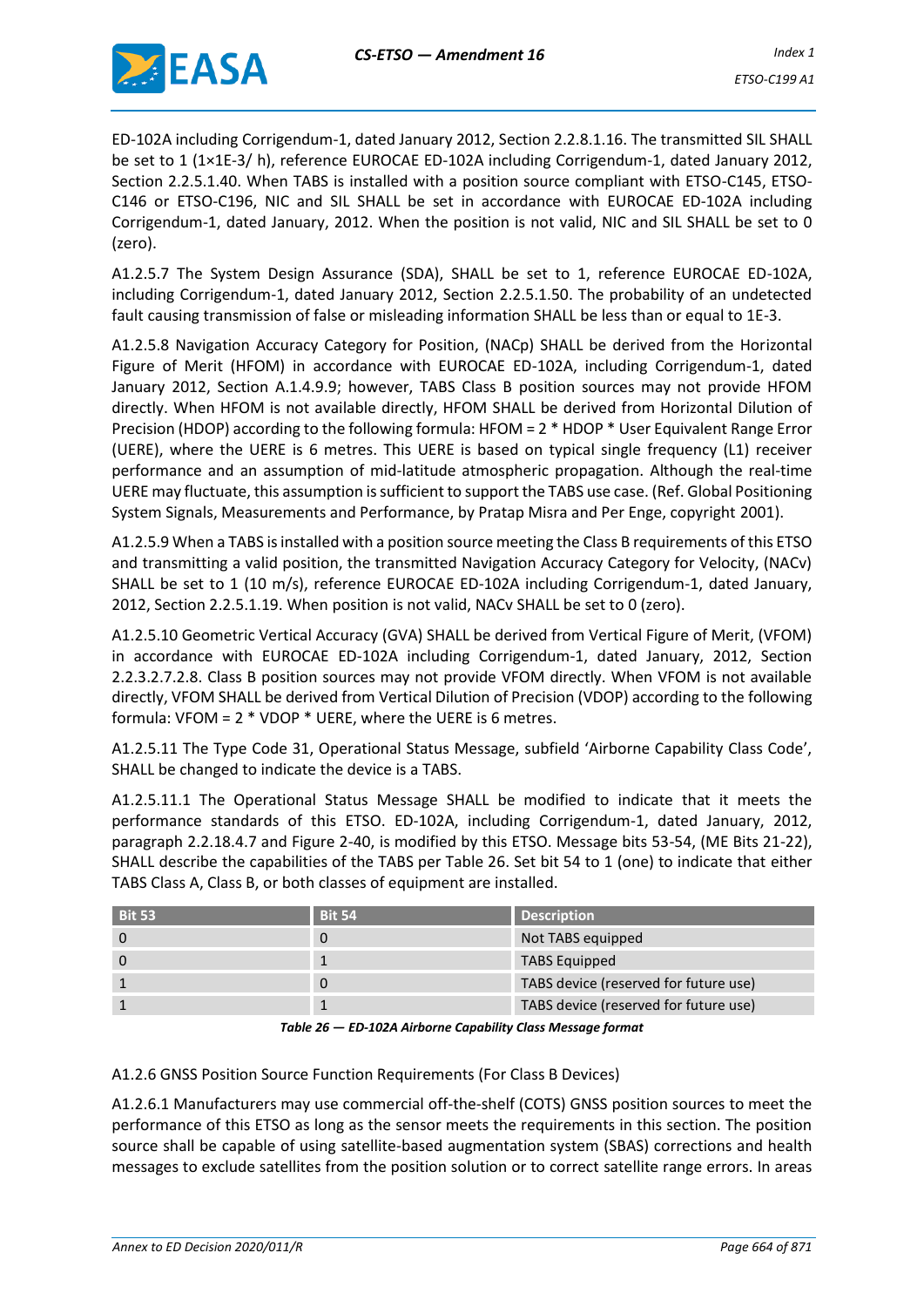

where the SBAS is available, the TABS shall use the SBAS corrections and health messages to exclude satellites from the position solution or to correct satellite range errors. In areas where the SBAS is not available or out of service, the TABS may continue to operate. The regional airspace authority will determine what operational impacts this may have on air-to-ground usage of TABS equipment. According to the FAA the GPS constellation experiences a significant ramp error approximately once a year. During these events, a chipset which uses the SBAS will, depending on the received SBAS messages, either correct or exclude the faulty satellite. Refer to RTCA document DO-229E, Minimum Operational Performance Standards for Global Positioning System/Satellite-Based Augmentation System Airborne Equipment, when interpreting SBAS-related requirements.

A1.2.6.2 The GNSS position source SHALL provide a GPS-only solution for use by the TABS ADS-B function. The FAA and EASA have not evaluated the performance of other GNSS systems for use in support of aviation-intended functions. This ETSO will be updated once sufficient analysis has been performed to show that other GNSS are appropriate for use by TABS equipment. Note, the GPS-only solution refers to the use of the GPS satellite constellation, it does not exclude augmentation of the GPS solution, such as provided by SBAS or GBAS systems.

A1.2.6.3 The GNSS horizontal position error SHALL not exceed 30 metres, 95th percentile, when the Horizontal Dilution of Precision (HDOP) is 2.5 or less. The GNSS position source SHALL either transmit a Horizontal Figure of Merit (95 %) (HFOM) or an HDOP metric.

Note: The 30-metre horizontal position fixing error requirement assumes a UERE of 6 metres, consistent with Section A1.2.5.8.

A1.2.6.4 Removed.

A1.2.6.5 The GNSS position source SHALL be capable of transmitting horizontal velocity measurements more accurate than 10 m/s, 95th percentile.

A1.2.6.6 The GNSS position source SHALL not transmit false or misleading data in the presence of broadband interference. There is no minimum interference rejection requirement for TABS equipment and loss of position in the presence of interference is acceptable behaviour.

A1.2.6.7 The GNSS position source SHALL not use SBAS corrections when the SBAS satellite is broadcasting message type 0.

A1.2.6.8 The GNSS position source SHALL exclude satellites with UDREI=15 reported in the SBAS fast corrections.

A1.2.6.9 The GNSS position source SHALL apply SBAS fast and long-term corrections when available.

A1.2.6.10 The GNSS position source SHALL be capable of transmitting geometric altitude, Height Above the Ellipsoid (HAE) measurements more accurate than 45 metres, 95th percentile, when the Vertical Dilution of Precision (VDOP) is 3.7 or less. The GNSS position source SHALL either transmit a Vertical Figure of Merit (95 %) (VFOM) or a Vertical Dilution of Precision (VDOP) metric.

Note: The 45-metre vertical position fixing error requirement assumes a UERE of 6 metres, consistent with Section A1.2.5.10.

#### A1.2.7 Antenna Function Requirements

A1.2.7.1 The requirements for transponder antennas are specified in ETSO-C112e. The requirements for GNSS antennas are specified in ETSO-C190 and ETSO-C144a. The antennas should be designed to meet the performance specified in the applicable ETSO. However, the TABS may benefit significantly in installation costs from implementations where the antennas are integrated in the TABS equipment. Small degradations in antenna performance may be acceptable as a trade-off for installation cost.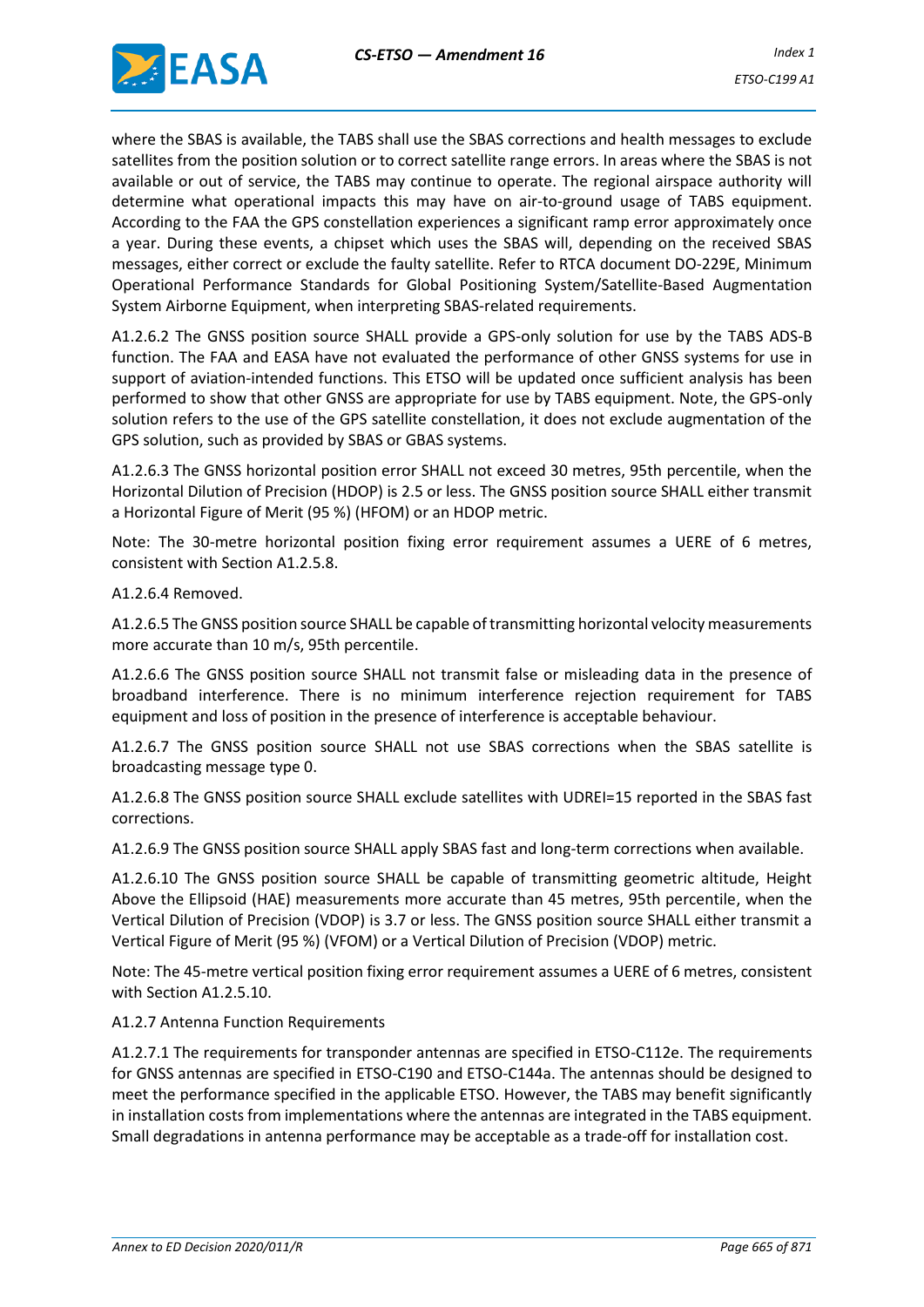

A1.2.7.2 Antennas may be installed internally on aircraft that are transparent to radio frequencies. An internal antenna may not be appropriate on aircraft with a metal hull. If an antenna is installed internally, testing will need to be conducted to ensure the TABS is not negatively impacted and installation guidance must accompany the unit to ensure the system is properly fitted to the aircraft.

A1.2.7.3 Because TABS may be installed on a radio frequency (RF) transparent fuselage near a pilot or passenger, or in a cockpit in close proximity to a pilot or passenger, consideration must be given to antenna placement to ensure it does not pose a hazard to humans or combustible materials. Manufacturers must provide installation guidance describing the minimum safe distance the antenna can be to the nearest human body or if applicable, combustible material. Appendix 3 to this ETSO provides a more in-depth discussion of this subject based on FCC and European documents.

#### A1.2.8 Form factor and power

A1.2.8.1 An ideal implementation of the TABS would be a single integrated unit with minimal connections to the airframe, such as; mechanical mounting, power, and static air source. Where the equipment might be shared between multiple airframes, the mechanical mounting could incorporate an airframe-specific configuration module (containing such items as the ICAO 24-bit aircraft address), and be designed such that no tools are required to remove or install the TABS.

A1.2.8.2 Low-power consumption design is important. Designs specifically intended for long-term battery operation are ideal. If the TABS is battery powered, it should be designed to provide system integrity commensurate with the failure condition category / classification stated in paragraph 3.2.1.

[Amdt. ETSO/13] [Amdt. ETSO/16]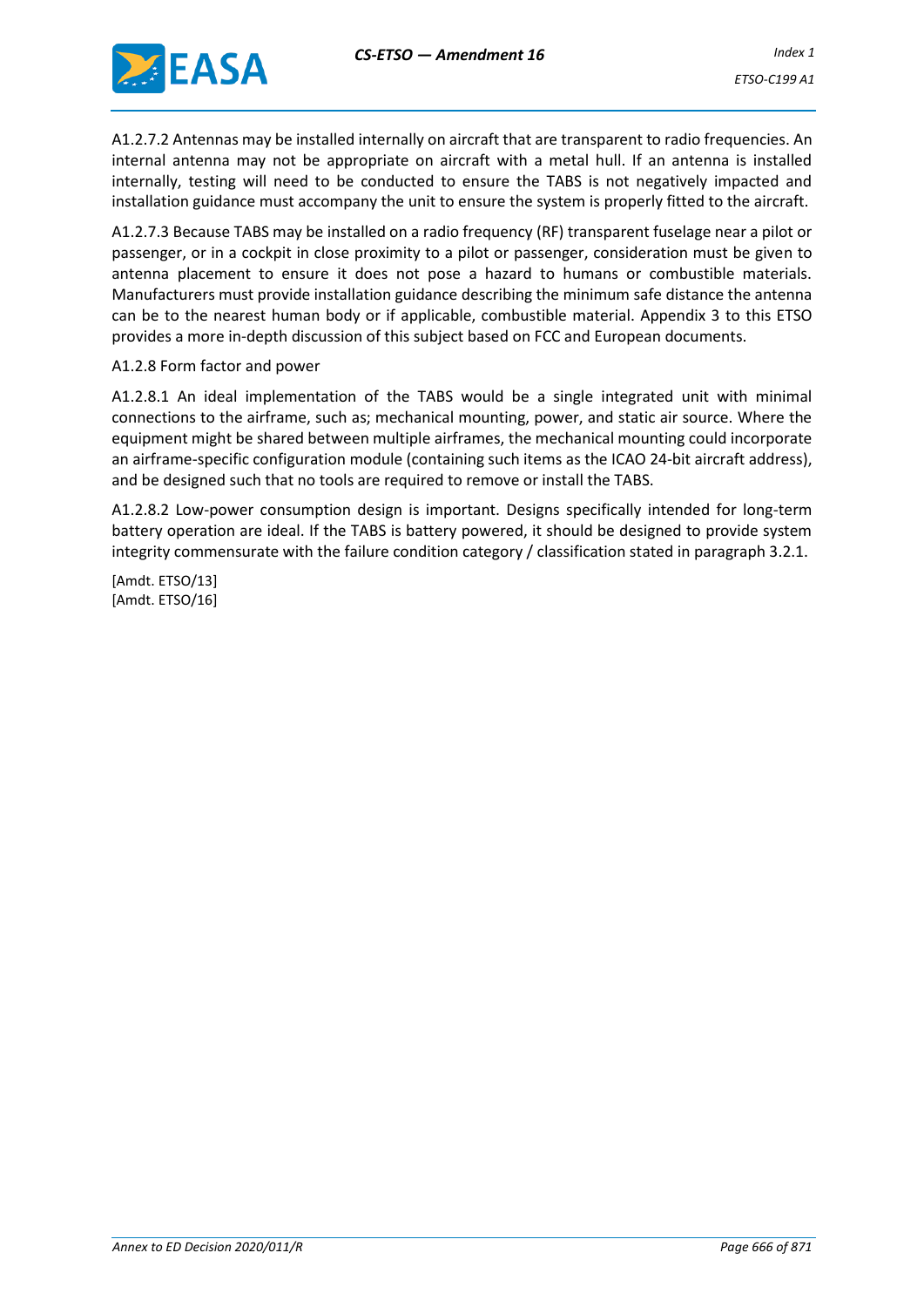

# **Appendix 2 to ETSO C-199 A1 – Test Requirements**

*ED Decision 2020/011/R*

#### <span id="page-18-0"></span>**A2 Testing Introduction**

#### **A2.1 Testing Intent**

A2.1.1 This Appendix provides an acceptable means to verify the major functions of the TABS.

A2.1.2 The TABS is not intended to accept and reply to any UF=11 All-Call interrogations. RTCA document DO-181E tests like 2.4.2.1 Step 6 that use the Mode S Only All-Call interrogation (UF=11) will need to use a different interrogation, such as a UF=0 interrogation.

#### **A2.2 Testing Requirements**

A2.2.1 The tests defined here are derived from tests in the reference documents or written here to ensure compliance with the intended capabilities of TABS equipment. These tests are one acceptable means to demonstrate that the equipment meets the functional requirements defined in Appendix 1 to this ETSO. Functionality not modified by Appendix 1 should be verified by the test outlined in the applicable standards, e.g. RTCA document DO-181E.

A2.2.2 Table 27 provides notes in italics and parenthesis explaining how to read the tables that modify the text in the source documents.

| (Source document reference)                          | Modified text for this ETSO                                 |
|------------------------------------------------------|-------------------------------------------------------------|
| (This is a copy of the original text from the source | (This is the requirement for this ETSO. Modifications       |
| document. Material to be deleted from this original  | to the source text are marked in <b>bold and underlined</b> |
| text is marked with strikethrough formatting.)       | to assist in identifying changes).                          |

*Table 27 — (Source document reference) (type of change)*

A2.2.3 Testing Transponder Function Requirements Derived From DO-181E (For Class A Devices)

A2.2.3.1 Testing of the transponder function of the TABS should follow the tests outlined in document RTCA document DO-181E, Minimum Operational Performance Standards for Air Traffic Control Radar Beacon System/Mode Select (ATCRBS/Mode S) Airborne Equipment, dated 17 March 2011, Section 2.3, 2.4, and 2.5, with the following exceptions:

A2.2.3.1.1 Testing of Flight Crew Control Functions

A2.2.3.1.2 Testing should verify that the requirements of RTCA document DO-181E, as modified by paragraph A1.2.3.1.2 of this ETSO, have been properly incorporated.

A2.2.3.1.3 Testing should verify that changes made to paragraph 2.1.7 a, in RTCA document DO-181E, per Section A1.2.3.1.3, have been properly incorporated.

A2.2.3.1.3.1 Testing should verify the requirements of A1.2.3.1.3, by performing the test outlined in RTCA document DO-181E Section 2.5.4.11. Test results should verify that the 4096 code can be set while on the ground. If the 4096 code can be set in flight, testing should verify that the 4096 code can be set while in the air (weight-off-wheels condition) per RTCA/DO-181E Section 2.5.4.11.

A2.2.3.1.3.2 Testing should verify the requirements of A1.2.3.1.3, by performing the test outlined in RTCA/DO-181E Section 2.5.4.11. Testing should verify that a means of selecting and transmitting Mode 3/A code 7700 (emergency) is provided and tested per RTCA document DO-181E Section 2.5.4.11.

A2.2.3.1.3.3 Testing should verify the requirements of A1.2.3.1.3, by performing the test outlined in RTCA document DO-181E Section 2.5.4.11. Testing should also verify that a means of selecting and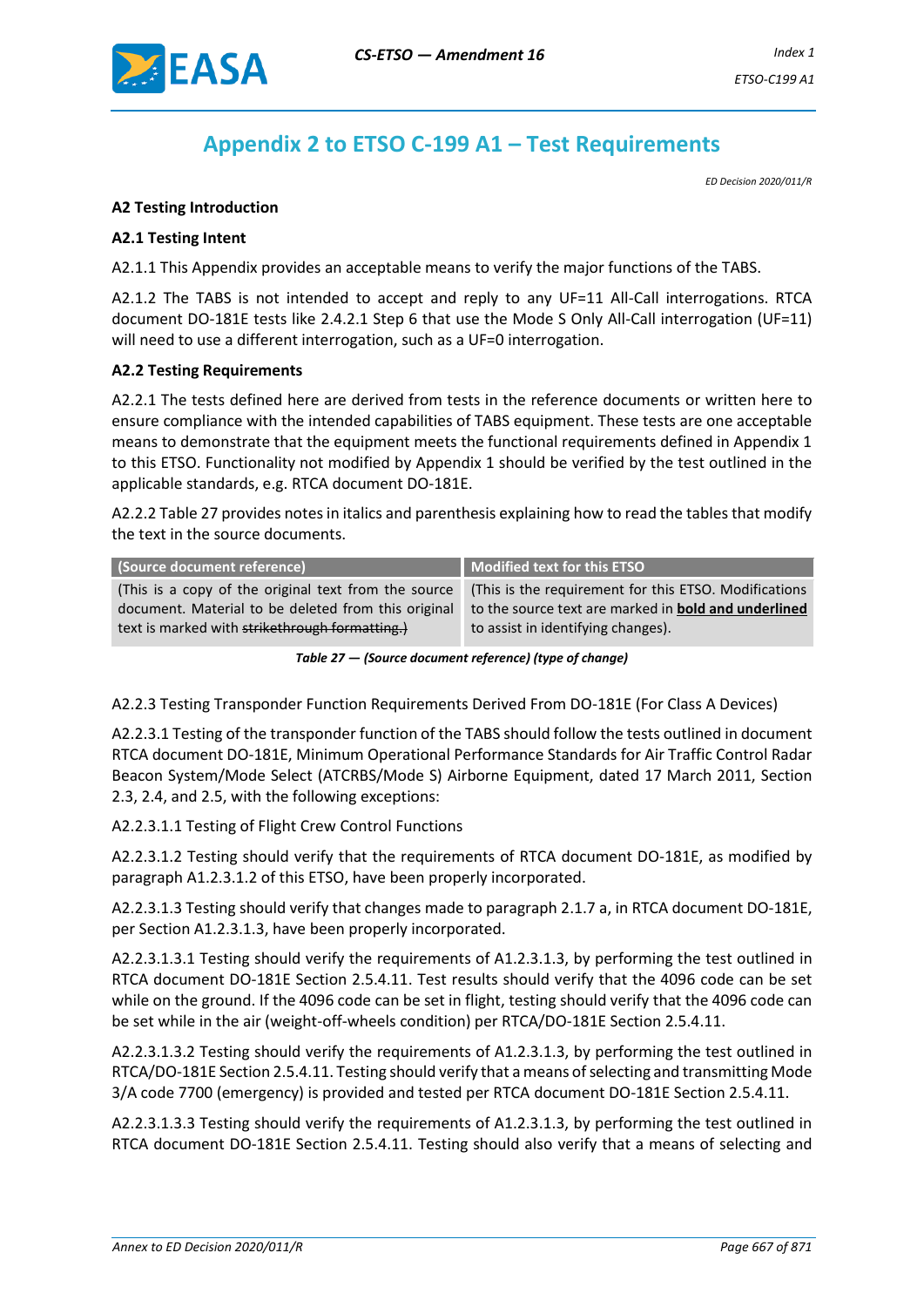

transmitting an alternate Mode 3/A codes is provided and tested per RTCA document DO-181E Section 2.5.4.11.

A2.2.3.1.4 Testing should verify the requirements of A1.2.3.1.4, by performing the test outlined in RTCA document DO-181E Section 2.5.4.3.b. Test results should verify aircraft without a means of determining air/ground state, report in the air at all times. Aircraft with an automatic means to determine the air/ground state, must verify that the air/ground state is set properly. Perform the test outlined in RTCA document DO-181E Section 2.5.4.3.b. If capable of determining the air/ground state, test results should verify that the aircraft reports in the air when in the air, and on the ground when on the ground.

A2.2.3.1.5 Testing should verify that the requirements of A1.2.3.1.5, have been properly incorporated. If a means of selecting the standby condition is provided, testing should verify return to normal operation from standby condition is within 5 seconds.

A2.2.3.1.6 Testing should verify that the requirements of A1.2.3.1.6, have been properly incorporated. If a means of initiating the IDENT (SPI) feature is installed, testing shall verify it functions properly per RTCA document DO-181E Section 2.5.4.3. (see Also A1.2.3.5and A2.2.3.5).

A2.2.3.2 Testing Reply Rate Capability Changes

A2.2.3.2.1 This section provides test criteria for the reply rate changes based on assumptions made in Section A1.2.3.2.1.

A2.2.3.2.2 Testing should verify that changes made to A1.2.3.2.2 have been correctly incorporated into TABS equipment.

A2.2.3.2.2.1 Testing should verify that the requirements of A1.2.3.2.2.1 of this ETSO have been satisfied. Testing outlined in RTCA document DO-181E, Section 2.3.2.2.3 step 1, should verify that the transponder be able to continuously generate at least 100 ATCRBS 15-pulse replies per second.

A2.2.3.2.2.2 Testing should that verify the requirements of A1.2.3.2.2.2 of this ETSO have been satisfied. Testing outlined in RTCA document DO-181E, Section 2.3.2.2.3 step 3, should verify that the transponder is capable of a peak reply rate of 150 ATCRBS 15-pulse replies per second for a duration of 100 milliseconds.

A2.2.3.2.2.3 Testing should verify that the changes made to RTCA document DO-181E Section 2.2.3.4.2.a have been correctly incorporated into TABS equipment per A1.2.3.2.2.3.

A2.2.3.2.2.3.1 Testing should verify that the requirements of RTCA document DO-181E, Section 2.2.3.2.4.2.a, as modified by paragraph A1.2.3.2.2.3 of this ETSO have been satisfied. Testing outlined in RTCA document DO-181E, Section 2.3.2.2.3 step 2, should verify that the transponder provides at least 29 short Mode S replies in any 1-second interval.

A2.2.3.2.2.3.2 Testing should verify that the requirements of RTCA document DO-181E, Section 2.2.3.2.4.2.a, as modified by paragraph A1.2.3.2.2.3 of this ETSO have been satisfied. Testing outlined in RTCA document DO-181E, Section 2.3.2.2.3 step 3, should verify that the transponder provides at least 10 short Mode S replies in a 100-millisecond interval.

A2.2.3.2.2.3.3 Testing should verify that the requirements of RTCA document DO-181E, Section 2.2.3.2.4.2.a, as modified by paragraph A1.2.3.2.2.3 of this ETSO have been satisfied. Testing outlined in RTCA document DO-181E, Section 2.3.2.2.3 step 4, should verify that the transponder provides at least 5 short Mode S replies in a 25-millisecond interval.

A2.2.3.2.2.3.4 Testing should verify that the requirements of RTCA document DO-181E, Section 2.2.3.2.4.2.a, as modified by paragraph A1.2.3.2.2.3 of this ETSO have been satisfied. Testing outlined in RTCA document DO-181E, Section 2.3.2.2.3 step 5, should verify that the transponder provides at least 3 short Mode S replies in a l.6-millisecond interval.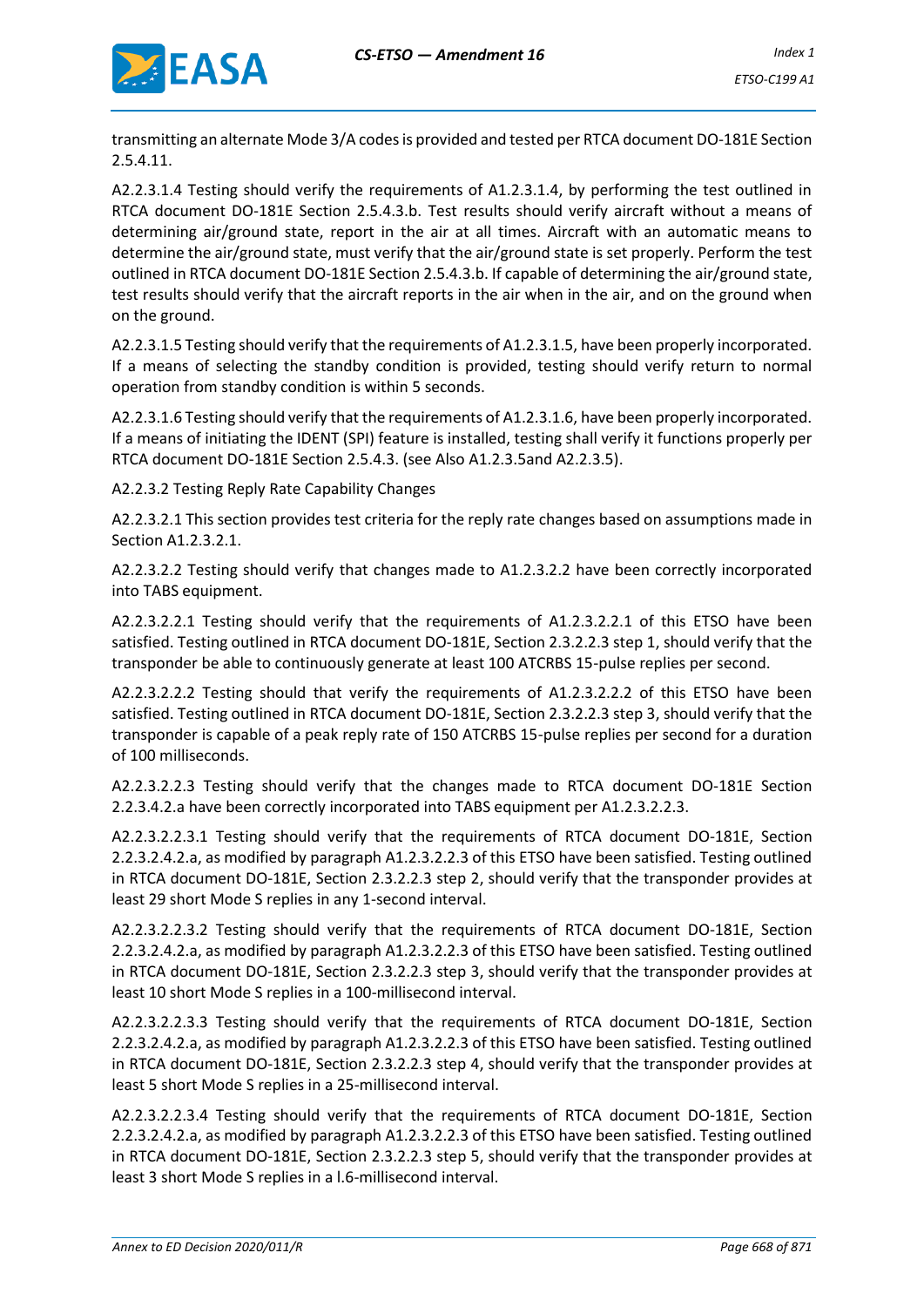

A2.2.3.2.2.4 Testing should verify that the changes made to RTCA document DO-181E, Section 2.2.3.4.2.b, have been correctly incorporated into TABS equipment per A1.2.3.2.2.4.

A2.2.3.2.2.4.1 Testing should verify that the requirements of RTCA/DO-181E, Section 2.2.3.2.4.2.b, as modified by paragraph A1.2.3.2.2.4 of this ETSO have been satisfied. Testing outlined in RTCA document DO-181E, Section 2.3.2.2.3 step 2, should verify that the transponder provides at least 10 of the 29 Mode S replies as long-format replies in any 1-second interval.

A2.2.3.2.2.4.2 Testing should verify that the requirements of RTCA document DO-181E, Section 2.2.3.2.4.2.b, as modified by paragraph A1.2.3.2.2.4 of this ETSO have been satisfied. Testing outlined in RTCA document DO-181E, Section 2.3.2.2.3 step 3, should verify that the transponder provides at least 4 of the 10 Mode S replies as long-format replies in a 100-millisecond interval.

A2.2.3.2.2.4.3 Testing should verify that the requirements of RTCA document DO-181E, Section 2.2.3.2.4.2.b, as modified by paragraph A1.2.3.2.2.4 of this ETSO have been satisfied. Testing outlined in RTCA document DO-181E, Section 2.3.2.2.3 step 4, should verify that the transponder provides at least 3 of the 5 Mode S replies as long-format replies in a 25-millisecond interval.

A2.2.3.2.2.4.4 Testing should verify that the requirements of RTCA document DO-181E, Section 2.2.3.2.4.2.b, as modified by paragraph A1.2.3.2.2.4 of this ETSO have been satisfied. Testing outlined in RTCA document DO-181E, Section 2.3.2.2.3 step 5, should verify that the transponder provides at least 2 of the 4 Mode S replies as long-format replies in a l.6-millisecond interval.

A2.2.3.3 Testing Reply Rate Limiting Changes

A2.2.3.3.1 Testing should verify that the requirements of RTCA document DO-181E, Section 2.2.7.3.1, as modified by paragraph A1.2.3.3.1 of this ETSO have been satisfied. Testing outlined in RTCA document DO-181E, Section 2.4.2.2.5 step 1, should be performed to verify that the unit does not reply to Mode A interrogations.

A2.2.3.3.2 Testing should verify that the requirements of RTCA document DO-181E, Section 2.2.7.3.1, as modified by paragraph A1.2.3.3.2 of this ETSO have been satisfied. Testing outlined in RTCA document DO-181E, Section 2.4.2.2.5 step 1, should be performed to verify the unit is capable of between 100 continuous ATCRBS Mode C replies per second and the maximum continuous rate of which the transponder is capable, or 200 replies per second, whichever is less, without regard to the number of pulses in each reply. Sensitivity reduction SHALL apply only to the receipt of ATCRBS interrogations.

A2.2.3.4 Testing should verify that the requirements of RTCA document DO-181E, Section 2.2.13.1.2.c, as modified by paragraph A1.2.3.4 of this ETSO have been satisfied. Testing should show that airborne status is set to in the air unless the aircraft is air/ground determination capable. If the aircraft can determine air/ground state, testing should show that this capability is determined on the ground when on the ground and in the air when in the air.

A2.2.3.5 Testing should verify that the requirements of RTCA document DO-181E, Section 2.2.13.1.2.d, as modified by paragraph A1.2.3.5 of this ETSO have been satisfied. If the aircraft is capable of providing SPI, follow the test outlined in A2.2.3.1.6 of this ETSO to verify that it functions properly per RTCA document DO-181E Section 2.5.4.3 (see also, Section A1.2.3.1.6 and A2.2.3.1.6).

A2.2.3.6 Testing should verify that the requirements of RTCA document DO-181E, Section 2.2.13.1.2.e, as modified by paragraph A1.2.3.6 of this ETSO have been satisfied. Testing should show the aircraft ID loaded while on the ground is broadcast. If aircraft ID can be changed in flight, testing should verify that aircraft ID can be changed in flight and the new aircraft ID is broadcast.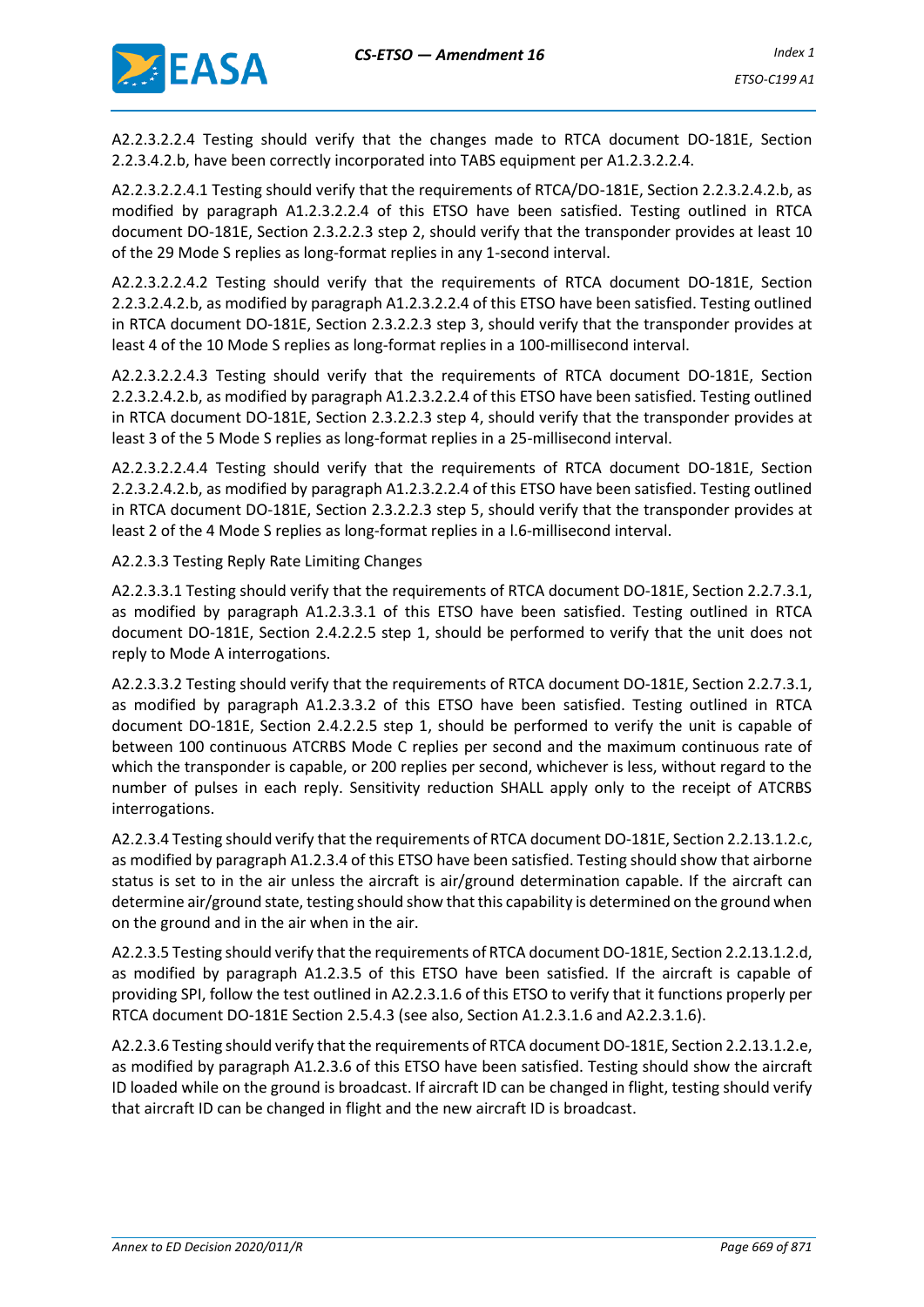

A2.2.3.7 Testing of Interrogation Acceptance Protocol Changes (All-Call reply capability)

A2.2.3.7.1 Except where noted here, testing of the Interrogation Acceptance Protocol capability should follow that called out in RTCA document DO-181E. Testing of the Interrogation Acceptance Protocol capability should be modified from those called out in RTCA document DO-181E to meet the changes made in A1.2.3.7.1.

A2.2.3.7.2 Testing should verify that the requirements of RTCA document DO-181E, Section 2.2.18.2.2.b, as modified by paragraph A1.2.3.7.2 of this ETSO have been satisfied. Various tests in RTCA document DO-181E Section 2.4 utilise the Mode S Only All-Call interrogation and the expected reply to execute the test procedure. A discrete interrogation should be used as a substitute for these test procedures. Testing outlined in RTCA document DO-181E, Section 2.5.4.2, should verify that UF=11 interrogations are not accepted.

A2.2.3.7.3 Testing should verify that the requirements of RTCA document DO-181E, Section 2.2.18.2.2.c, as modified by paragraph A1.2.3.7.3 of this ETSO have been satisfied. Testing outlined in RTCA document DO-181E, Section 2.5.4.2, should verify that an ATCRBS/Mode S All-Call interrogation (1.6-microseconds P4) is not accepted. The pulse decoder tests in Section 2.4.2.5 for ATCRBS/Mode S All-Call interrogation acceptance shall be modified to verify that no ATCRBS/Mode S All-Call interrogations that meet the criteria for acceptance in RTCA document DO-181E, Section 2.2.6.2, produce a reply.

A2.2.3.8 Testing of the requirements of RTCA document DO-181E, Interrogation Acceptance Protocol, per Sections 2.5.4.4 and 2.5.4.5, are not required per A1.2.3.8 of this ETSO.

A2.2.3.9 Testing of the requirements of RTCA document DO-181E, Stochastic All-Calls, per 2.5.4.13, is not required per A1.2.3.9 of this ETSO.

A2.2.3.10 Testing should verify the modified Mode S MTL requirements added to RTCA document DO-181E, per Section A1.2.3.10. Test to ensure that paragraphs 2.2.18.2.2.L and 2.2.18.2.2.m have been properly incorporated.

A2.2.3.10.1 Testing outlined in RTCA document DO-181E, Section 2.4.2, should verify that ATCRBS Mode A interrogations (P1-P3 spacing 8 microseconds) are not accepted per A1.2.3.10.1. Various tests in RTCA document DO-181E, Section 2.4, utilise Mode A interrogations to execute the test procedure. Mode C interrogations should be used as a substitute for these test procedures. The pulse decoder tests in RTCA document DO-181E, Section 2.4.2.5, for Mode A interrogation acceptance shall be modified to verify that no Mode A interrogations that meet the criteria for acceptance in RTCA document DO-181E, Section 2.2.6.2, produce a reply. The requirement for recovery from a Mode A interrogation per A1.2.3.10.1 shall be tested according to RTCA document DO-181E, Section 2.4.2.6 step 1, except using a Mode A interrogation from the master and a Mode C interrogation from the slave.

A2.2.3.10.2 Testing should verify the requirements added to RTCA document DO-181E, paragraph 2.2.18.2.2.m, have been properly incorporated per Section A1.2.3.10.2. Verify the requirement added by this ETSO, by performing the test procedure in RTCA document DO-181E, Section 2.4.2.1 step 6, using a UF=0 to verify the Mode S MTL in Section 2.2.2.4.b and UF=4, 5, 20 and 21 to verify the modified MTL per A1.2.3.10.2.

A2.2.3.11 Testing should verify that the requirements of RTCA document DO-181E, Interrogation Reply Coordination, Section 2.2.18.2.3, as modified by A1.2.3.11 of this ETSO are satisfied. Testing outlined in RTCA document DO-181E, Section 2.5.4.2, shall be modified to verify that the unit does not reply to ATCRBS Mode A interrogations. Test ATCRBS Mode A/Mode S All-Calls, ATCRBS Mode C/Mode S All-Calls or UF=11 interrogations per testing outlined in A2.2.3.7 and A2.2.3.10.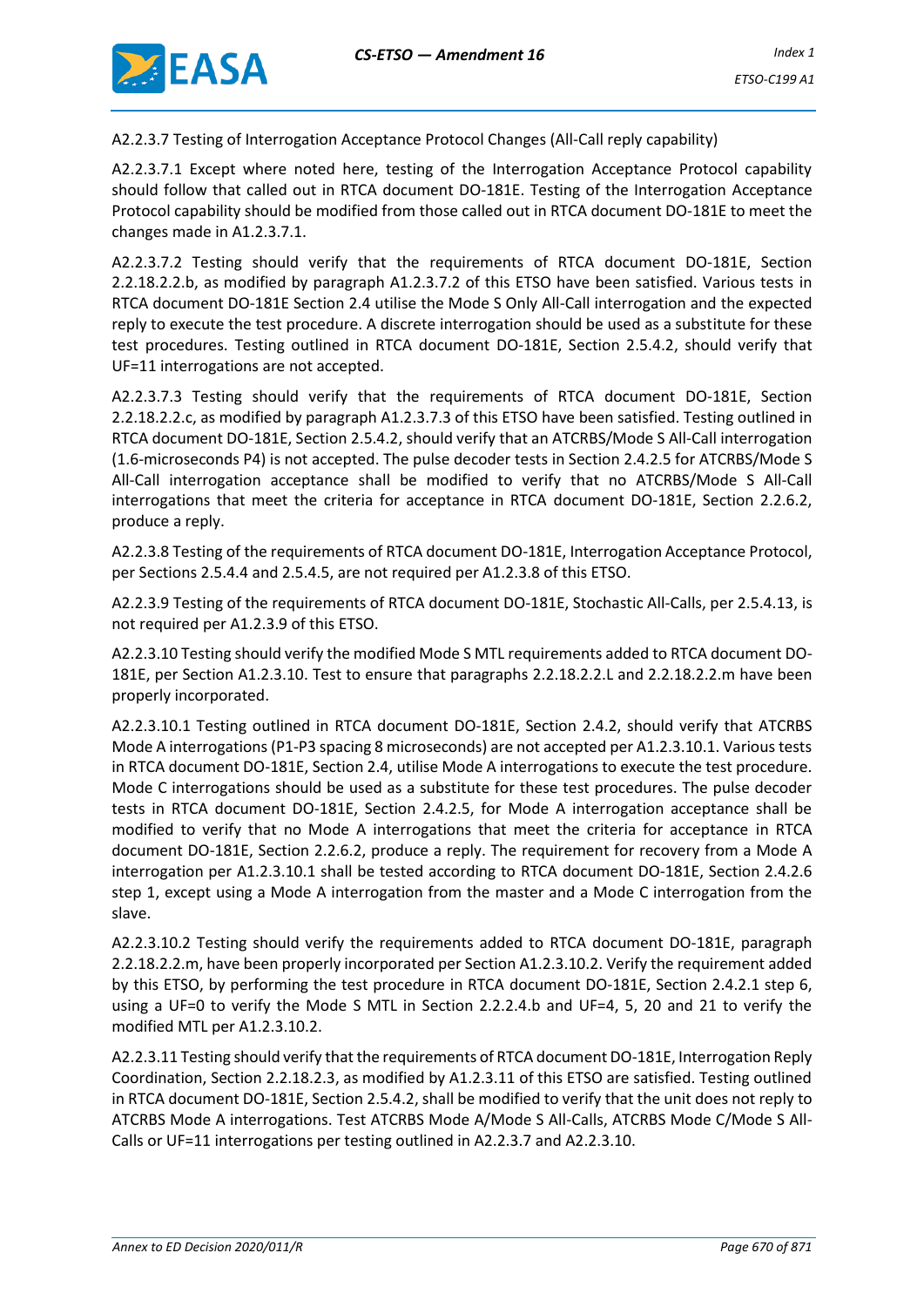

A2.2.3.12 Testing of RTCA document DO-181E, Lockout Protocol, Section 2.2.18.2.4, is not required since TABS devices do not reply to All-Call interrogations per A1.2.3.12 of this ETSO. Testing using interrogations in RTCA document DO-181E, Section 2.5.4.4, should be performed to verify the unit properly replies to interrogations containing lockout commands from ground interrogations.

A2.2.3.13 Testing of RTCA document DO-181E, Multisite Lockout Protocol, Section 2.2.18.2.5, is not required since TABS devices do not reply to All-Call interrogations per A1.2.3.13 of this ETSO. Testing using interrogations in RTCA document DO-181E, Section 2.5.4.5, should be performed to verify that the unit properly replies to interrogations containing multisite lockout commands from ground interrogations.

A2.2.3.14 Testing should verify that the requirements of RTCA document DO-181E, Flight Status and Vertical Status Protocols, Section 2.2.18.2.7, as modified by A1.2.3.14 of this ETSO are satisfied. Testing outlined in RTCA document DO-181E Section 2.5.4.7 should be performed to verify that the unit sets the flight status bits properly consistently with the capabilities provided for Mode 3/A code entry per A1.2.3.1.3.

A2.2.3.15 Testing the requirement of RTCA document DO-181E, All-Call Reply Protocol, Section 2.2.18.2.9, as modified by A1.2.3.15 is not required. Testing outlined in RTCA document DO-181E, Section 2.5.4.8, does not need to be performed since the TABS does not support the All-Call Protocol.

A2.2.3.16 Testing should verify the Level 2 Transponder Requirements of RTCA document DO-181E, Minimum Level 2 Transponder Requirements, Section 2.2.19.1, as modified by A1.2.3.16 of this ETSO are satisfied. Testing outlined in RTCA document DO-181E Section 2.5.3 should be performed to verify that the unit performs per design specifications. Also, testing outlined in RTCA document DO-181E, Section 2.5.4.17, should be performed to verify that the unit does not process DF=16 messages.

A2.2.3.17 No test is required to verify the requirements of RTCA document DO-181E, Information Transfer, Section 2.2.19.1.3, per A1.2.3.17.

A2.2.3.18 Testing should verify that the requirements of RTCA document DO-181E, Interrogation-Reply Coordination, Section 2.2.19.1.4, as modified by A1.2.3.18 are met. Use tests in A2.2.3.7 and A2.2.3.10 in this ETSO to verify the TABS does not reply to ATCRBS Mode A, ATCRBS/Mode S All Calls and UF=11 interrogations.

A2.2.3.19 Testing of the requirements of RTCA document DO-181E, Lockout Protocol, Section 2.2.19.1.5, per Section 2.5.4.4, are not required per A1.2.3.19 of this ETSO. Testing should verify the TABS does not perform the UM Protocol per RTCA document DO-181E, Section 2.5.4.18.

A2.2.3.20 Since TABS do not support the Comm-B protocol except for GICB extraction requests, the requirements of RTCA/DO-181E, UM Protocol, Section 2.2.19.1.9, do not apply, per A1.2.3.20. Using a subset of the interrogations identified in RTCA document DO-181E, Section 2.5.4.18, select 12 interrogations with UF 4, 5, 20 and 21 and containing DI=0, 1 and 7 and verify that the reply contains UM field of 0 (zero).

A2.2.3.21 Testing of the requirements of RTCA document DO-181E, Comm-A Protocol, Section 2.2.19.1.10, per Section 2.5.4.15, is not required per A1.2.3.21 of this ETSO. Testing should verify that the TABS does not perform the Com-A Protocol per RTCA document DO-181E, Section 2.5.4.15.

A2.2.3.22 Testing of the requirements of RTCA document DO-181E, Broadcast Protocol, Section 2.2.19.1.11, as modified by A1.2.3.22 is not required since TABSs do not support this protocol.

A2.2.3.23 Testing of the requirements of RTCA document DO-181E, Air-Initiated Comm-B Protocol, Section 2.2.19.1.12.4, per Section 2.5.4.18, is not required per A1.2.3.23. To verify GICB extraction requirements, perform the portion of the test procedure of RTCA/DO-181E, Section 2.5.4.18 using interrogation patterns 1 to 24, to test the transponder in state 1 of the test matrix to verify proper reply content.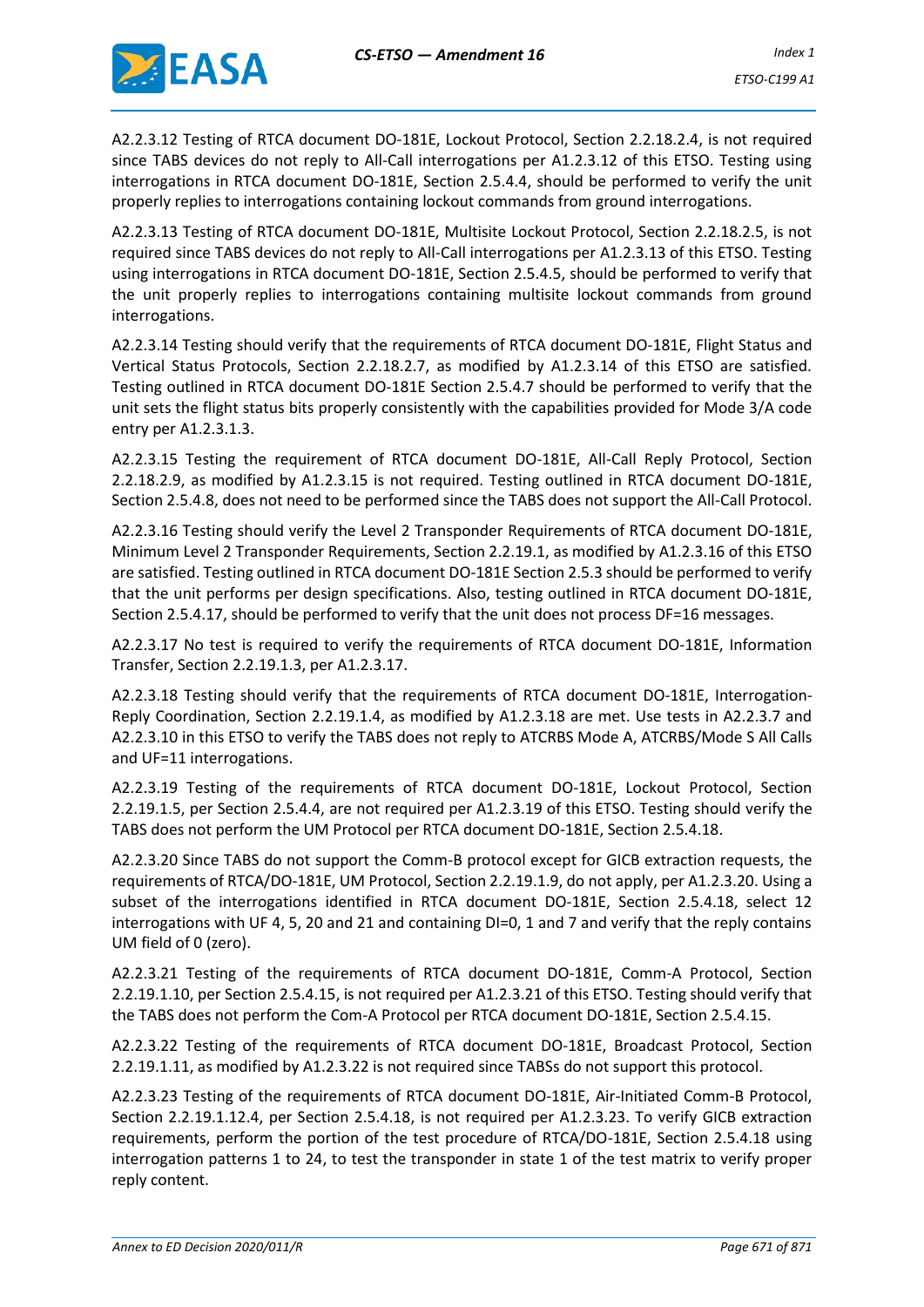

A2.2.3.24 Testing the requirements of RTCA document DO-181E, Comm-B Broadcast Protocol, Section 2.2.19.1.12.5, per 2.5.4.21 is not required per A1.2.3.24.

A2.2.3.25 Testing should verify the requirements of RTCA document DO-181E, Updating the Data Link Capability Report, Section 2.2.19.1.12.6.3, as modified by A1.2.3.25. Testing should verify that the TABS does not perform the Updating the Data Link Capability Report per RTCA document DO-181E, Section 2.5.4.33.

A2.2.3.26 Testing should verify the requirements of RTCA document DO-181E, Change of Aircraft Identification, Section 2.2.19.1.13.e, as modified by A1.2.3.26. Testing should verify that the TABS does not perform the Change of Identification per RTCA document DO-181E, Section 2.5.4.19.

A2.2.3.27 Testing the requirements of RTCA document DO-181E, Linked Comm-A Coding, Section 2.2.19.1.14, per 2.5.4.15, is not required per A1.2.3.27.

A2.2.3.28 Testing the requirements of RTCA document DO-181E, Comm-U/V Protocol, Section 2.2.19.1.16, per 2.5.4.17, as modified by A1.2.3.28 is not required.

A2.2.3.29 Testing the requirements of RTCA/DO-181E, Data Handling Interfaces, Section 2.2.19.1.17, per 2.5.4.20, as modified by A1.2.3.29 is not required.

A2.2.3.30 Testing the requirements of RTCA document DO-181E, Multisite Message Protocol, Section 2.2.19.2, per Section 2.5.4.5, as modified by A1.2.3.30 is not required.

A2.2.3.31 Testing the requirements of RTCA document DO-181E, Surveillance Identifier (SI), Section 2.2.24.2, per 2.6.2, as modified by A1.2.3.31 is not required.

A2.2.3.32 Testing the requirements of RTCA/DO-181E, Elementary Surveillance Capability, Section 2.2.24 as modified by A1.2.3.32, is not required. If one or more ELS registers are supported, test per RTCA/DO-181E, Section 2.6.

A2.2.3.33 Testing the requirements of RTCA document DO-181E, Enhanced Surveillance Capability, Section 2.2.25.3.2, as modified by A1.2.3.33 is not required. If the unit is Enhanced Surveillance Capability capable test per RTCA document DO-181E, Section 2.7.

A2.2.4 Testing Altitude Source Function Requirements

A2.2.4.1 Testing of the Altitude Source Function should follow that called out in ETSO-C88b, Automatic Pressure Altitude Reporting Code Generating Equipment, dated August 5, 2016.

A2.2.5 Testing ADS-B OUT Function Requirements (For Class A Devices)

A2.2.5.1 Testing should verify the ADS-B system performs its intended function per EUROCAE ED-102A, MOPS for 1090 MHz Extended Squitter Automatic Dependent Surveillance — Broadcast (ADS-B) and Traffic Information Services — Broadcast (TIS-B), dated December 2009, including Corrigendum 1, dated January 2012, except as modified by Section A1.2.5. Testing should follow the tests outlined in EUROCAE ED-102A, including Corrigendum 1, dated January 2012, Sections 2.3 and 2.4 with the following exceptions:

A2.2.5.2 Per Section A1.2.5.2, testing of transponder functions should follow the requirements in Sections A1.2.3 and A2.2.3 of this ETSO.

A2.2.5.3 Testing should verify the System RF Peak Power Output has a peak output level of at least 18.5 dBW (70 watts) per A1.2.5.3, reference EUROCAE ED-102A, including Corrigendum-1, dated January, 2012, RF Peak Power, Section 2.2.2.2.10.1.a. Testing outlined in ED-102A, Section 2.3.2.2.6.1 step 5, should verify that the unit under test provides a peak output power level of at least 18.5 dBW (70 watts).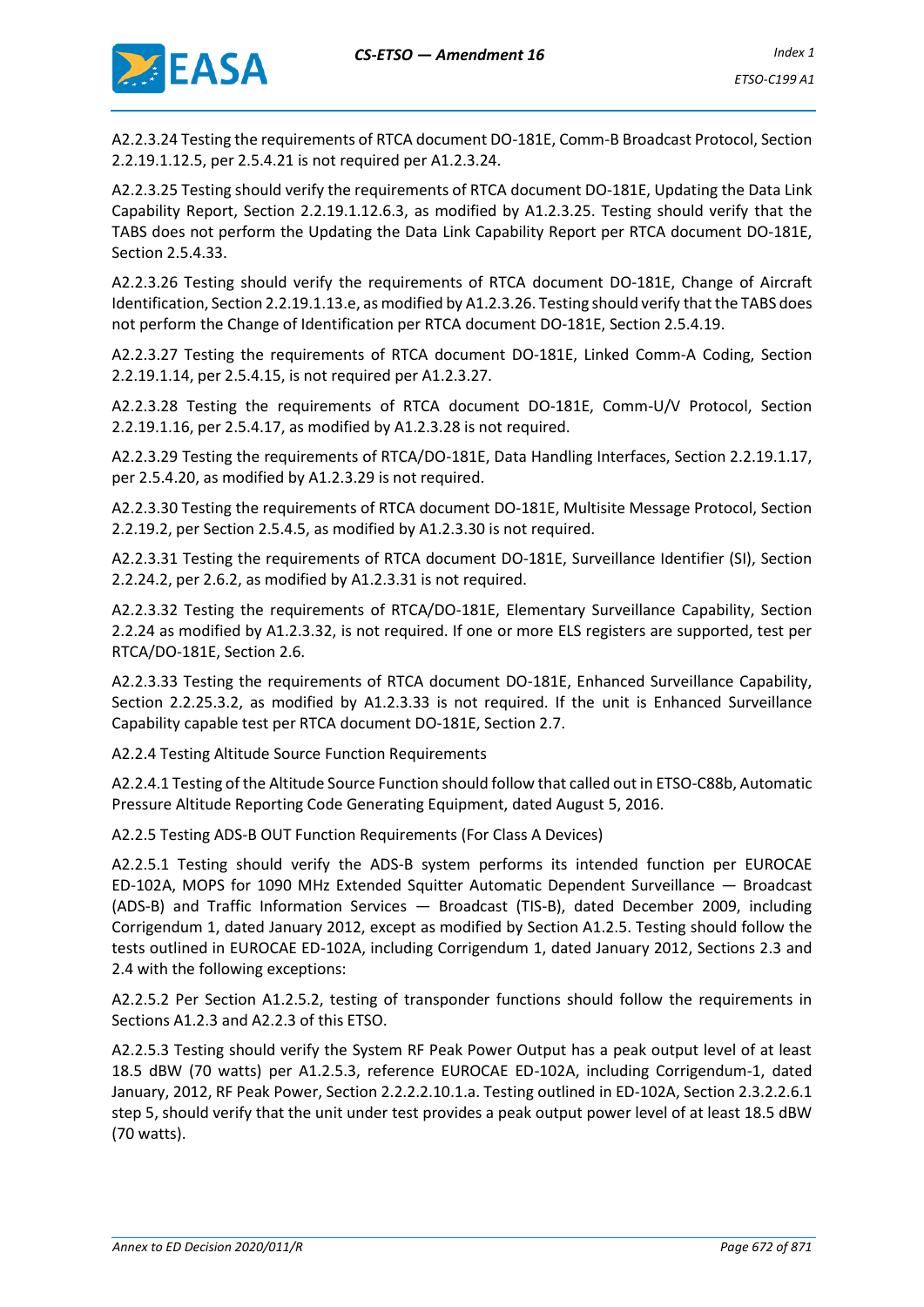

A2.2.5.4 If the optional ADS-B Surface Position Messages function is provided, per Section, A1.2.5.4, testing should verify the ADS-B Surface Position Message is correctly populated and broadcast per EUROCAE ED-102A, Section 2.4.3.2.1.2.2.

A2.2.5.5 If the optional Typecode 31 subtype 1 Aircraft Operational Status Messages is provided per Section A1.2.5.5, testing should verify that the Aircraft Operational Status Messages is correctly populated and broadcast per EUROCAE ED-102A Section 2.4.3.2.7.2

A2.2.5.6 Per Section A1.2.5.6, testing should verify that NIC=6, and SIL=1 when using position from a Class B position source using test procedures in EUROCAE ED-102A, including Corrigendum 1, dated January 2012, Sections 2.4.8.1.5 and 2.4.5.1.40.

A2.2.5.7 Testing should verify that the System Design Assurance (SDA) is set to 1 to verify the requirement in Section A1.2.5.7, reference EUROCAE ED-102A, including Corrigendum 1, dated January 2012, System Design Assurance (SDA), Section 2.2.5.1.50.

A2.2.5.8 Per Section A1.2.5.8, testing should verify that Navigation Accuracy Category for Position (NACp) is set according to EUROCAE ED-102A including Corrigendum-1, dated January, 2012, Section 2.4.3.2.7.1.3.8. Testing should verify that the NACp is set appropriately when the position source is providing HDOP and not HFOM.

A2.2.5.9 If a TABS Class B position source is installed, verify that Navigation Accuracy Category Velocity (NACv) is set to 1 (10 m/s) per A1.2.5.9.

A2.2.5.10 Verify that Geometric Vertical Accuracy (GVA) is set per A1.2.5.10. Testing outlined in EUROCAE ED-102A, including Corrigendum 1, dated January, 2012, Section 2.4.3.2.7.2.8, should verify that GVA is set appropriately when the position source is providing VDOP and not VFOM.

A2.2.5.11 Verify Type Code 31, Airborne Capability Class Message, indicates that the unit under test is a TABS per A1.2.5.11.

A2.2.6 Testing of GNSS Position Source Function Requirements (For Class B Devices)

A2.2.6.1 A TABS incorporating a position source that is compliant with ETSO-C129, ETSO-C145, ETSO-C146 or ETSO-C196 must also meet the additional ADS-B criteria defined in AMC1 ACNS.D.ADSB.070 of CS-ACNS, to include any required testing. GNSS position sources that are not compliant with an existing GNSS ETSO will need to meet the requirements in paragraph A1.2.6 of this ETSO and verify it meets the minimum requirements by performing the tests outlined in Section A2.2.6 of this ETSO. The following tests were derived from a reduced set of requirements and associated tests found in RTCA document DO-229E.

A2.2.6.2 GPS Only Solution.

A2.2.6.2.1 Per paragraph A1.2.6.2, verify that the position source provides a GPS-SBAS or GPS Only solution for use by Class A TABS.

A2.2.6.3 Position Accuracy Tests.

A2.2.6.3.1 Two tests are used to verify the horizontal position accuracy to ensure the requirement in paragraph A1.2.6.3 is met. The first test is a 24-hour static scenario using live satellite signals. The second test uses a GNSS simulator to generate a scenario incorporating both static and dynamic aircraft manoeuvres.

A2.2.6.3.2 24-Hour Accuracy Test.

A2.2.6.3.2.1 The equipment SHALL be tested over a 24-hour period using live GPS satellite signals at a surveyed location. The equipment SHALL use an antenna representative of what will be used in an actual airborne installation. The horizontal position error SHALL be computed for each position estimate output by the equipment.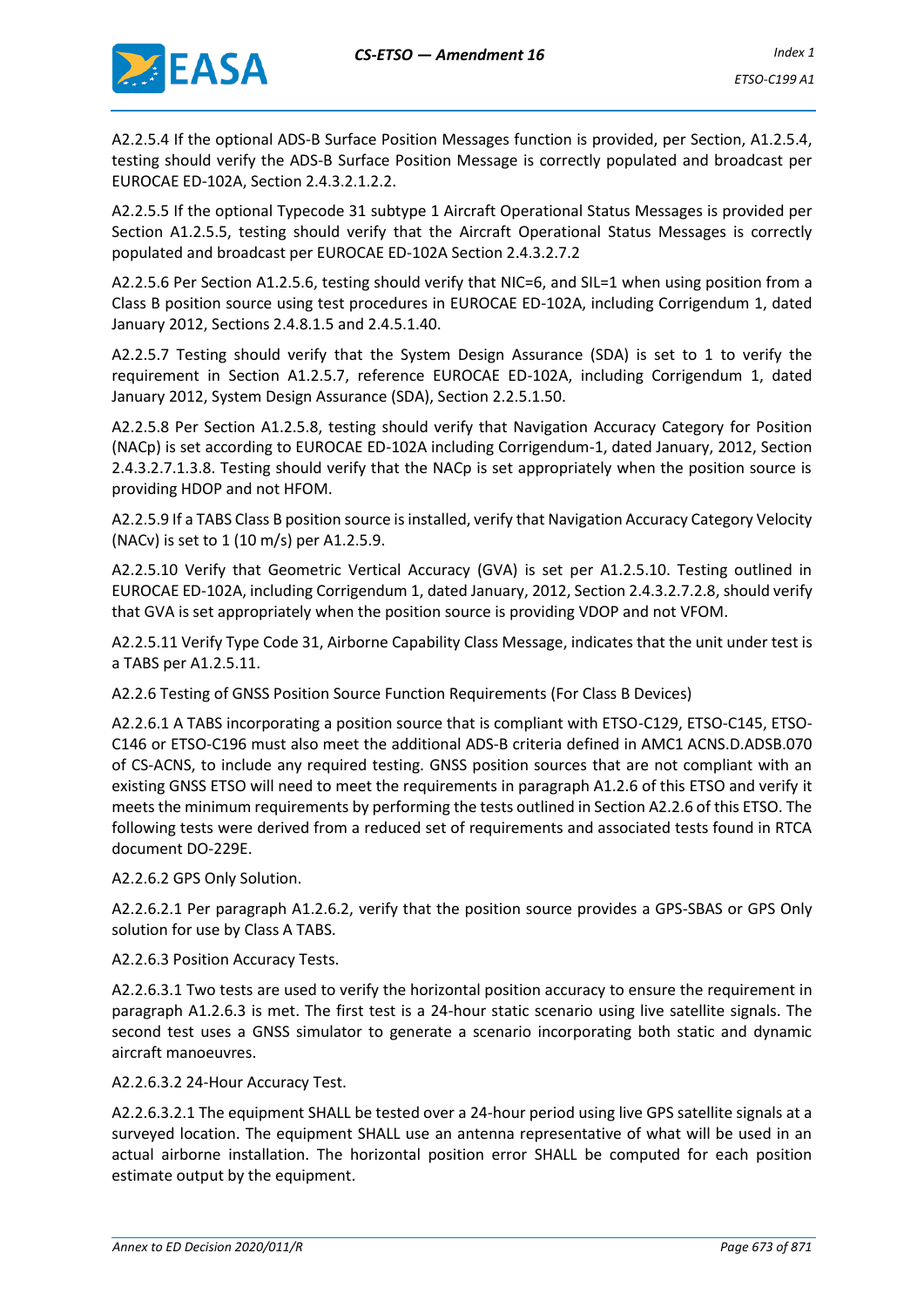

A2.2.6.3.2.2 Monitor the sensor-provided HFOM and VFOM, or HFOM and VFOM derived from the sensor-provided HDOP and VDOP per paragraphs A1.2.5.8 and A1.2.5.10. In order to pass the test, the horizontal position error must be less than 30 metres for at least 95 % of the samples and the horizontal accuracy reported must be greater than the actual position error for at least 95 % of the samples. In order to pass the test, the vertical position error must be less than 45 metres for at least 95 % of the samples and the vertical accuracy reported must be greater than the actual position error for at least 95 % of the samples.

A2.2.6.3.2.3 The horizontal position error SHALL not exceed 0.5 NM at any time during the test.

A2.2.6.3.2.4 Only those position outputs that are reported as valid by the equipment need to be considered for the accuracy evaluation. In order to pass the test, 99.9 % of the position outputs must be reported as valid, excluding those position reports prior to the first position fix.

A2.2.6.3.3 GPS Simulator-based Accuracy Tests.

A2.2.6.3.3.1 The equipment SHALL be tested using a GPS simulator scenario that includes both static and dynamic aircraft manoeuvres. The horizontal and vertical position errors SHALL be computed for each position estimate output by the equipment.

A2.2.6.3.3.2 Monitor the sensor-provided HFOM and VFOM, or HFOM and VFOM derived from the sensor-provided HDOP and VDOP per paragraphs A1.2.5.8 and A1.2.5.10. In order to pass the test, the horizontal position error must be less than 30 metres for at least 95 % of the samples and the horizontal accuracy reported must be greater than the actual position error for at least 95 % of the samples. In order to pass the test, the vertical position error must be less than 45 metres for at least 95 % of the samples and the vertical accuracy reported must be greater than the actual position error for at least 95 % of the samples.

A2.2.6.3.3.3 The horizontal position error SHALL not exceed 0.5 NM at any time during the test.

A2.2.6.3.3.4 Simulator Scenario Details

A2.2.6.3.3.4.1 Only those position outputs that are reported as valid by the equipment need to be considered for the accuracy evaluation. In order to pass the test, 99.9 % of the position outputs must be reported as valid, excluding those position reports prior to the first position fix.

A2.2.6.3.3.4.2 The simulator scenario SHALL use the standard 24-satellite constellation in RTCA document DO-229E Appendix B. The initial position and time should be chosen to ensure the satellite geometry supports the test pass-fail criteria, and the HDOP is close to 2.5 and the VDOP is close to 3.7.

A2.2.6.3.3.4.3 The simulation SHALL include both stationary and dynamic portions, as follows:

A2.2.6.3.3.4.3.1 At least 10 minutes of stationary position.

A2.2.6.3.3.4.3.2 A sequence of different manoeuvres, including acceleration to a constant velocity, climbs, descents, and turns.

A2.2.6.3.3.4.3.2.1 A series of turns should be included to ensure a constantly changing velocity to expose any effects of filtering on the position output.

A2.2.6.3.3.4.3.3 At least 10 minutes of accelerated manoeuvres SHALL be simulated.

A2.2.6.3.3.4.3.4 Aircraft dynamics are as follows: ground speed = 200 kt, horizontal acceleration=0.58 g, vertical acceleration of 0.5 g.

A2.2.6.3.3.4.4 The simulated satellite signals SHALL be set to -134 dBm while position measurements are taken. Signal powers may be increased at the beginning of the scenario to allow for initial acquisition.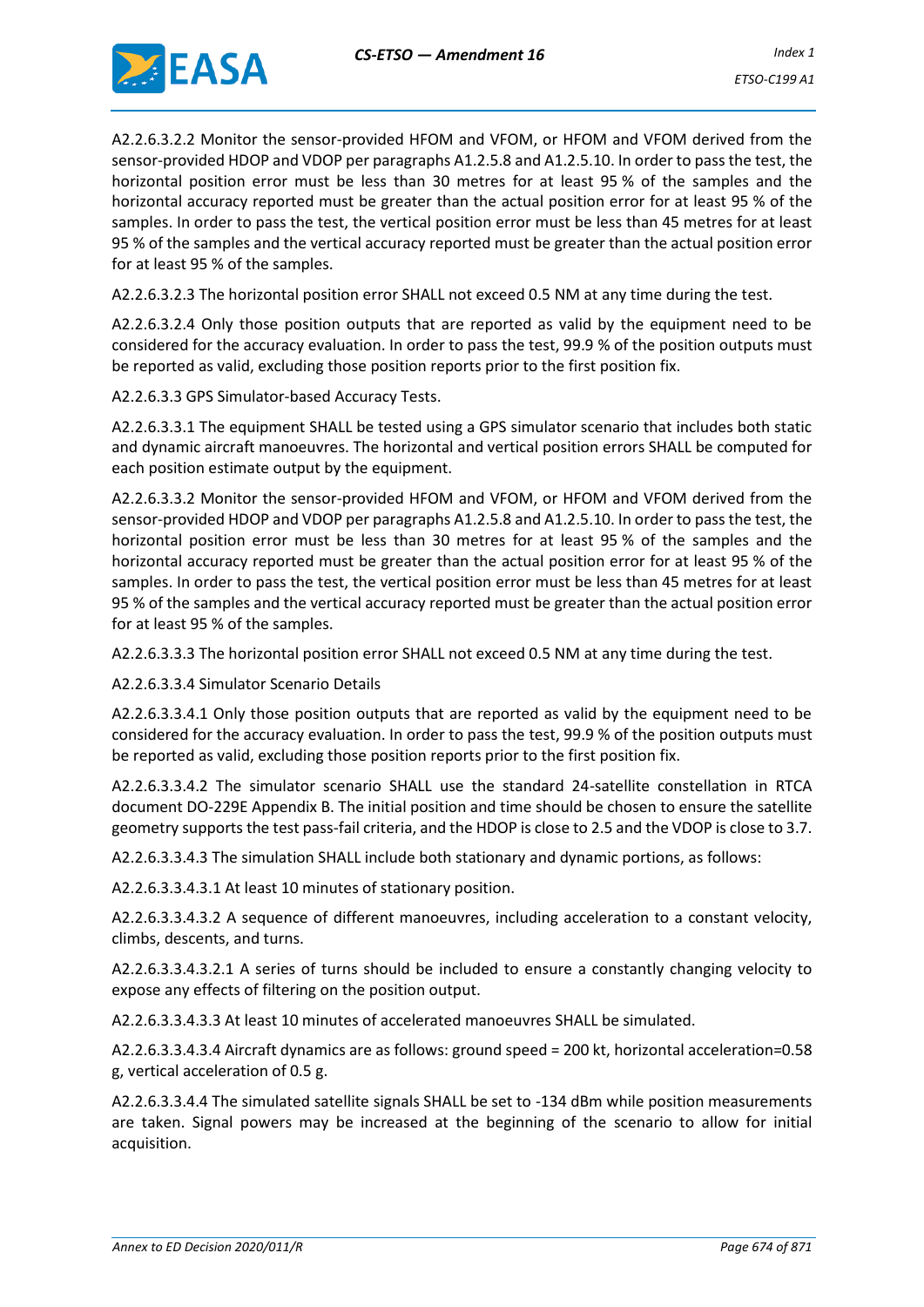

A2.2.6.3.3.4.5 Simulated signals SHALL include ranging errors for atmospheric effects (troposphere and ionosphere) that adhere to approved models. Refer to DO-229E, Appendix A, Section A.4.2.4 and IS-GPS-200G, dated 5 September 2012.

A2.2.6.3.3.4.6 No interference needs to be simulated.

A.2.2.6.4 Reserved.

A2.2.6.5 Velocity Accuracy Tests.

A2.2.6.5.1 The velocity accuracy tests specified in AC 20-138D Appendix 4, Sections 4-2, 4-3 and 4-4, SHALL be performed per the requirement in A1.2.6.5 and show the unit provides an accuracy of 10 m/s or less, at least 95 % of the time. It is assumed that the GPS position source does not provide a velocity accuracy output and the TABS will broadcast NACv = 1. Only the tests required to demonstrate a NACv = 1 need be run.

A2.2.6.6 Interference Tests.

A2.2.6.6.1 The equipment SHALL be tested using simulated GPS signals mixed with an interfering signal of gradually increasing power until the equipment loses position to verify the requirement outlined in paragraph A1.2.6.6. The horizontal position accuracy will be evaluated.

A2.2.6.6.2 Simulator Scenario Details.

A2.2.6.6.2.1 Use the same simulator scenario set-up found in A2.2.6.3.3.4 with the following exceptions:

A2.2.6.6.2.2 The interfering signal SHALL be broadband noise with bandwidth of 20 MHz centred on 1575.42 MHz. The initial power spectral density SHALL be -170.5 dBm/Hz (-97.5 dBm total power).

A2.2.6.6.2.3 The scenario may need to be extended to allow sufficient time for increasing interference power.

A2.2.6.6.3 Test Procedure

A2.2.6.6.3.1 Step 1: The interfering signal SHALL initially be turned off.

A2.2.6.6.3.2 Step 2: The simulator scenario SHALL be engaged and the satellites' RF SHALL be turned on.

A2.2.6.6.3.3 Step 3: The equipment SHALL be powered on and initialized. It is assumed that the receiver has obtained a valid almanac for the simulator scenario to be tested prior to conducting these tests.

A2.2.6.6.3.4 Step 4: The receiver SHALL be allowed to reach steady state. When the receiver has reached steady state, an interfering broadband noise signal of -170.5 dBm/Hz SHALL be applied.

A2.2.6.6.3.5 Step 5: The interference power SHALL be maintained until the accuracy has reached steady state. Position measurements and validity indications SHALL be recorded during this interval.

A2.2.6.6.3.6 Step 6: The power of the interfering signal SHALL be increased by 2 dB and maintained for 200 seconds.

A2.2.6.6.3.7 Step 7: Go to Step 5 and repeat until the receiver is unable to maintain a position fix.

A2.2.6.6.4 Pass-Fail Criteria

A2.2.6.6.4.1 The horizontal position errors SHALL be computed for each position estimate output by the equipment.

A2.2.6.6.4.2 The horizontal position error SHALL not exceed 0.5 NM at any time during the test.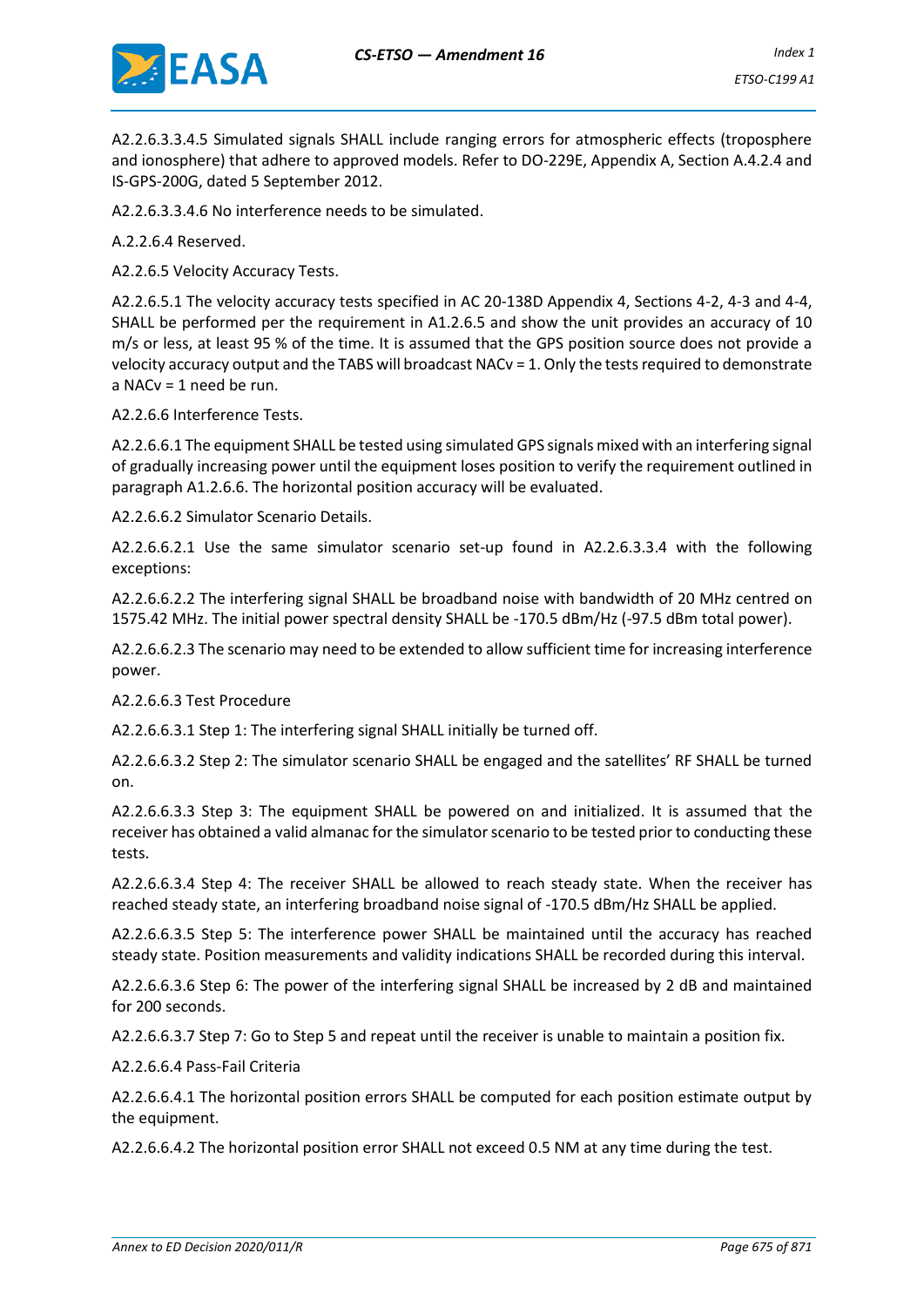

A2.2.6.6.4.3 Only those position outputs that are reported as valid by the equipment need to be considered for the accuracy evaluation. There is no minimum interference rejection requirement for TABS equipment, and loss of position in the presence of interference is acceptable behaviour.

A2.2.6.7 Verification of SBAS Message Type 0

A2.2.6.7.1 Test to verify that the GNSS position source does not use SBAS corrections when the SBAS satellite is broadcasting message type 0 per A1.2.6.7.

A2.2.6.7.2 Simulator Scenario Details

A2.2.6.7.2.1 The simulator scenario SHALL use the standard 24-satellite constellation in RTCA document DO-229E Appendix B.

A2.2.6.7.2.2 A single SBAS satellite SHALL be simulated with a fast corrections (MT 2-5) update rate of 6 seconds.

A2.2.6.7.2.3 At 500 seconds into the scenario, the SBAS satellite SHALL start broadcasting message type 0 for 60 seconds. The message type 0 broadcast SHALL contain message type 2 data (if appropriate for the SBAS service being simulated).

A2.2.6.7.2.4 The scenario SHALL have a static user position.

A2.2.6.7.2.5 The simulated satellite signals SHALL be set to a nominal power level (-128 dBm).

A2.2.6.7.2.6 Simulated signals SHALL include ranging errors for atmospheric effects (troposphere and ionosphere) that adhere to approved models. Refer to DO-229E Appendix A Section A.4.2.4 and IS-GPS-200G, dated 5 September 2012.

A2.2.6.7.2.7 No interference needs to be simulated.

A2.2.6.7.3 Test Procedure

A2.2.6.7.3.1 Step 1: The simulator scenario SHALL be engaged and the satellites' RF SHALL be turned on.

A2.2.6.7.3.2 Step 2: The equipment SHALL be powered on and initialised. It is assumed that the receiver has obtained a valid almanac for the simulator scenario to be tested prior to conducting the tests.

A2.2.6.7.3.3 Step 3: Monitor the receiver output for the indication of SBAS use. Verify that the receiver indicates that SBAS is not in use before an SBAS satellite has been acquired.

A2.2.6.7.3.4 Step 4: Allow the receiver to reach steady-state navigation. Verify that the receiver indicates that SBAS is in use before proceeding to the next step.

A2.2.6.7.3.5 Step 5: 500 seconds into the scenario, the SBAS satellite SHALL start broadcasting message type 0.

A2.2.6.7.3.6 Step 6: Monitor the receiver output for the indication of SBAS use. Verify that the receiver indicates that SBAS is not used within 8 seconds.

A2.2.6.8 Exclusion of satellites identified by SBAS as unhealthy

A2.2.6.8.1 Test to verify that the GNSS position source excludes satellites with UDREI=15 reported in the SBAS fast corrections per A1.2.6.8. The ability of the position source to exclude unhealthy satellites based on the SBAS UDREI will be tested by injecting a ramp error on a satellite measurement and subsequently broadcasting an SBAS UDREI of 15 ('do not use') for that satellite.

A2.2.6.8.2 UDREI = 15 in fast corrections message (MT 2-5, 24)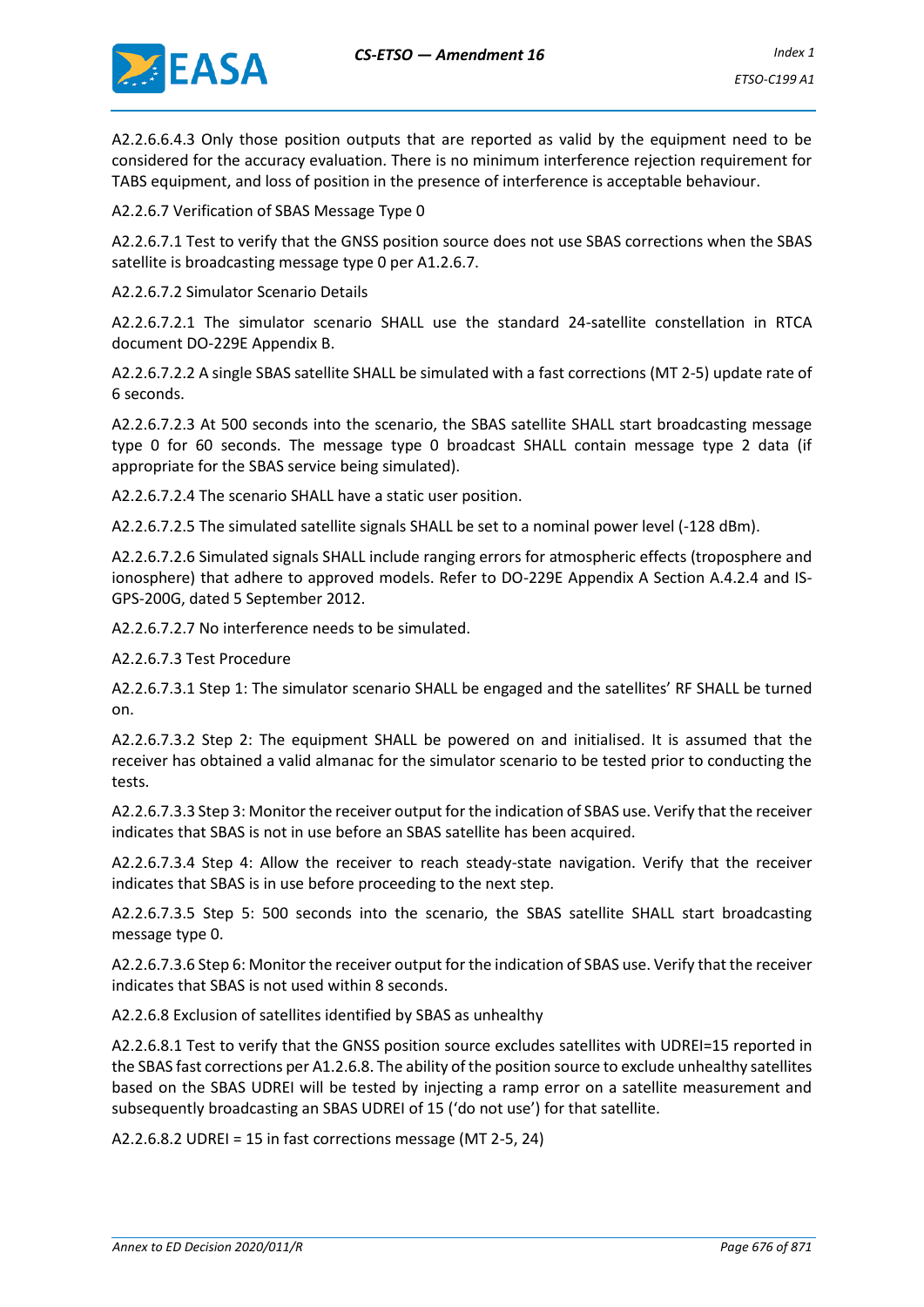

A2.2.6.8.2.1 The equipment SHALL be tested to verify that the UDREI data contained in the SBAS fast corrections messages (MT 2-5, 24) is used to exclude unhealthy satellites.

Note: The test does not assume that the receiver outputs an indication that the unhealthy satellite has been removed from the position solution. Instead, it uses a pass criterion based on horizontal position error.

A2.2.6.8.2.2 Simulator Scenario Details

A2.2.6.8.2.2.1 The simulator scenario SHALL use the standard 24-satellite constellation in RTCA document DO-229E Appendix B.

A2.2.6.8.2.2.2 A single SBAS satellite SHALL be simulated with a fast corrections (MT 2-5, 24) update rate of 6 seconds. The integrity information message (MT 6) SHALL not be broadcast.

A2.2.6.8.2.2.3 The simulation start time and location SHALL be such that the resulting HDOP is close to 5.0.

A2.2.6.8.2.2.4 The simulation SHALL use nominal aircraft dynamics, defined to be ground speed = 200 knots and horizontal acceleration = 0.58 g. These dynamics can be simulated as a series of turns.

A2.2.6.8.2.2.5 The scenario SHALL allow the receiver time to achieve steady-state navigation before introducing any satellite errors.

A2.2.6.8.2.2.6 The scenario SHALL introduce a ramp error on each simulated GPS satellite individually, as follows:

A2.2.6.8.2.2.6.1 Step 1: A 5-m/s ramp error SHALL be introduced on the simulated GPS satellite.

A2.2.6.8.2.2.6.2 Step 2: 6 seconds after the introduction of the ramp error, the simulated SBAS satellite SHALL broadcast a UDREI of 15 for the GPS satellite in the fast correction message.

A2.2.6.8.2.2.6.3 Step 3: The ramp error SHALL be applied until one of the following conditions occur:

- 1. The horizontal position error of a valid position output exceeds 0.5 NM; or
- 2. The ramp error exceeds 2 000 m; or
- 3. The affected GPS satellite is excluded from the solution.

A2.2.6.8.2.2.6.4 Step 4: Allow the receiver time to return to steady state before repeating Steps 1 to 3 on the next satellite.

A2.2.6.8.2.2.7 The simulated satellite signals SHALL be set to -134 dBm while position measurements are taken. Signal powers may be increased at the beginning of the scenario to allow for initial acquisition.

A2.2.6.8.2.2.8 Simulated signals SHALL include ranging errors for atmospheric effects (troposphere and ionosphere) that adhere to approved models. Refer to DO-229E, Appendix A, Section A.4.2.4 and IS-GPS-200G dated 5 September 5 2012.

A2.2.6.8.2.2.9 No interference needs to be simulated.

A2.2.6.8.2.3 Pass-Fail Criteria

A2.2.6.8.2.3.1 The test SHALL be run on two different space-time scenarios. The two scenarios SHALL be sufficiently separated to ensure that different satellite geometry is presented to the receiver.

A2.2.6.8.2.3.2 The horizontal position errors SHALL be computed for each position estimate output by the equipment during the test.

A2.2.6.8.2.3.3 The horizontal position error SHALL not exceed 0.5 NM at any time during the test.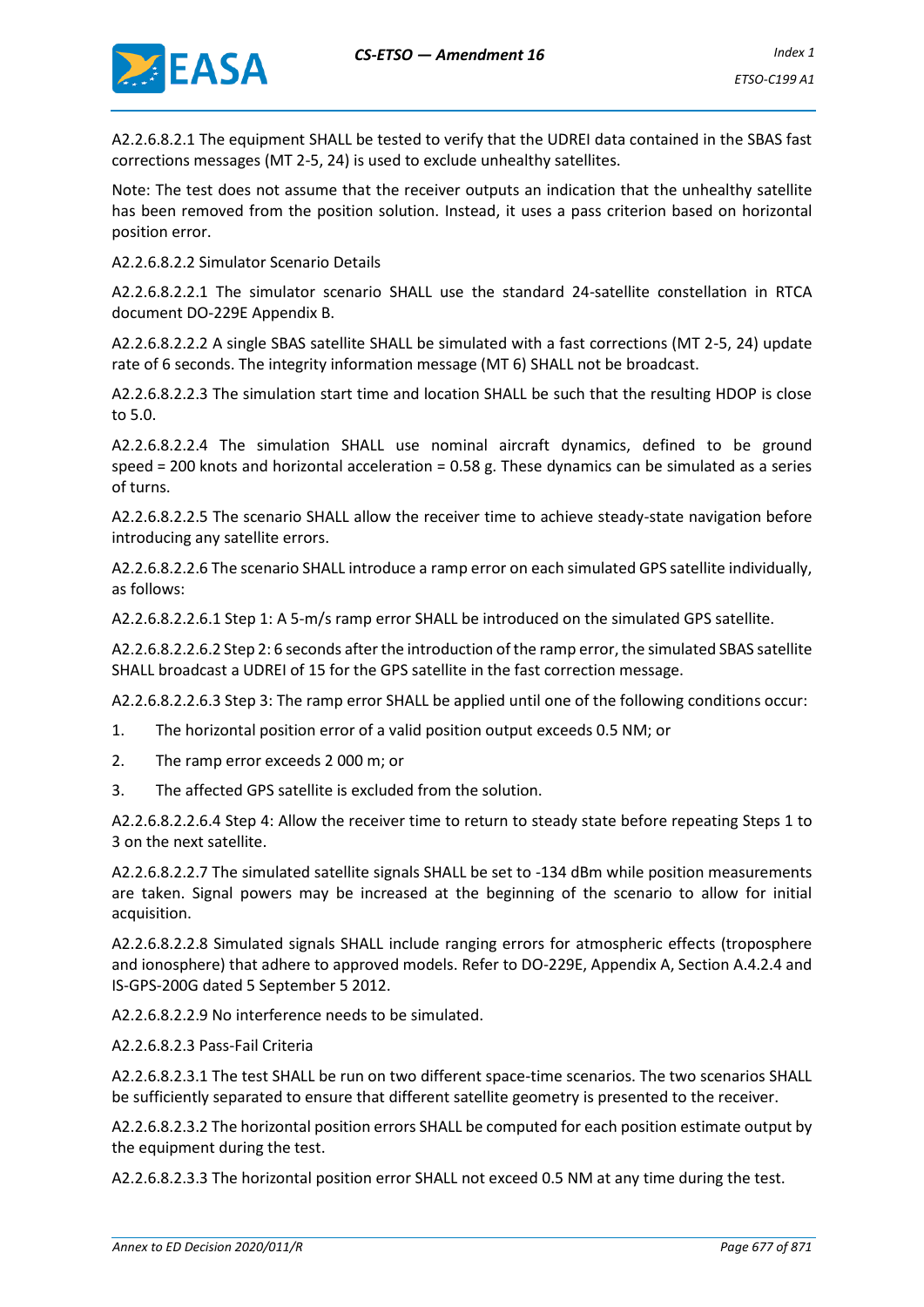

A2.2.6.8.2.3.4 Only those position outputs that are reported as valid by the equipment need to be considered for the accuracy evaluation.

A2.2.6.9 Testing GNSS Position Source SBAS Fast and Long-Term Corrections

A2.2.6.9.1 Application of Fast Corrections (MT 2-5, 24) and Long-Term Corrections (MT 24, 25). The equipment SHALL be tested to verify that fast corrections and long-term corrections are applied properly per A1.2.6.9.

A2.2.6.9.2 Simulator Scenario Details

A2.2.6.9.2.1 The simulator scenario SHALL use the standard 24-satellite constellation in RTCA document DO-229E Appendix B.

A2.2.6.9.2.2 A single SBAS satellite SHALL be simulated with a fast corrections (MT 2-5, 24) update rate of 6 seconds and standard long-term corrections (MT 24, 25) update rate of 120 seconds.

A2.2.6.9.2.3 The simulation start time and location SHALL be such that the resulting HDOP is close to 5.0.

A2.2.6.9.2.4 The simulation SHALL use nominal aircraft dynamics, defined to be ground speed = 200 kt and horizontal acceleration = 0.58 g. These dynamics can be simulated as a series of turns.

A2.2.6.9.2.5 The scenario SHALL introduce a bias and ramp error on a single satellite selected so that the range error will result in the maximum horizontal position error if not corrected by SBAS. The SBAS long-term corrections will be applied to correct the bias error. At each 6-second update, SBAS fast corrections will be provided to correct the ramp error for the affected satellite, as follows:

A2.2.6.9.2.5.1 Step 1: A 70-metre bias SHALL be introduced on the simulated GPS satellite. Provide SBAS long-term corrections to correct the bias term. The bias magnitude was chosen to approximate the maximum value that can be corrected by the δaf0 term in a type 25 message (using velocity code 0).

A2.2.6.9.2.5.2 Step 2: Start the scenario broadcasting MT25 with the correction for the bias error introduced on the selected satellite.

A2.2.6.9.2.5.3 Step 3: Allow the receiver time to acquire the GPS and SBAS satellites and obtain a steady-state differential fix, including sufficient time to acquire a type 25 message for the selected GPS satellite.

A2.2.6.9.2.5.4 Step 4: Inject a 5-m/s ramp error on the selected satellite in the same direction as the bias error.

A2.2.6.9.2.5.5 Step 5: At each 6-second update, provide SBAS fast corrections equivalent to the size of the growing ramp error.

A2.2.6.9.2.5.6 Step 6: The ramp error SHALL be applied until the ramp error plus bias error reaches 325 metres. Maintain the error of 325 metres for 5 minutes.

A2.2.6.9.2.6 The simulated satellite signals SHALL be set to -134 dBm while position measurements are taken. Signal powers may be increased at the beginning of the scenario to allow for initial acquisition.

A2.2.6.9.2.7 Simulated signals SHALL include ranging errors for atmospheric effects (troposphere and ionosphere) that adhere to approved models. Refer to DO-229E Appendix A Section A.4.2.4 and IS-GPS-200G dated September 5, 2012.

A2.2.6.9.2.8 No interference needs to be simulated.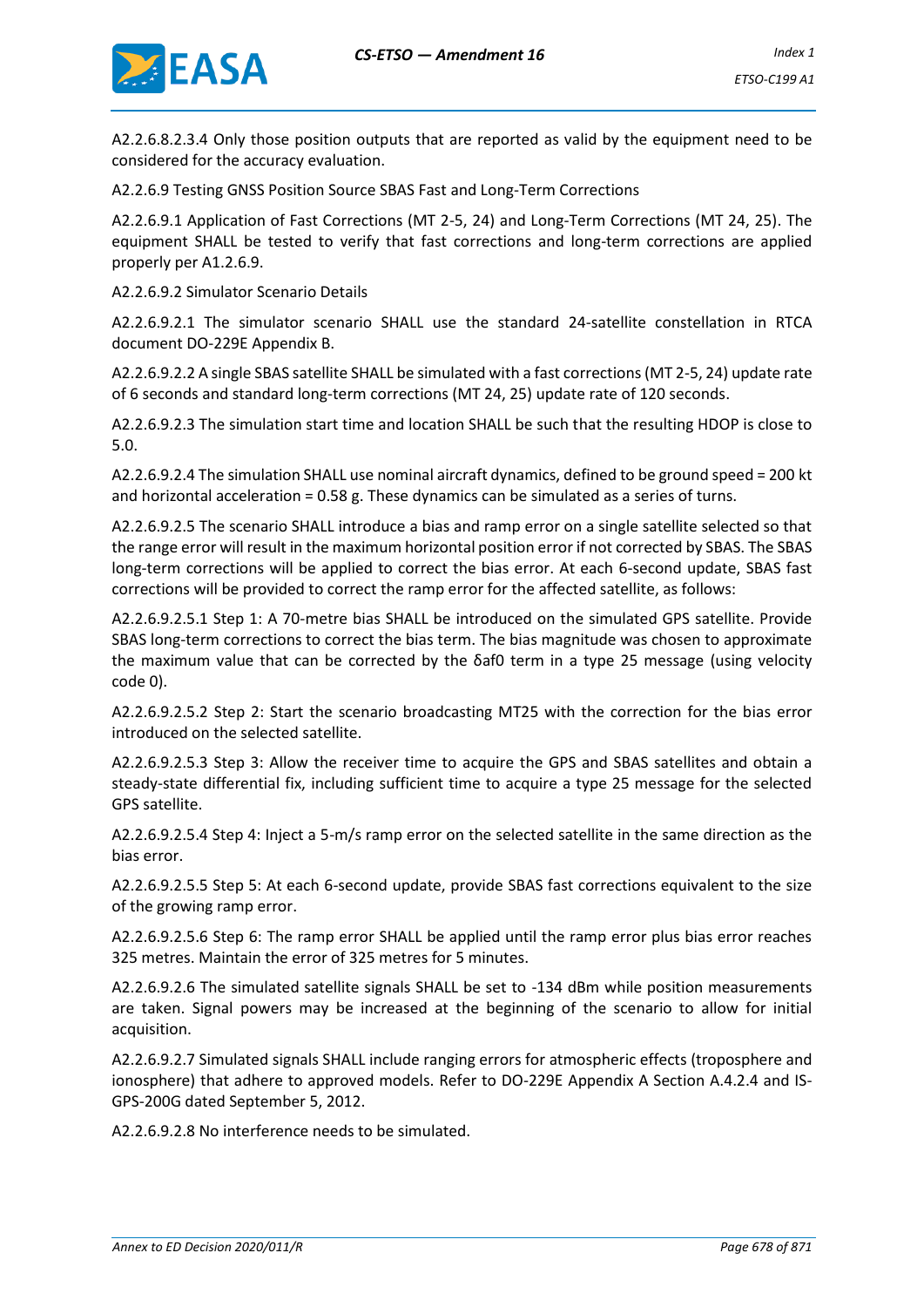

A2.2.6.9.3 Pass-Fail Criteria

A2.2.6.9.3.1 The horizontal and vertical position errors SHALL be computed for each position estimate output by the equipment during the test.

A2.2.6.9.3.2 Monitor the sensor-provided HFOM and VFOM, or HFOM and VFOM derived from the sensor-provided HDOP and VDOP per paragraphs A1.2.5.8 and A1.2.5.10. Compare the HFOM against the horizontal position error for each valid position estimate. Compare the VFOM against the vertical position error for each valid position estimate. In order to pass the test, the horizontal and vertical position accuracy output must be greater than the actual position error at least 95 % of the time. Analyse the position estimates to determine whether the fast corrections and long-term corrections are being applied correctly.

A2.2.6.9.3.3 Only those position outputs that are reported as valid by the equipment need to be considered for the accuracy evaluation.

A2.2.6.9.3.4 The test only needs to be run using a single space/time scenario.

A2.2.6.10 Test the GNSS position source requirements in Section 0 by running the test outlined in Section A2.2.6.3.3.

[Amdt ETSO/13] [Amdt ETSO/16]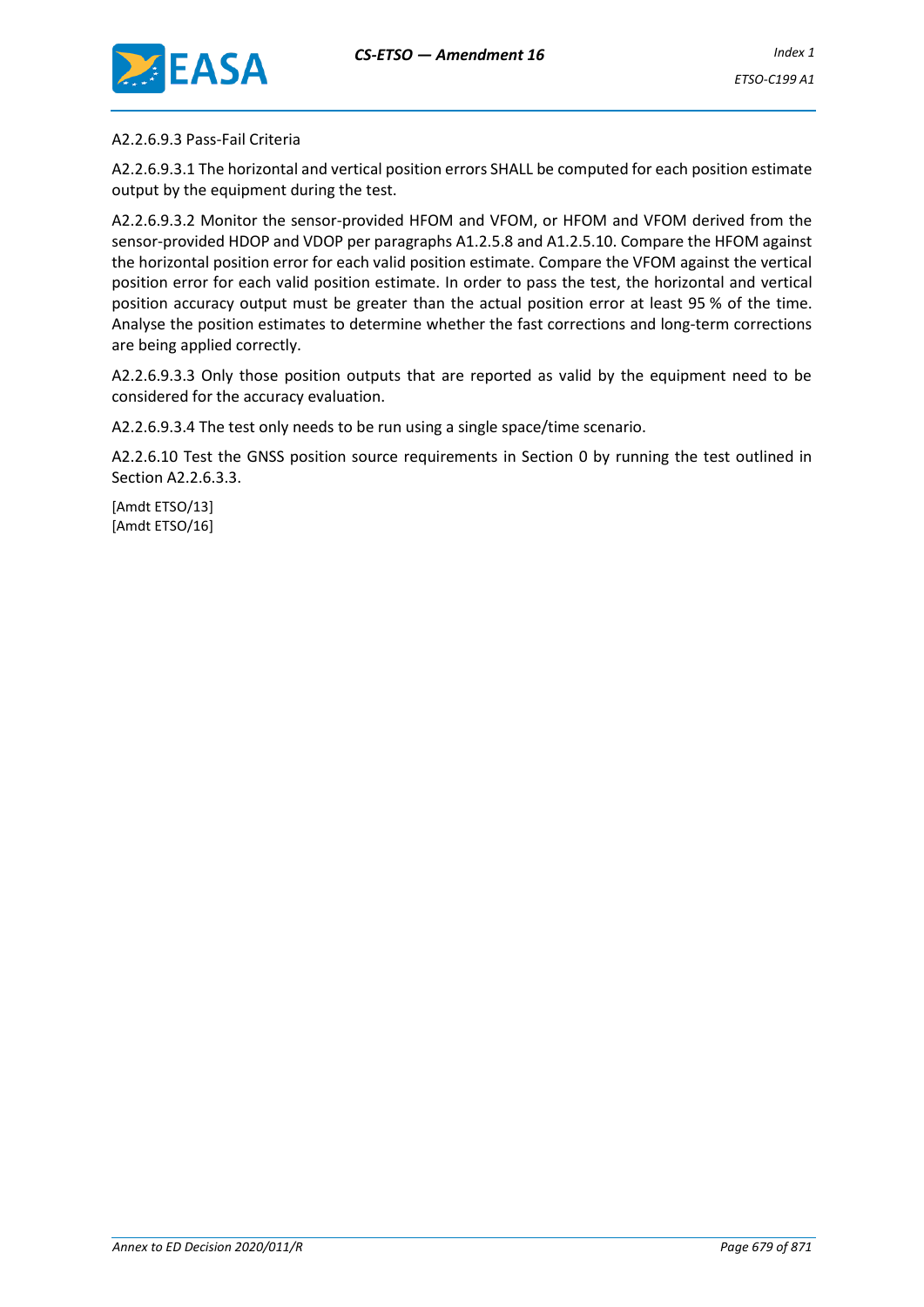<span id="page-31-0"></span>

## **Appendix 3 to ETSO-C199 A1 – Environmental Testing for Class B Equipment**

*ED Decision 2020/011/R*

#### **A3 Environmental Test Considerations**

A3.1 The environmental tests and performance requirements described in this subsection provide a laboratory means of determining the overall performance characteristics of the equipment under conditions that are representative of those that may be encountered in actual aeronautical operations.

A3.2 The following test procedures must be run when performing environmental testing on Class B equipment. Class B equipment only needs to be tested under DO-160D change 3 or later Environmental Test, Section 4 Temperature and Altitude, and Section 5 Temperature Variation Testing.

A3.3 The test procedure provided below is considered satisfactory for use in determining the performance of the equipment under environmental conditions. Although specific test procedures are cited, it is recognised that other methods may be preferred. These alternative procedures may be used if the manufacturer can show that they provide at least equivalent information. In such cases, the procedures cited herein should be used as one criterion in evaluating the acceptability of the alternative procedures.

Note: The intent of this section is to minimise the testing of commercial off-the-shelf (COTS) devices.

A3.4 Class B Equipment System Test

A3.4.1 Equipment Required: A representative antenna of what will be installed in an actual airborne TABS.

A3.4.2 Figure 1 provides a representation of the test setup.



*Figure 1 — Test Set-up*

A3.4.3 Measurement Procedure:

A3.4.3.1 Set the test equipment to measure the output of the position source.

A3.4.3.1.1 Verify that the position information output by the GPS to the TABS is correct for:

A3.4.3.1.1.1 The latitude and longitude of the surveyed location when connecting the device to a live (e.g. rooftop) antenna, or;

A3.4.3.1.1.2 The output by the GPS simulator for the scenario outlined in Section A2.2.6.3.3